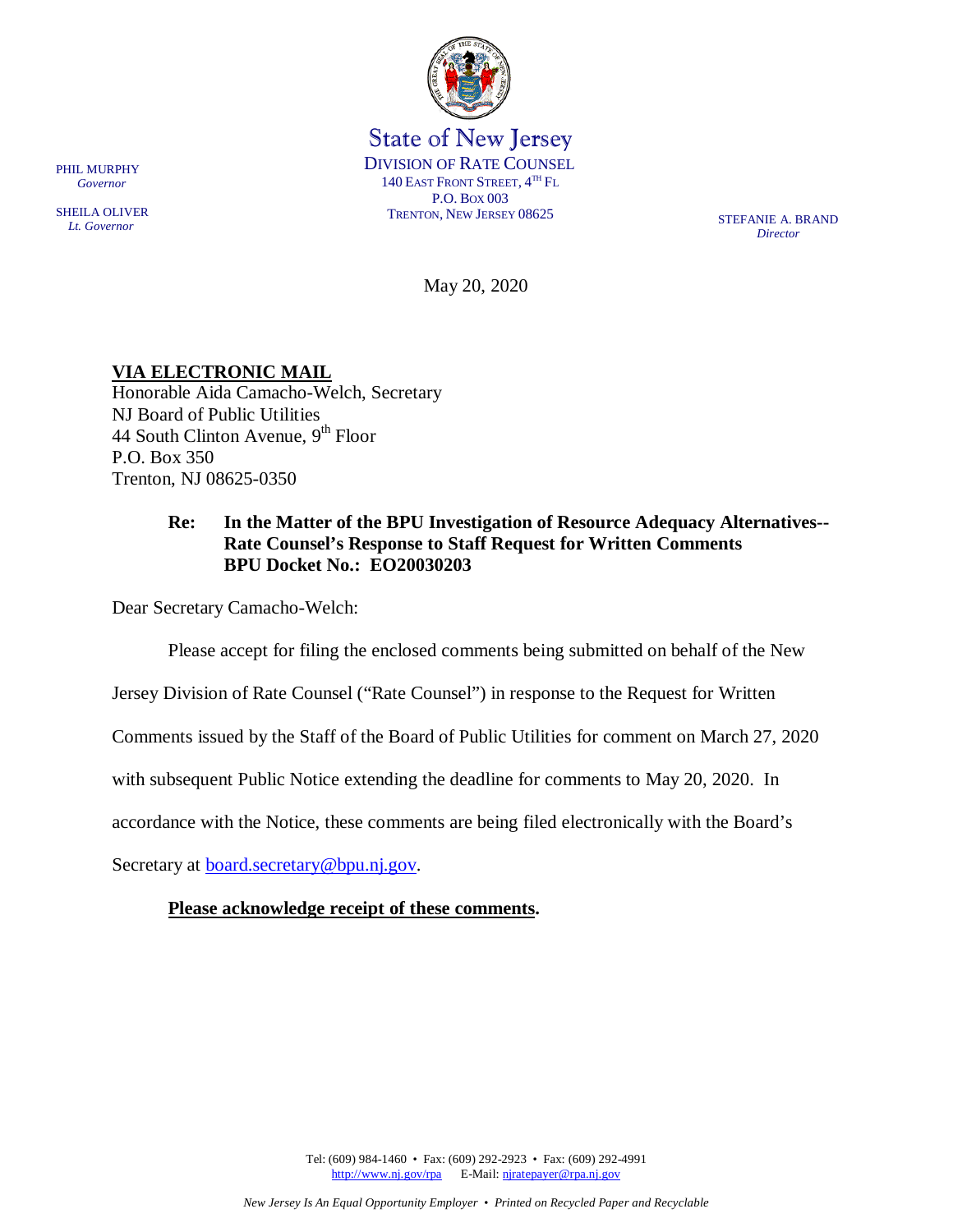Honorable Aida Camacho-Welch, Secretary May 20, 2020 Page 2

Thank you for your consideration and attention to this matter.

Respectfully submitted,

 By: */s/ Stefanie A. Brand* Stefanie A. Brand Director, Division of Rate Counsel

Enclosure

cc: Paul E. Flanagan, BPU Abraham Silverman, BPU Stacy Peterson, BPU Cynthia L. M. Holland, BPU Daren Eppley, DAG, SC Pamela Owen, DAG, ASC Paul Youchak, DAG Philip J. Passanante, ACE Lauren M. Lepkoski, JCP&L Matthew A. Weissman, PSE&G John L. Carley, RECO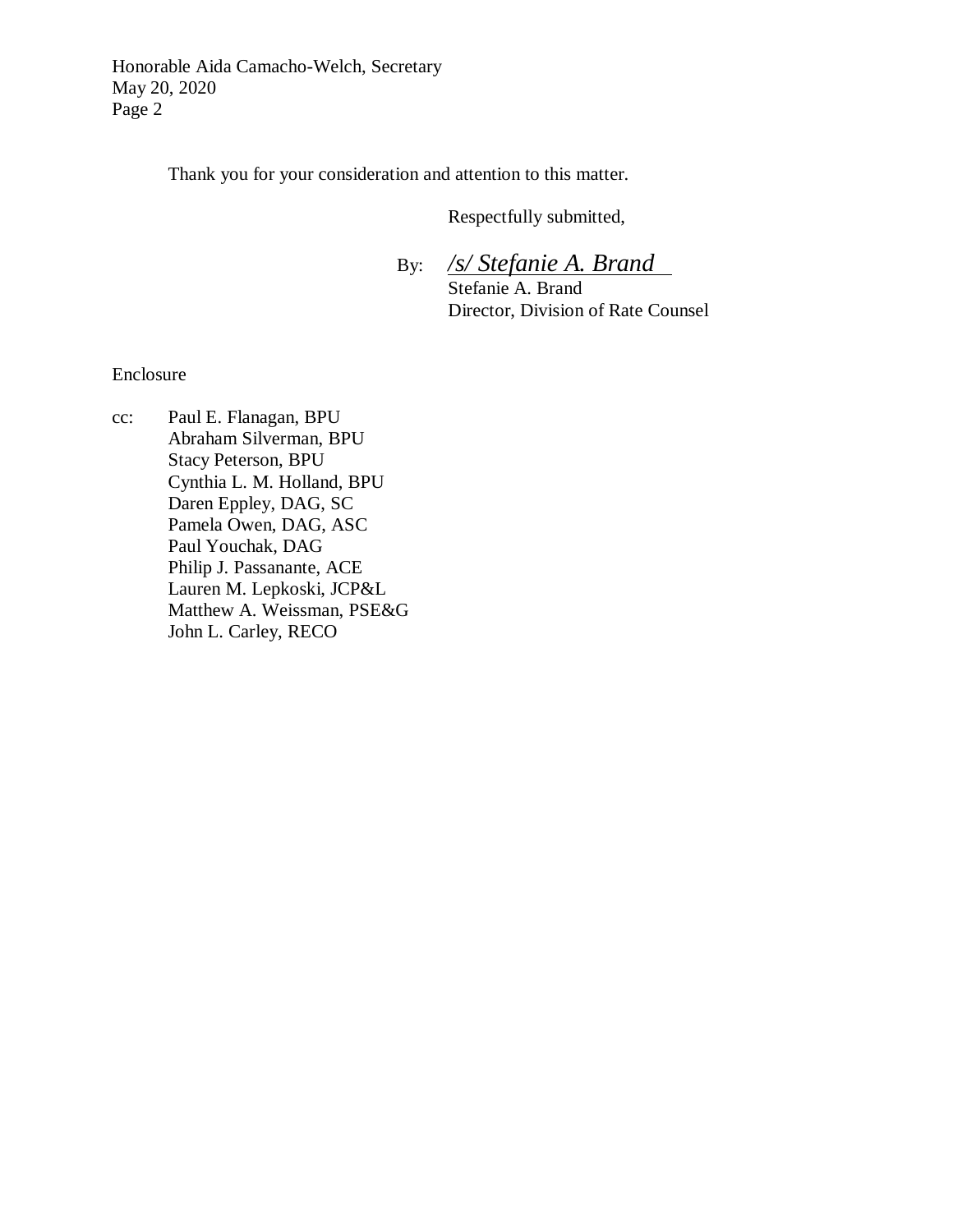# **In the Matter of the BPU Investigation of Resource Adequacy Alternatives Rate Counsel's Response to Staff Request for Written Comments BPU Docket No.: EO20030203**

#### **Introduction**

Rate Counsel appreciates the opportunity to comment on the important issues the Board is investigating in this matter. There is no doubt that the series of orders issued by the Federal Energy Regulatory Commission (FERC) regarding "state subsidized resources" and their participation in the PJM Capacity market have complicated the desire of New Jersey and other states to move to more sustainable generation resources while maintaining stable and affordable sources of energy. Rate Counsel, like the Board, has appealed those orders, and intends to pursue those appeals to protect the State's role under the Federal Power Act and its important goals of promoting clean energy while maintaining safe, adequate and proper service at just and reasonable rates.

However, we urge the Board to proceed with caution. As discussed in much greater detail below, many of the options that may alleviate one aspect of the problems created by FERCs orders could lead to other problems that are as, if not more, dangerous. We need to carefully think through the consequences of any actions taken and any changes made.

With respect to the Fixed Resource Requirement (FRR) option at PJM, while at first glance it may appear to be a means for avoiding some of the negative impacts of recent FERC actions, Rate Counsel notes that this option likely brings with it many unwanted and expensive consequences. The PJM Independent Market Monitor, Marketing Analytics (MA), has issued a study exploring the possible costs if New Jersey pursues FRR. The MA Study estimates that a statewide FRR could increase capacity costs for New Jersey ratepayers by 29%, and that this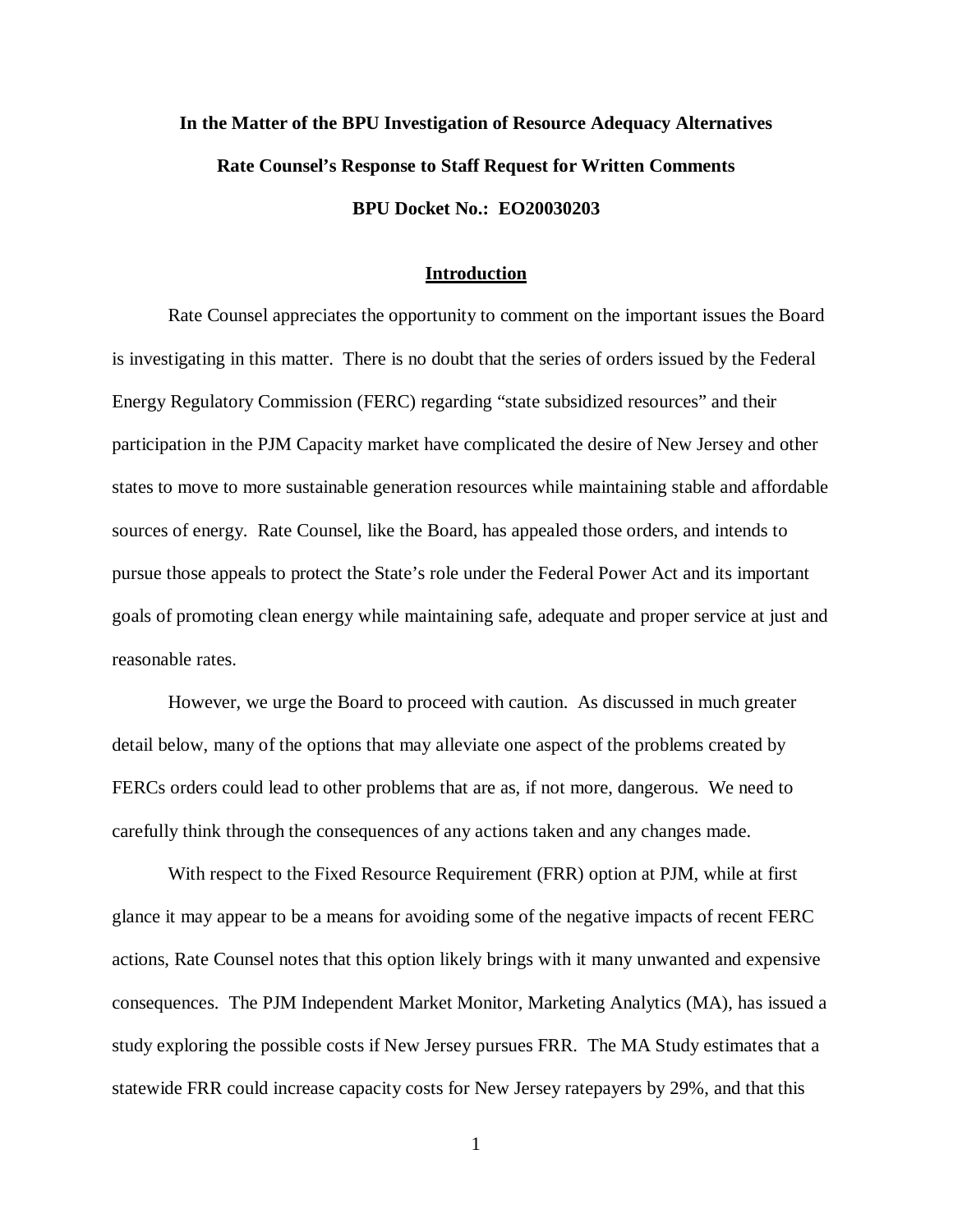estimate may be low. In addition, and of equal concern, there appears to be no feasible route to a New Jersey FRR that does not implicate significant market power issues. If we allow this level of market power, these increases will likely be just the beginning. There will be no competition or market oversight to prevent the exercise of that market power later to increase prices to the detriment of New Jersey's citizens.

With respect to the establishment of a State Power Authority to assist either with an FRR or re-regulation of generation, this option will no doubt need substantial study before any determination could be made on whether it will be helpful. Creation of a new state agency always entails costs and complications. It would certainly take time to implement, which may be too late to address the immediate problems created by FERC's orders. No matter what, whether New Jersey decides to explore FRR, a State Power Authority or re-regulation of generation, Legislative action would be required. This, too, takes time and will be complicated.

Finally, Rate Counsel strongly urges the Board not to attempt to transform the Basic Generation Service (BGS) auction into something it is not. The BGS auction was created to ensure a stable and affordable supply of energy for residential and small commercial customers who do not wish to or cannot shop for their electricity from Third Party Suppliers. It has been a success. It has brought to these customers the benefits of competition and protection from volatility. While the recent FERC Orders have cast some doubt as to whether these auctions provide "subsidies," there are far less extreme measures being discussed at PJM to address this aspect of the FERC Orders that could preserve the important protections the BGS auctions provide to residential and small commercial ratepayers. Especially now, these customers need to be able to count on those protections. Discussions of altering the purpose of the BGS auction to further other goals, such as the promotion of clean energy, will serve to ensure that our BGS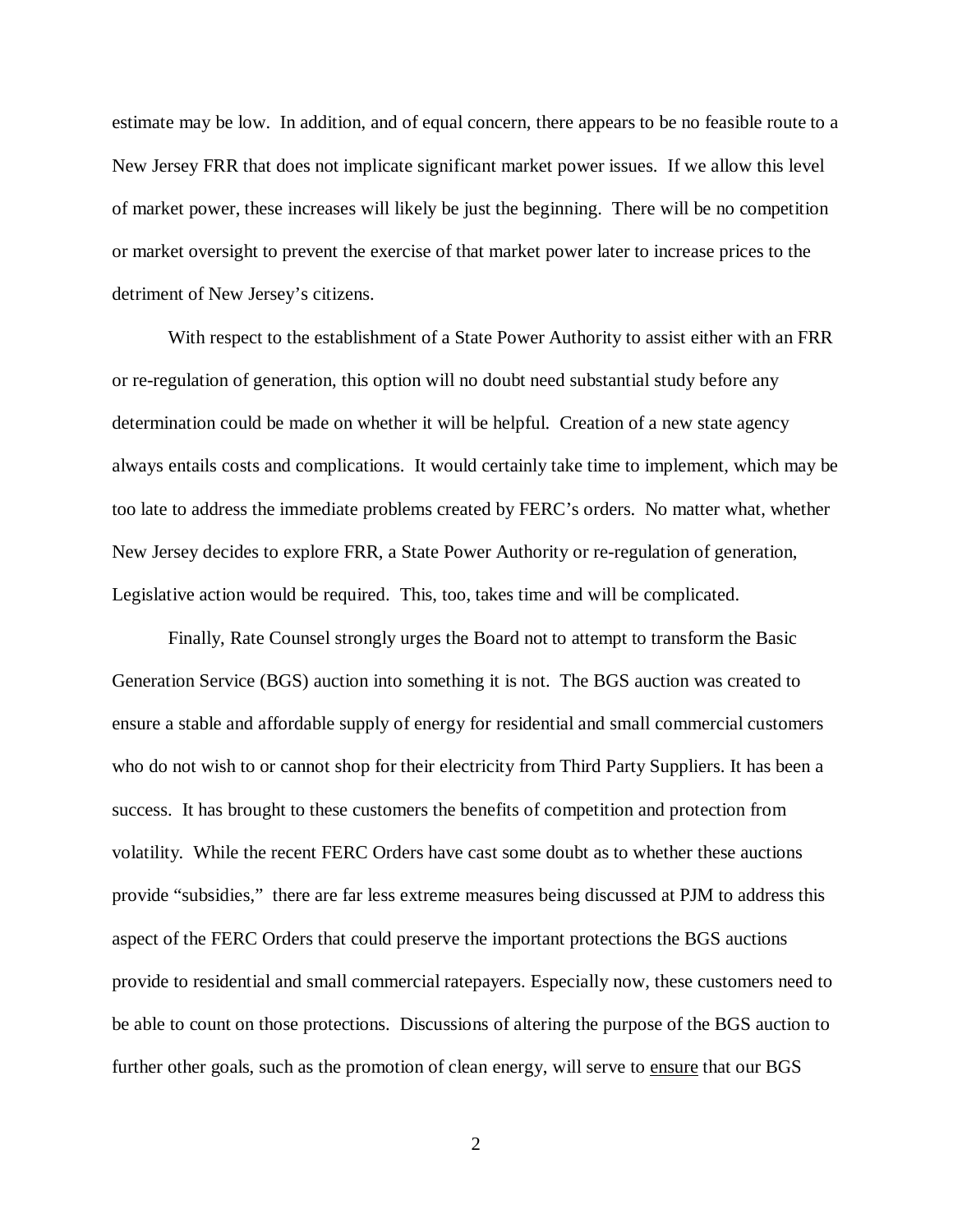auction is seen as a means to provide subsidies to certain favored generation resources. In fact, just the discussion alone could have the damaging effect of discouraging bidders to participate, thus diminishing competition and threatening the effectiveness of this important State program. Moreover, if we alter the purpose of the BGS auction in a manner that increases prices, customers will flee the auction for Third Party Suppliers, thus diminishing the effectiveness of the auction overall, including as a tool to promote clean energy.

In sum, we urge the Board to proceed slowly and carefully. Our aims should be to foster competition, avoid enhancing market power, and protect New Jersey ratepayers from excessive rates. While the FERC orders have certainly created roadblocks for the state to achieve its goals, we must make sure that our citizens continue to have safe, adequate and affordable service and that any action we take does not undermine that important, fundamental principle.

#### **Rate Counsel's Responses to Staff's Questions**

Initially, Rate Counsel is concerned about the scope of the questions provided by Board Staff in this investigation. The questions focus on the issue of whether the Fixed Resource Requirement, or some other mechanism can be utilized to meet New Jersey's clean energy goal. Focusing on whether a mechanism can meet a goal without review of its costs is inappropriate. It is undisputed that meeting New Jersey's clean energy goals will be expensive. Board Staff should not only be concerned with how to meet these goals, but how to do so in a cost effective manner. Rate Counsel intends to address this significant issue while answering the questions below.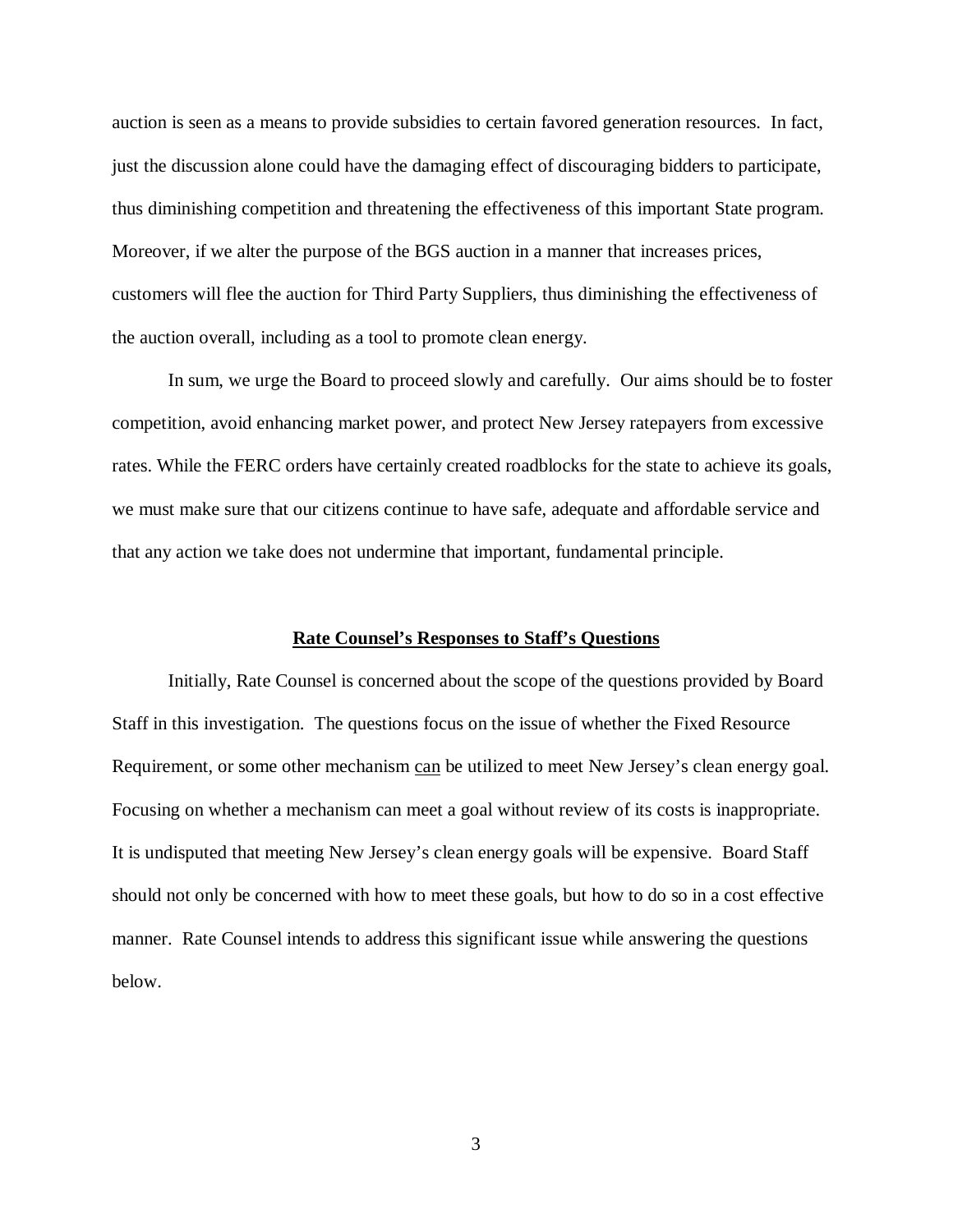## **1. Can New Jersey Utilize the Fixed Resource Requirement ("FRR") Alternative to Satisfy the State's Resource Adequacy Needs?**

## **a. Discussion of the FRR requirements under the PJM Tariff and how they may be applied to a restructured state, New Jersey specifically.**

The PJM Reliability Assurance Agreement Among Load Serving Entities in the PJM Region ("RAA")<sup>[1](#page-5-0)</sup> defines the capacity requirements<sup>[2](#page-5-1)</sup> that each PJM Load Serving Entity ("LSE") must satisfy. RAA Article 1, Definitions, defines Load Serving Entity to include all entities with state or local authority to serve end users; this will include investor-owned utilities, electric cooperatives, and public power entities, and also load aggregators, power marketers, and qualified end-use customers. RAA Schedule 17 lists the LSEs who are parties to the RAA.<sup>[3](#page-5-2)</sup>

Most LSEs satisfy their capacity obligations passively through PJM's administration of

its RPM capacity market. The RAA also provides an alternative approach for LSEs to satisfy

these capacity obligations, the Fixed Resource Requirement ("FRR") Alternative.<sup>[4](#page-5-3)</sup> RAA

Schedule 8.1.B defines the eligibility provisions for FRR. Investor-owned utilities, electric

cooperatives, and public power entities (that is, not all LSEs) are eligible to elect FRR.<sup>[5](#page-5-4)</sup> The

RAA also includes a "Savings Clause for State-Wide FRR Programs", <sup>[6](#page-5-5)</sup> making it clear that a

state is not precluded by any provisions of the RAA from determining, through legislative or

<span id="page-5-0"></span><sup>&</sup>lt;sup>1</sup> Reliability Assurance Agreement Among Load Serving Entities in the PJM Region, PJM Interconnection, L.L.C.<br>Rate Schedule FERC No. 44, available at https://www.pjm.com/directory/merged-tariffs/raa.pdf.

<span id="page-5-1"></span><sup>&</sup>lt;sup>2</sup> See RAA ARTICLE 7 -- RESERVE REQUIREMENTS AND OBLIGATIONS, section 7.1, Forecast Pool Requirement and Unforced Capacity Obligations, SCHEDULE 4, GUIDELINES FOR DETERMINING THE FORECAST POOL REQUIREMENT, and SCHEDULE 8, DETERMINATION OF UNFORCED CAPACITY OBLIGATIONS.<br><sup>3</sup> RAA Schedule 17 identifies as parties to the RAA the following entities, among many others: Atlantic City

<span id="page-5-2"></span>Electric Company, Jersey Central Power & Light Company, Public Service Electric & Gas Company, South Jersey Energy Company, Borough of Lavallette, New Jersey, Borough of Milltown, Borough of Park Ridge, New Jersey, Borough of Seaside Heights, New Jersey, Borough of South River, New Jersey, Vineland Municipal Electric Utility (City of Vineland), Stream Energy New Jersey, LLC.

<span id="page-5-3"></span><sup>&</sup>lt;sup>4</sup> RAA Section 7.4 Fixed Resource Requirement Alternative, and SCHEDULE 8.1.A-The Fixed Resource Requirement.

<span id="page-5-4"></span> $5$  RAA Schedule 8.1.B.2 specifies that an eligible entity can elect FRR for only part of its PJM load if it elects FRR for all of its load within an FRR service territory.

<span id="page-5-5"></span> $6$  RAA Schedule 8.1.I Savings Clause for State-Wide FRR Programs.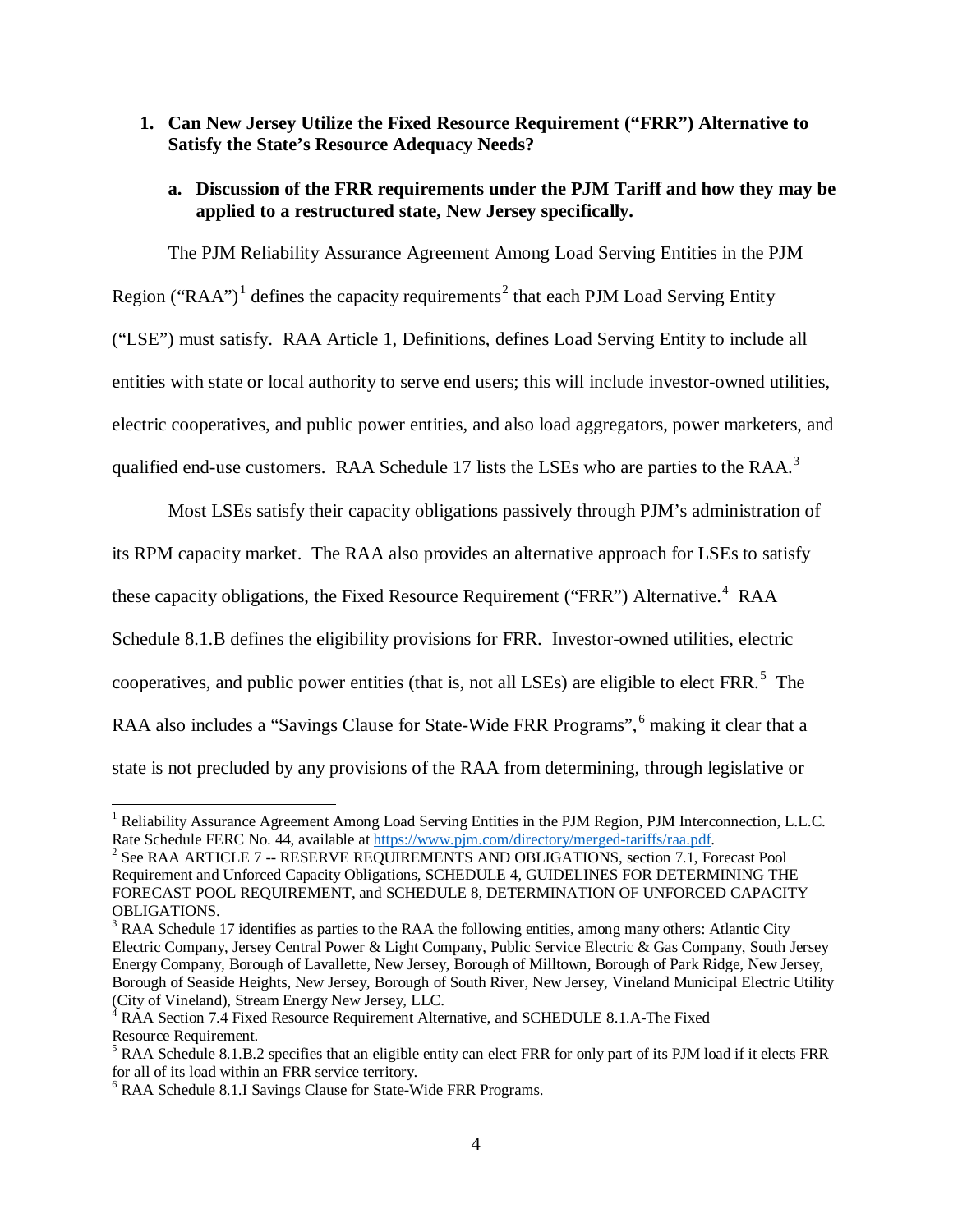regulatory action, that all LSEs in the state shall meet their capacity obligations as FRR entities under a state-wide FRR program.

An entity electing FRR commits to meeting the capacity obligation of all of the load in its service territory through FRR (FRR cannot be used to meet only a portion of a FRR entity's service area load<sup>[7](#page-6-0)</sup>), including load that may be served by other LSEs under retail choice programs, <sup>[8](#page-6-1)</sup> for a minimum of five years. <sup>[9](#page-6-2)</sup> The entity electing FRR must submit an initial FRR Capacity Plan before the RPM Base Residual Auction for the first delivery year to which the FRR plan will be applicable (generally, over three years in advance  $10$ ), showing commitments of resources that meet RPM Capacity Performance requirements sufficient to satisfy the capacity obligations (reflecting forecast load growth) for the term of the FRR election (initially, the five year minimum term). The resources included in the FRR Capacity Plan must also satisfy certain restrictions on the locations of the resources having to do with the capacity zones that PJM has established for the delivery year.<sup>11</sup> The FRR Capacity Plan is subject to review and approval by  $PJM.$ <sup>12</sup>

Where an FRR entity acquires capacity for LSEs that serve load under a state retail choice program (as would be the case in New Jersey), the LSEs would compensate the FRR

<span id="page-6-0"></span> $<sup>7</sup>$  It is worth noting that in a 2018 order, FERC had floated the idea of allowing resource-specific FRR plans, which</sup> would have allowed much more flexibility as to the resources and loads that are outside of RPM. However, while PJM and stakeholders made several proposals along those lines, no such rules were approved.163 FERC ¶ 61,236 (June 29, 2018)

<span id="page-6-1"></span> $8$  RAA Schedule 8.1.D.8.

<span id="page-6-2"></span><sup>&</sup>lt;sup>9</sup> RAA Schedule 8.1.C.1.

<span id="page-6-3"></span> $10$  The schedule will likely be different (more compressed) for the next few RPM base residual auctions in light of the delay of these auctions.

<span id="page-6-4"></span><sup>&</sup>lt;sup>11</sup> RAA Section 8.1.D.5. These restrictions reflect the transmission constraints applicable to each zone (Locational Delivery Area, or "LDA"), and ensure that the FRR entity is permitted to use only its fair share of each applicable zone's capacity to import lower-cost resources from outside the zone. For example, if the Eastern MAAC zone in which New Jersey is located is only able to import 20% of its capacity need from outside Eastern MAAC due to transmission constraints, a New Jersey FRR entity would have to source at least 80% of its capacity from inside Eastern MAAC.

<span id="page-6-5"></span><sup>&</sup>lt;sup>12</sup> RAA Schedule 8.1.D.7.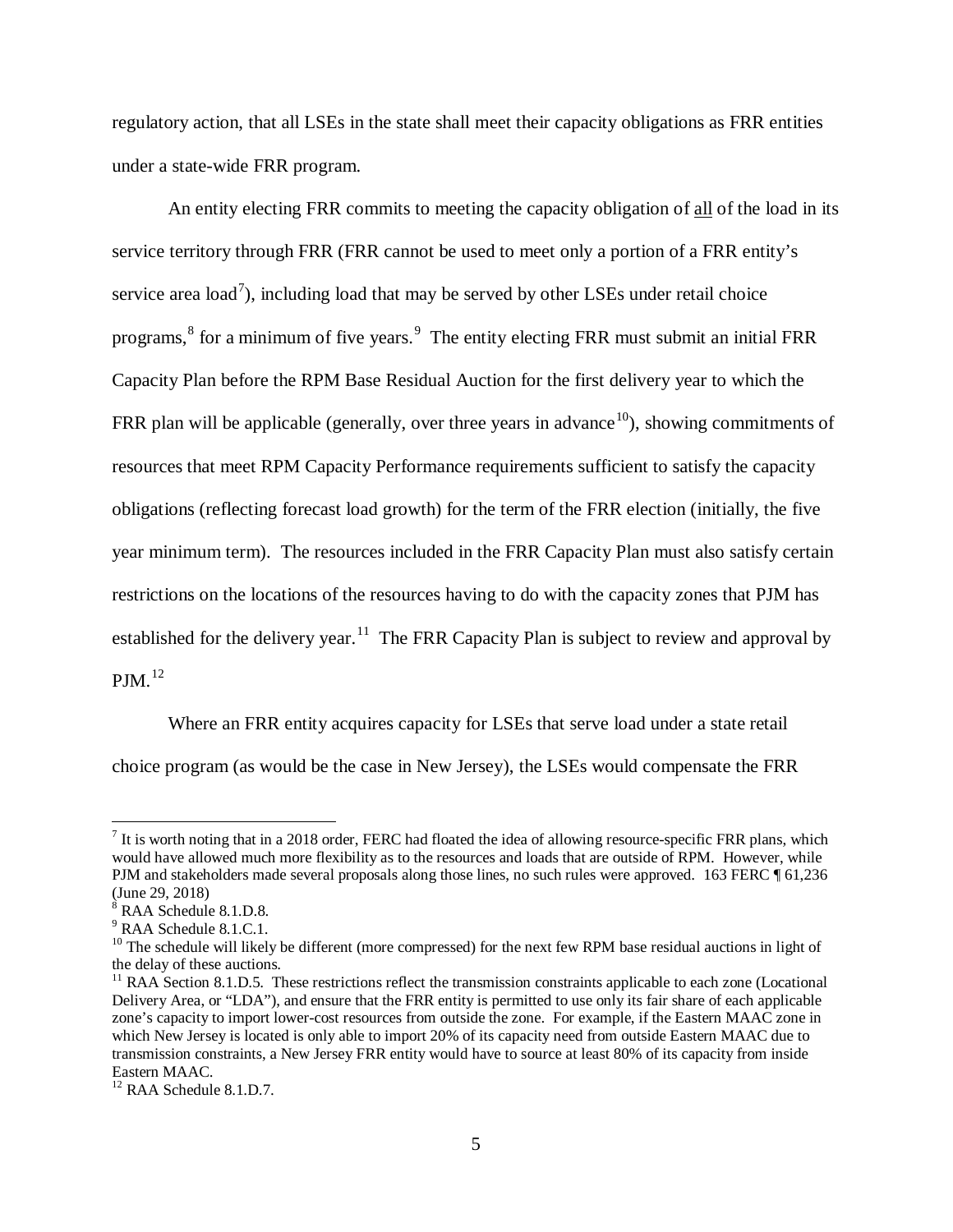entity for this capacity according to a state-approved compensation mechanism.<sup>[13](#page-7-0)</sup> If the applicable state has not established such a mechanism, the RAA calls for using the RPM price applicable to the unconstrained region of the PJM RTO for the allocation. LSEs within an FRR entity service territory may also self-supply resources (that is, meet capacity needs with Capacity Performance resources that the LSE owns or has under contract).<sup>[14](#page-7-1)</sup>

The RAA includes various other, perhaps less important provisions applicable to FRR entities, such as provisions for FRR entities whose service territories overlap LDA boundaries, <sup>[15](#page-7-2)</sup> limits on excess capacity sales into RPM,<sup>[16](#page-7-3)</sup> penalty provisions,<sup>[17](#page-7-4)</sup> termination provisions,<sup>[18](#page-7-5)</sup> and treatment of commitments for transmission upgrades.<sup>[19](#page-7-6)</sup>

RPM typically clears capacity quantities well in excess of the Reliability Requirement, <sup>[20](#page-7-7)</sup> while an FRR Entity is only required to meet the Reliability Requirement in its FRR Plan. This might seem to be an advantage for FRR, however, this is not necessarily the case. Due to RPM's sloped demand curve, the larger the excess cleared in RPM, the lower the auction clearing price; and the total RPM capacity cost allocated to loads actually declines as more and more excess is cleared.[21](#page-7-8)

<span id="page-7-3"></span>

<span id="page-7-1"></span>

<span id="page-7-0"></span><sup>&</sup>lt;sup>13</sup> RAA Schedule 8.1.D.9.<br><sup>15</sup> RAA Schedule 8.1.D.9.<br><sup>15</sup> RAA Schedule 8.1.B.2.<br><sup>17</sup> RAA Schedule 8.1.G. <sup>18</sup> RAA Schedule 8.1.C. <sup>19</sup> RAA Schedule 8.1.D.6.

<span id="page-7-2"></span>

<span id="page-7-4"></span>

<span id="page-7-5"></span>

<span id="page-7-7"></span><span id="page-7-6"></span><sup>&</sup>lt;sup>20</sup> See, for instance,  $\frac{2021}{2022}$  RPM Base Residual Auction Results p. 1 (stating that the reserve margin resulting from the auction was 21.5%, or 5.7% higher than the target reserve margin of 15.8%), available at [https://www.pjm.com/-/media/markets-ops/rpm/rpm-auction-info/2021-2022/2021-2022-base-residual-auction-](https://www.pjm.com/-/media/markets-ops/rpm/rpm-auction-info/2021-2022/2021-2022-base-residual-auction-report.ashx?la=en)

<span id="page-7-8"></span>[report.ashx?la=en.](https://www.pjm.com/-/media/markets-ops/rpm/rpm-auction-info/2021-2022/2021-2022-base-residual-auction-report.ashx?la=en)<br><sup>21</sup> For instance, using the 2020/2021 parameters for EMAAC, if RPM clears at "Point B" on the RPM demand curve at 104% of the Reliability Requirement, the price is 75% of Net CONE, and the total capacity cost is \$8.1 billion; if instead RPM clears halfway between Points B and C at 106% of the Reliability Requirement, the price falls to about 40% of Net CONE and the total cost is \$4.1 billion. See 2020/2021 RPM Base Residual Auction Planning Parameters.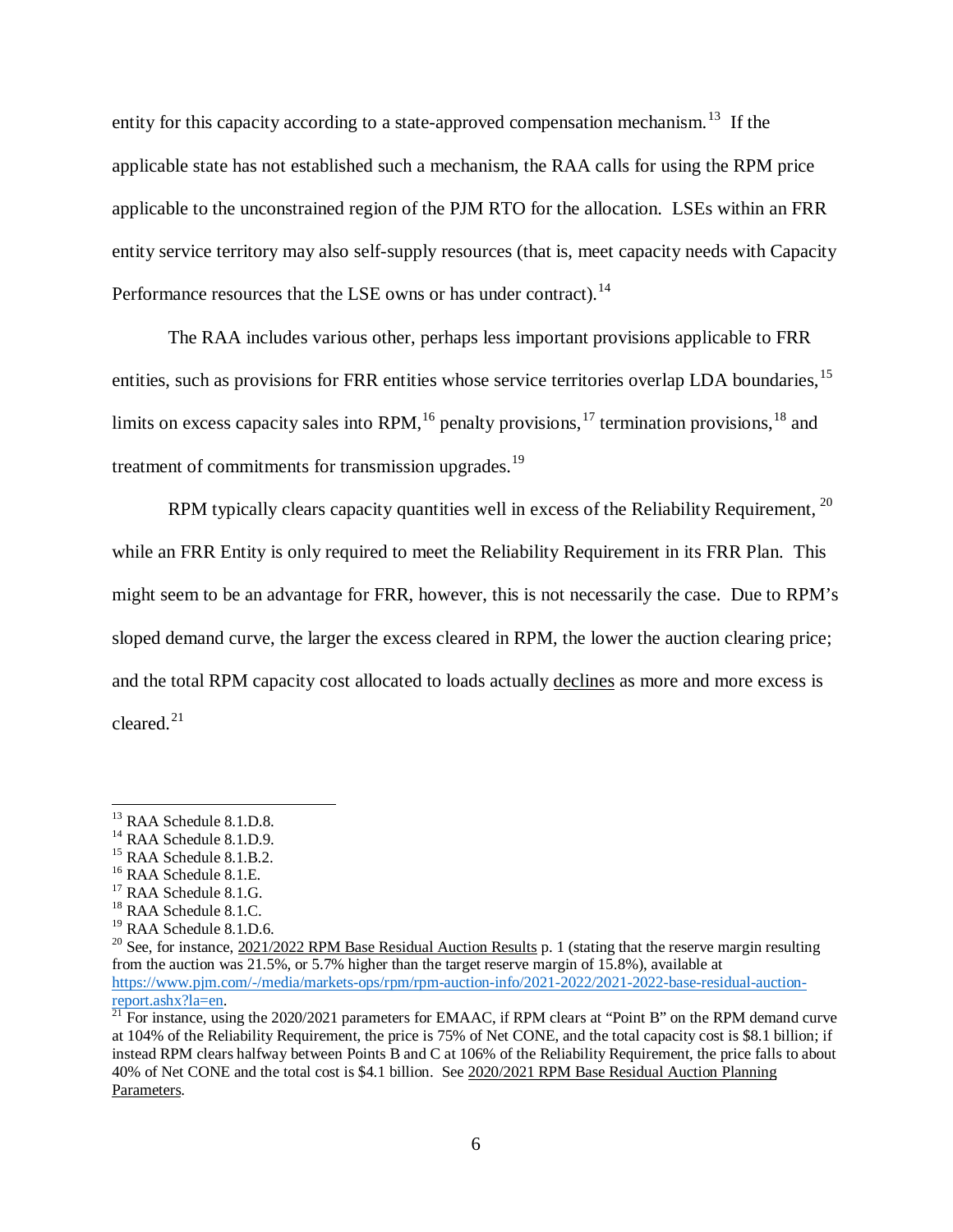### **b. Discussion of any practical limits presented as a result of New Jersey's geographic location along the Atlantic Ocean and along the NYISO Seam.**

In RPM base residual auctions, various capacity zones (LDAs) are typically defined, to ensure that the auction selects sufficient capacity located inside each zone to respect transmission limits and satisfy locational reliability requirements. As a result, the RPM auctions can result in higher capacity prices in constrained zones. In recent auctions PJM has defined the following LDAs applicable to New Jersey:  $22$  Eastern MAAC, which includes all of New Jersey and parts of Pennsylvania and Delaware; PS, the PSE&G service territory; and PS North, the northern portion of the PSE&G service territory. FRR Capacity Plans are subject to limits on reliance on capacity from outside applicable LDAs based on the same PJM reliability analyses that determine the limits used in the RPM auctions.

Additionally, there are capacity sales from New Jersey into New York.<sup>[23](#page-8-1)</sup> This capacity is not eligible to satisfy RPM capacity requirements, and it would also not be available for use in an FRR Capacity Plan.

#### **Discussion of the pricing and/or rate implications associated with FRR**

PJM's Independent Market Monitor, Monitoring Analytics, recently completed an analysis of the potential impacts of statewide or zonal FRR in New Jersey ("MA Report").<sup>24</sup> Beginning with the results of the most recent RPM base residual auction (for 2021/2022), the

<span id="page-8-0"></span><sup>&</sup>lt;sup>22</sup> See, for instance, 2021/2022 RPM Base Residual Auction Planning Period Parameters, pp. 2-4 (describing the LDAs defined for the auction, and noting EMAAC, PS, and PS North), available [https://www.pjm.com/-](https://www.pjm.com/-/media/markets-ops/rpm/rpm-auction-info/2021-2022/2021-2022-rpm-bra-planning-parameters-report.ashx?la=en) [/media/markets-ops/rpm/rpm-auction-info/2021-2022/2021-2022-rpm-bra-planning-parameters-report.ashx?la=en,](https://www.pjm.com/-/media/markets-ops/rpm/rpm-auction-info/2021-2022/2021-2022-rpm-bra-planning-parameters-report.ashx?la=en) and 2021/2022 RPM Base Residual Auction Results, p. 1 (showing the capacity prices resulting from the auction applicable to EMAAC, PS, and other LDAs), available at https://www.pjm.com/-/media/markets-ops/rpm/rpm-<br>auction-info/2021-2022/2021-2022-base-residual-auction-report.ashx?la=en.

<span id="page-8-1"></span><sup>&</sup>lt;sup>23</sup> Table III-2 Existing Generating Facilities from NYISO 2019 Load and Capacity Data available at https://www.nviso.com/documents/20142/2226333/2019-Gold-Book-Final-Public.pdf/

<span id="page-8-2"></span><sup>&</sup>lt;sup>24</sup> Monitoring Analytics, <u>Potential Impacts of the Creation of New Jersey FRRs</u>, May 13, 2020.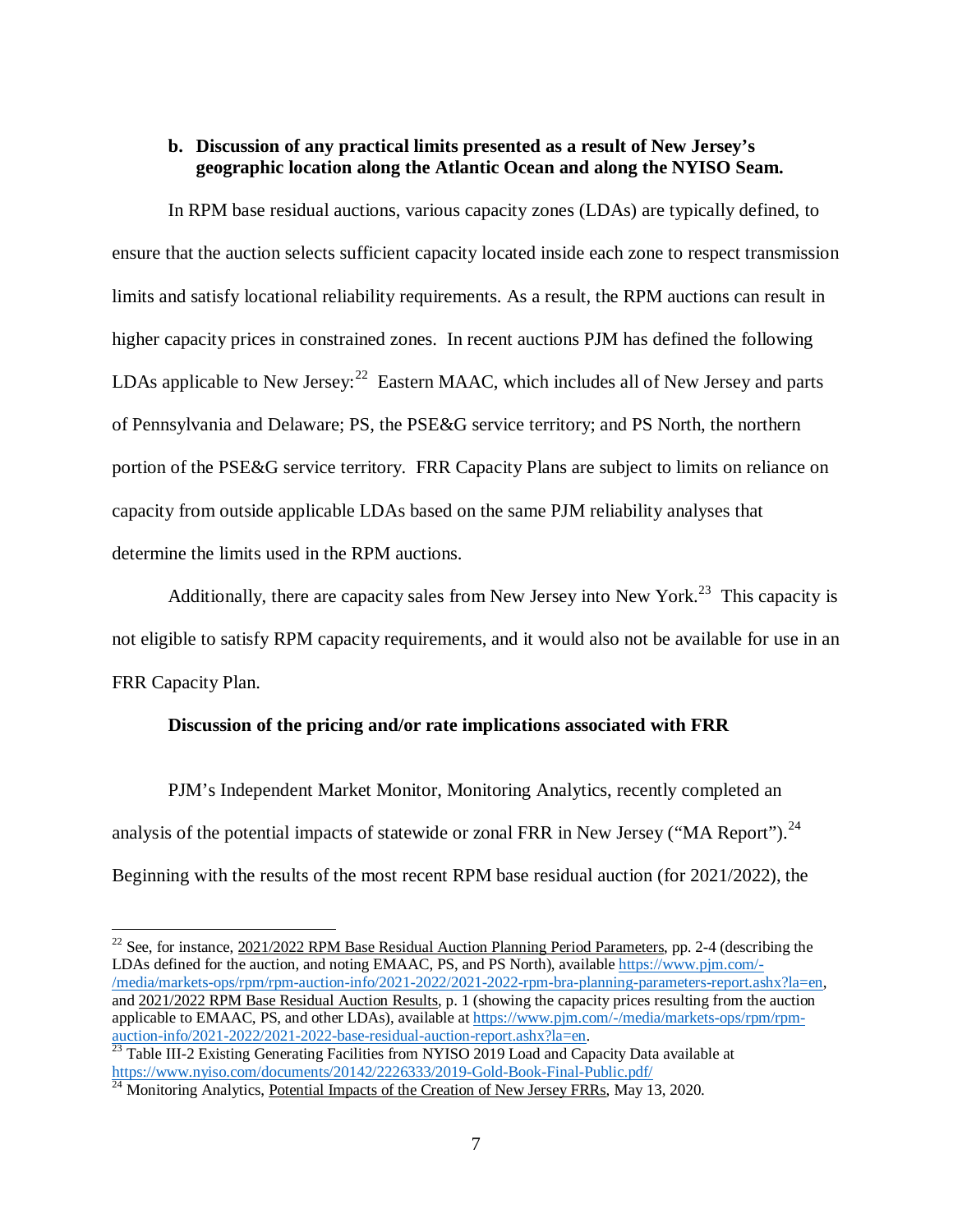MA Report estimated the total capacity cost for a New Jersey state-wide FRR entity, compared to the actual cost in auction. While there are many details to these calculations,  $2<sup>5</sup>$  the key assumption is the price an FRR entity would pay for capacity for an FRR Plan. The MA Report noted that the prices an FRR entity would pay would result from bilateral negotiations to which no market power mitigation would apply, and as a result, the actual prices "could substantially exceed" both of the price assumptions used in the analysis,  $2<sup>6</sup>$  which were as follows:

- The New Jersey FRR entity would pay prices based on the applicable RPM market seller offer caps (Scenario 1). The offer caps are based on the Net Cost of New Entry times a Balancing Ratio, and vary by zone; the weighted average was used.
- The New Jersey FRR entity would pay prices similar to recent RPM prices; the weighted average of clearing prices applicable to New Jersey from the 2021/2022 Base Residual Auction was used.

The results of the analysis are summarized in Table 1. Under the assumption that sellers would be paid based on the market seller offer caps (Net CONE x B) to participate in the FRR Plan (Scenario 1), New Jersey's capacity cost would increase by \$386 million (29.6%) compared to the cost of obtaining capacity through RPM.<sup>27</sup> Under the assumption that sellers would be paid prices as in the most recent RPM auction, the cost increase would be \$32 million, 2.4%.

<span id="page-9-0"></span><sup>&</sup>lt;sup>25</sup> As examples, the analysis documented in the MA Report addresses the fixed amount of capacity required in an FRR Plan, energy efficiency addbacks, price-responsive demand, seasonal capacity offers (both matched and unmatched), Capacity Transfer Rights credits, and make-whole payments, among other details.

<span id="page-9-2"></span><span id="page-9-1"></span><sup>&</sup>lt;sup>26</sup> MA Report p. 4. **26 MA Report p. 4.** 26 MA Report p. 4. 27 Arguably, a New Jersey FRR entity would be able to acquire the allowed small portion of capacity from outside the zone under more competitive circumstances than the capacity that must be acquired within the Eastern MAAC zone. Assuming the recent Rest of RTO auction price for these purchases would lower the cost increase in Scenario 1 from 29.6% to 19.6% (by 100% - 83.2% = 16.8% x (\$140/\$235.42)= 10%).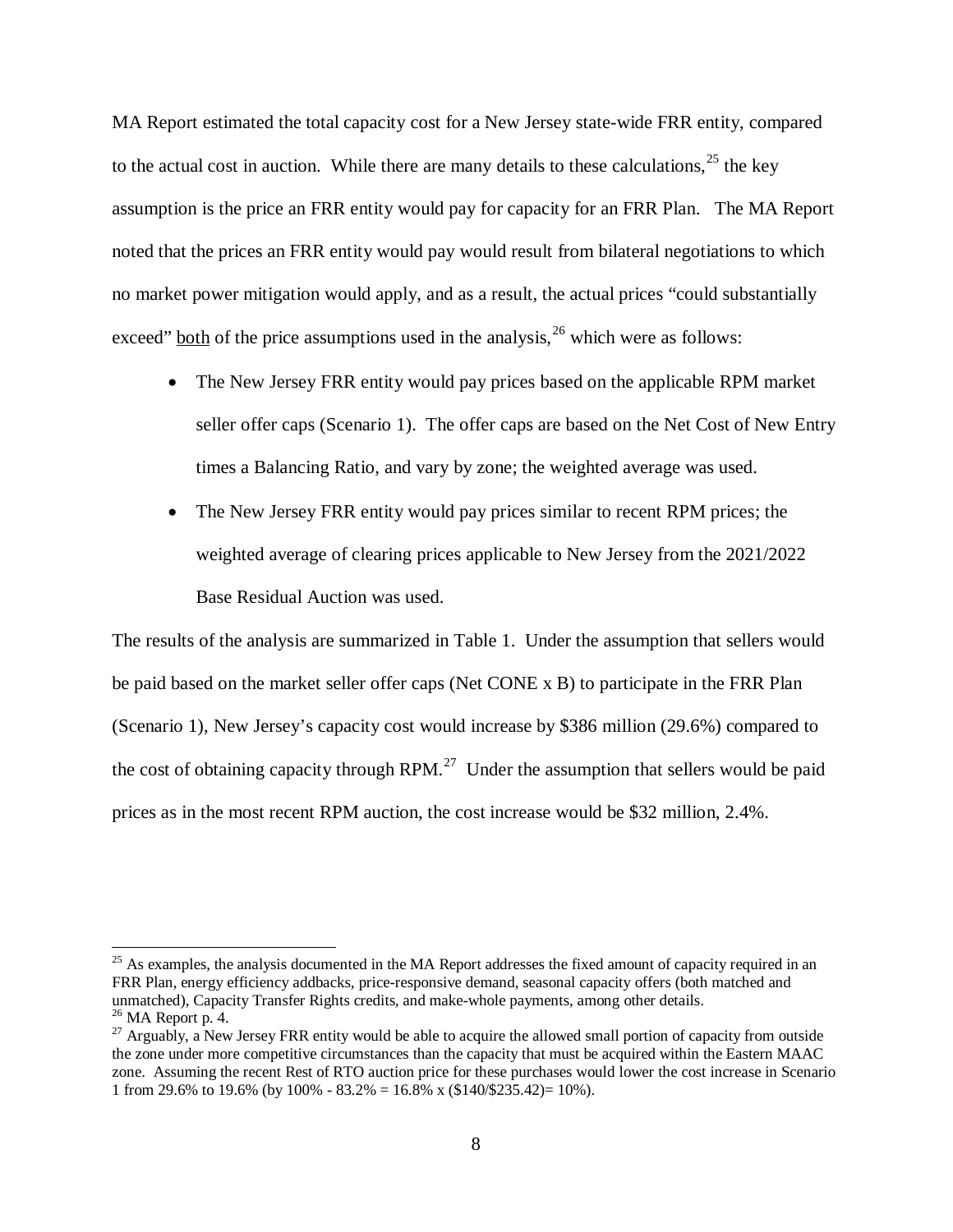| Table 1: Estimated Cost Impacts of a New Jersey-Wide FRR |                             |           |                 |            |                      |         |
|----------------------------------------------------------|-----------------------------|-----------|-----------------|------------|----------------------|---------|
|                                                          | <b>FRR Price Assumption</b> |           | Annual Cost (\$ |            | <b>Cost Increase</b> |         |
|                                                          |                             |           | mil.)           |            |                      |         |
| Scenario                                                 | Assumption                  | $MW$ -day | <b>FRR</b>      | <b>RPM</b> | \$ mil.              | Percent |
|                                                          | Offer Cap: Net CONE x B     | \$235.42  | \$1,694         | \$1,308    | \$386                | 29.6%   |
| 2                                                        | <b>Recent Auction</b>       | \$186.16  | \$1,340         | \$1,308    | \$32                 | 2.4%    |
| Source: MA Report Tables 12 and 14.                      |                             |           |                 |            |                      |         |

This analysis did not reflect in any way the payments that some resources receive under state policies to encourage renewable and zero carbon resources (which might be an offset to capacity costs, whether under RPM or FRR), or that some resources that might be excluded from receiving RPM capacity payments due to the MOPR might be eligible for inclusion in an FRR Plan.

The MA Report also applied these two pricing assumptions to evaluate the cost impact of FRR for just the PSEG zone (Scenarios 3 and 4) and for just the JCPL zone (Scenarios 5 and 6). These analyses produced results similar to the state-wide FRR analysis: large cost increases under the offer cap price assumption, and a small price increase (a small decrease in scenario 6) under the recent auction price assumption. $^{28}$  $^{28}$  $^{28}$ 

The MA Report also evaluated the likelihood of market power issue in some detail and presented relevant facts, discussed in section [h] below.

## **c. Discussion of whether and how the State could pursue an FRR construct under existing legislative and regulatory provisions.**

Legislation would be required for New Jersey to implement the FRR alternative, unless the BPU is willing to re-regulate electric generation service and can make the findings required

<span id="page-10-0"></span><sup>28</sup> MA Report Tables 1, 17, 21, 26, 31.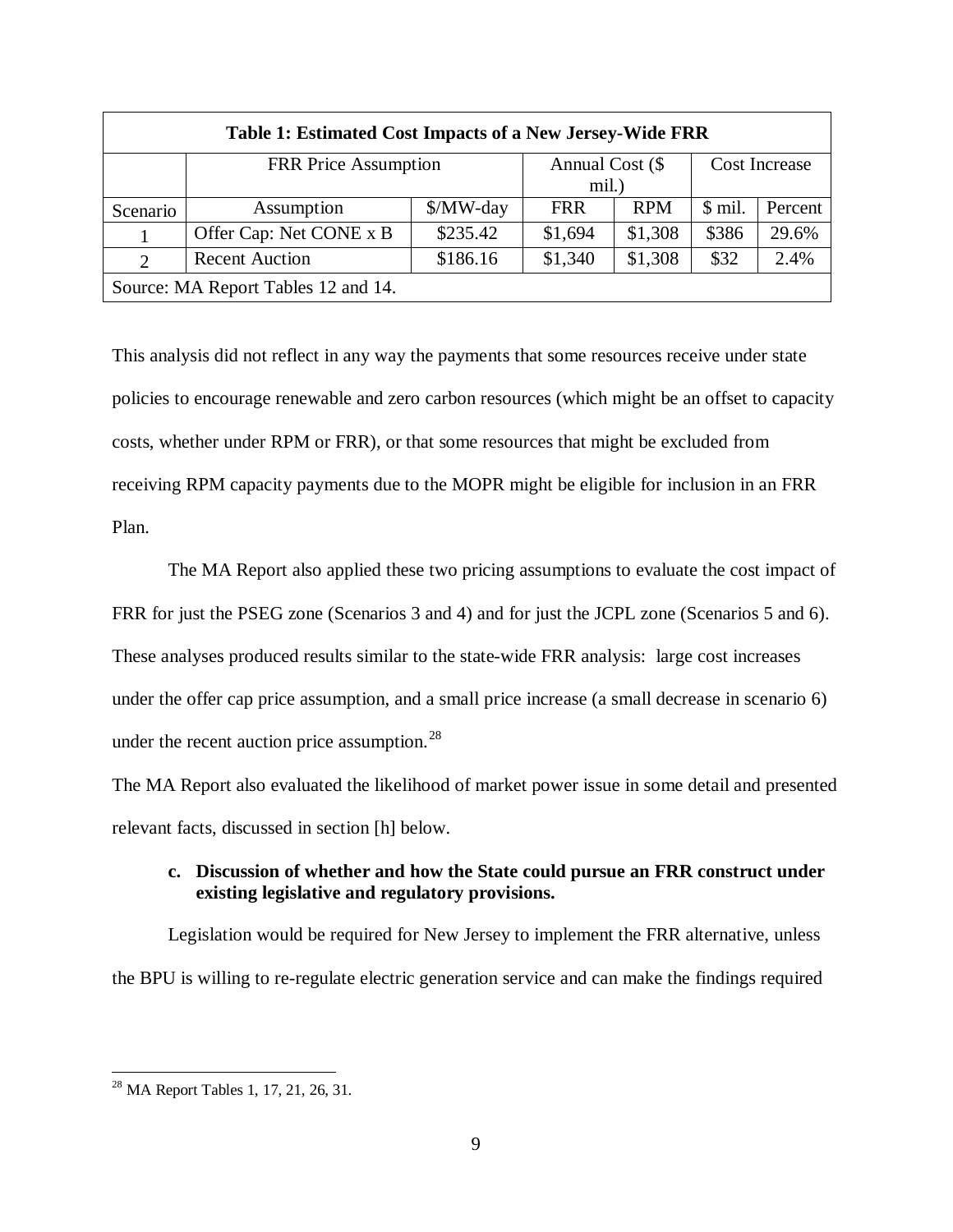to do so under EDECA. Additionally, re-regulation would require overcoming significant practical and legal obstacles.

As explained above, implementation of the FRR option would require the State's electric distribution entities to utilize this option. However, this option appears inconsistent with the industry structure and regulatory model envisioned by EDECA and implemented by the Board in the restructuring proceedings it conducted for the New Jersey' four electric utilities. Under the provisions of EDECA, the electric utilities, formerly responsible for generating electricity, transporting it through their electric distribution systems, and delivering it to customers, retained their regulated monopolies only over electricity transmission and distribution. The utilities divested most of their generation assets to unregulated entities, while their customers were given the option to choose to purchase electric generation service from competitive suppliers. N.J.S.A. 48:3-52; N.J.S.A. 48:3-53, N.J.S.A. 48:3-59.<sup>[29](#page-11-0)</sup> The utilities retained only limited responsibility for electric supply. Under EDECA, they are required to provide default service, known as basic generation service ("BGS") to those customers who choose not to purchase generation service from competitive suppliers, until such time as the Board determines this is no longer in the public interest. N.J.S.A. 48:3-57(a)(1). However, they are not permitted to provide generation service directly. Instead, EDECA provides that BGS "shall be purchased" by the utilities at "prices consistent with market conditions." Id.

<span id="page-11-0"></span><sup>&</sup>lt;sup>29</sup> EDECA was implemented for the State's four electric utilities in summary Orders issued by the Board in 1999, later confirmed in the following Final Decisions and Orders: In Re Public Service Electric and Gas Company's Rate Unbundling, Stranded Costs and Restructuring Filings, 1999 N.J. PUC Lexis 11 (1999), aff'd 330 N.J. Super. 112 (App. Div. 2000), aff'd 167 N.J. 377, cert. denied 534 U.S. 813 (2001); In re Jersey Central Power and Light Company d/b/a GPU Energy – Rate Unbundling, Stranded Cost and Restructuring Filings, BPU Docket Nos. EO97070458, EO97070459, and EO97070460 (March 7, 2001); ln re Atlantic City Electric – Rate Unbundling. Stranded Costs and Restructuring Filings, BPU Docket Nos. EO97070455, EO97070456, and EO97070457 (March 30, 2001); In re Rockland Electric Company's Rate Unbundling, Stranded Cost and Restructuring Filings, BPU Dkt. Nos. EO97070464, EO97070465, and EO97070466 (July 22, 2002).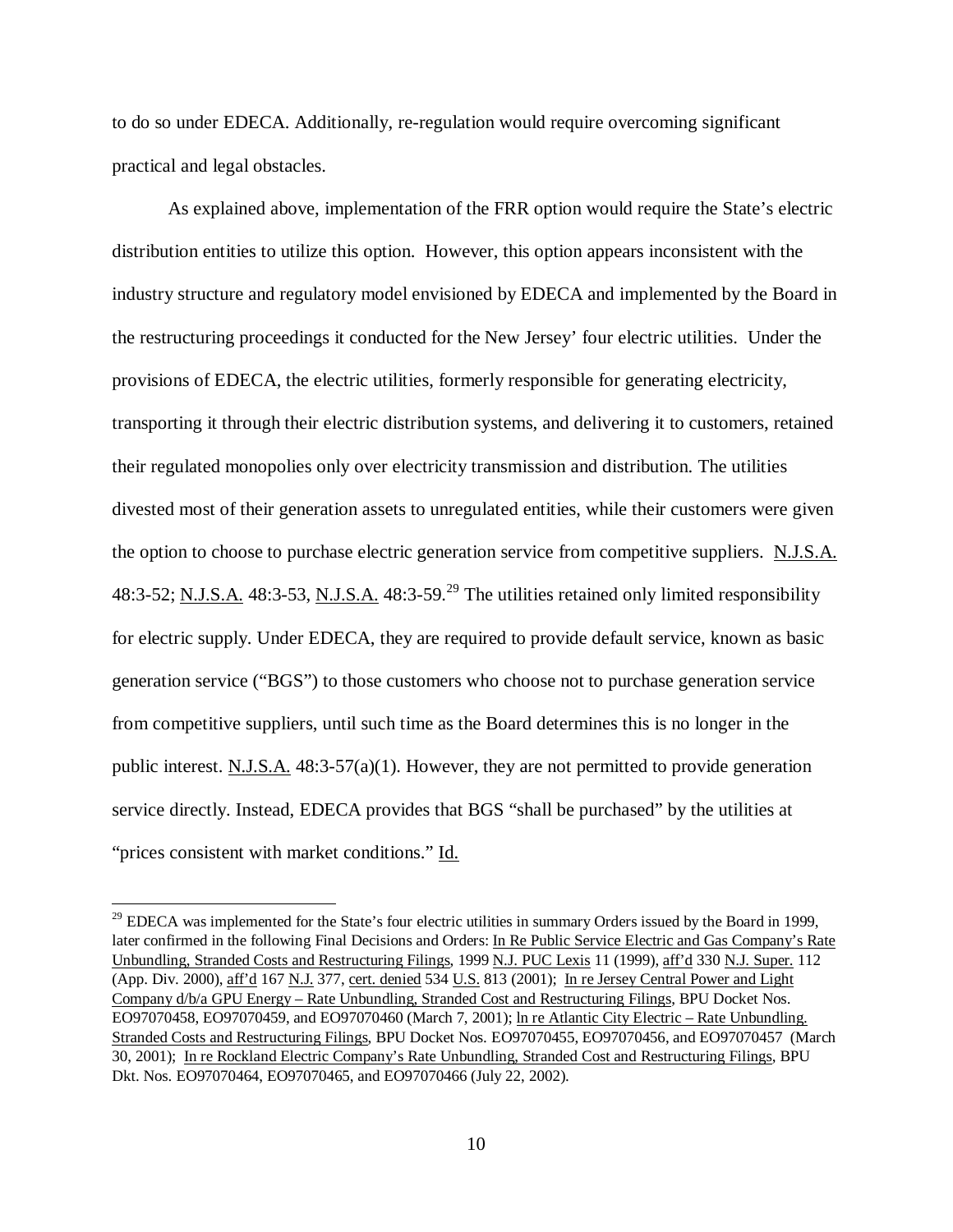Consistent with this altered role for New Jersey's electric utilities, EDECA made a fundamental change in the Board's regulatory authority. Under N.J.S.A. Title 48, the Board has jurisdiction over "public utilities," as that term is defined in N.J.S.A. 48:2-13 (a). EDECA amended this definition, which formerly included companies engaged in providing "electric light, heat [or] power" service, to include only those engaged in "transmit[ting] and distribut [ing] electricity to end users within this State."  $\underline{L}$ . 1999  $\underline{c}$ . 23, <u>sec.</u> 52 (emphasis supplied); N.J.S.A. 48:3-51 (definition of "electric public utility") (emphasis supplied). Further, with the exception of authority specifically provided elsewhere in EDECA, N.J.S.A. 48:3-56(a) provides that the Board "shall not regulate, fix, or prescribe the rates, tolls, charges, rate structures, rate base, or cost of service of competitive services." Under N.J.S.A. 48:3-56(b) "electric generation service is deemed to be a competitive service."

Implementation of the FRR option for New Jersey would require the State's electric utilities to assume responsibility for meeting the unforced capacity obligations of all electricity suppliers serving customers within their respective service territories, including both competitive suppliers and those providing BGS. It is questionable whether the Board would have the authority to mandate implementation of the FRR option for New Jersey under the current regulatory structure. Retail choice has been implemented for all of the State's electric distribution utilities. At the present time, their obligations as utilities under N.J.S.A. Title 48 do not include participation in the competitive electric supply market. Thus, an attempt by the Board to require the utilities to assume the capacity obligations of the competitive suppliers could be subject to legal challenge. The Board's authority to oversee the FRR process and assure the reasonableness of the costs of capacity would be subject to challenge for the same reasons.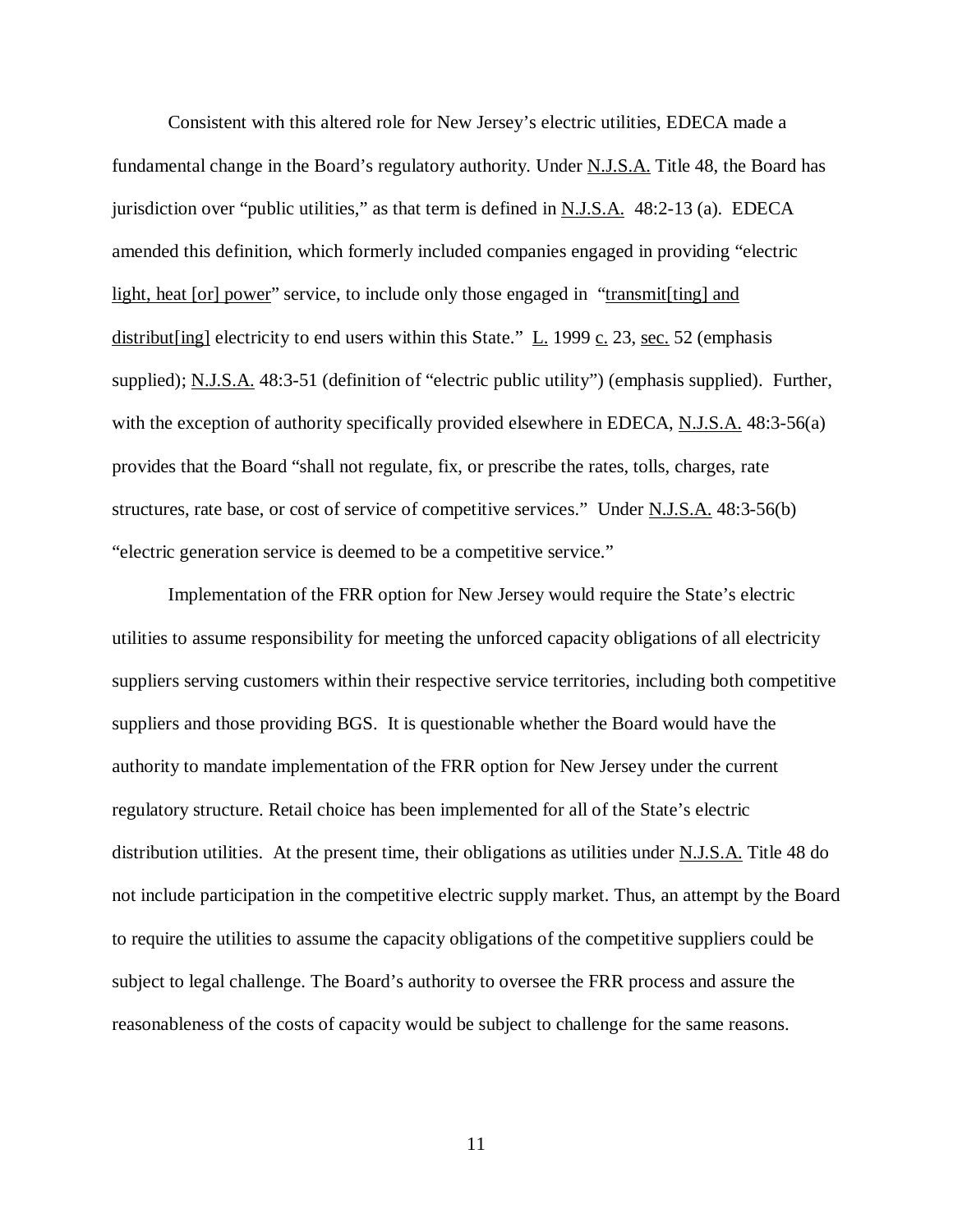In addition, competitive suppliers could argue that implementation of the FRR alternative would be contrary to EDECA. The FRR structure would effectively require them to cede responsibility to the utilities for meeting their unforced capacity obligations. Arguably, this would violate EDECA's prohibition on BPU regulation of the "rates, tolls, charges, rate structures, rate base, or cost of service of competitive services" including competitive electric supply. N.J.S.A. 48:3-56(a) & (b).

EDECA contains provisions allowing the Board, in consultation with the Legislature, to re-regulate competitive services, including electric generation service. However, this would involve both procedural and substantive hurdles. The Board would have to find after notice and a hearing, the competitive service should be "reclassif[ied] as regulated" because "sufficient competition is no longer present" for that service. N.J.S.A. 48:3-56(d). Based on that finding, the Board would submit recommendations to the Legislature.  $N.J.S.A.$  48:3-56(k). The Legislature would then have 90 days to issue a concurrent resolution expressing any disagreements with the Board's recommendations. In the absence of action by the Legislature, the Board's recommendations would be deemed approved. In the event of a concurrent resolution, the Board would have 45 days to submit revised recommendations to the Legislature. Id. Even assuming the BPU is willing to undertake the statutory process for re-regulation, it would likely be a lengthy process, with no guarantee that the record would support the necessary findings, or that the Legislature would concur.

Further, re-regulating electric generation would not be a simple process. The State's electric utilities no longer own the assets that are required to provide electric generation service. The utilities would have to either procure generation service in the competitive market, as they do now for their BGS customers, or re-acquire their former generation assets. The former would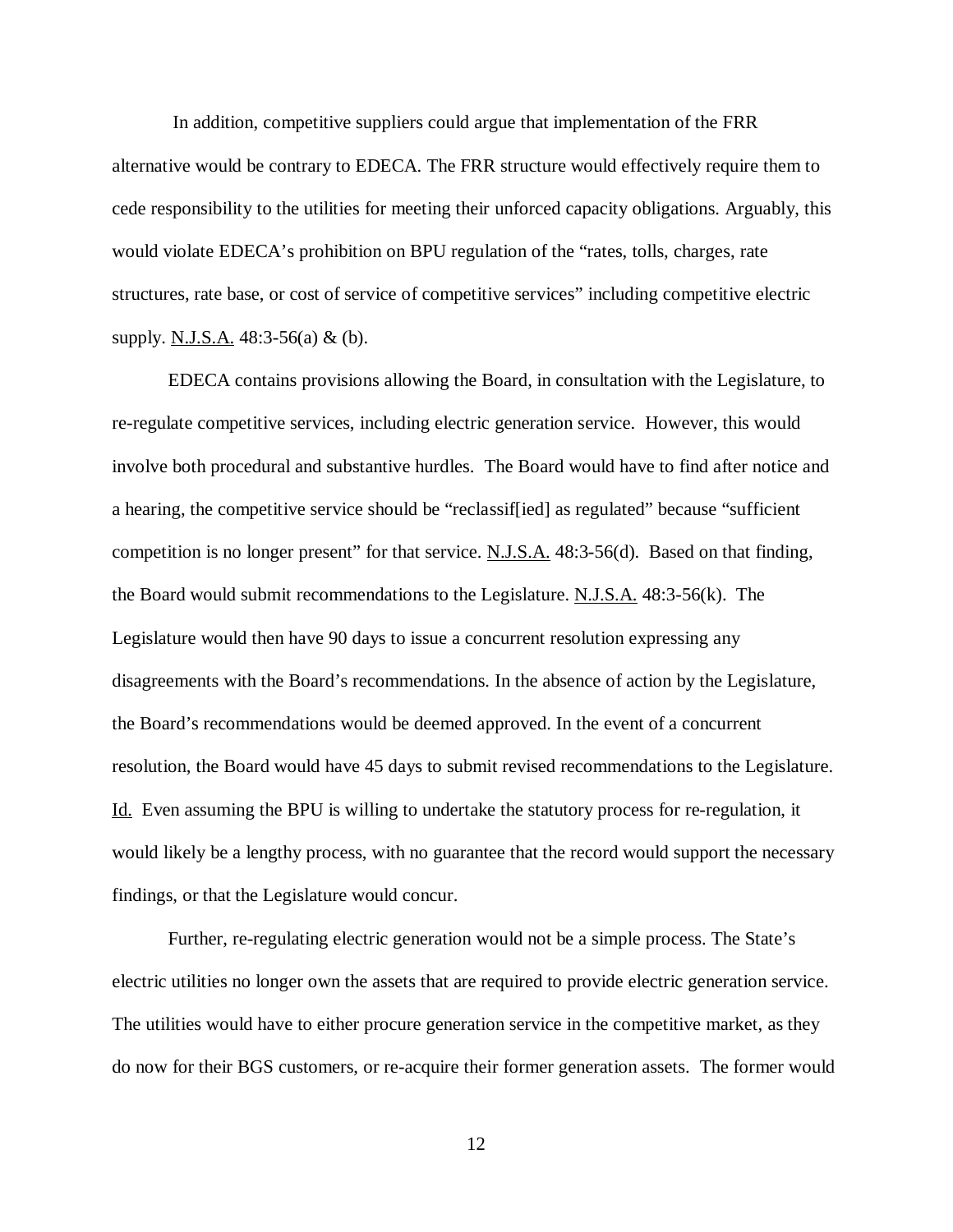continue to leave the Board with no ability to engage in cost-of-service regulation of electric supply. The latter would require the utilities to re-acquire generation from entities with market power, some of which are affiliated with the utilities, and would require the unwinding of existing contractual commitments. It is unclear whether this could be accomplished at a reasonable cost, while recognizing the constitutionally protected property rights of generation owners and other participants in the electric supply market.

#### **d. Discussion of any New Jersey legislative and regulatory limitations or potential amendments necessary to pursue FRR.**

See d above.

#### e. **Discussion of which entity would procure capacity under an FRR construct and whether capacity would be procured state-wide**.

The EDCs are the members of PJM, and they would be responsible for procuring capacity under an FRR construct. As noted above, state-wide FRR procurement is also allowed, and a new entity could be formed for that purpose.

#### **f. Discuss the pros and cons of a State Power Authority ("SPA"), looking at examples from across the country, including discussion of any legislative and regulatory limitations and potential amendments necessary to pursue an SPA.**

With respect to the establishment of a State Power Authority to assist either with an FRR or re-regulation of generation, this option will require substantial study before any determination can be made on whether it will be practical. The creation of a new state agency will entail costs and complications. It would certainly take time to implement, which may be too late to address the immediate problems created by FERC's orders.

At a high level there may be advantages and disadvantages to the creation of state power authority for New Jersey.

Creation of a New Jersey Power Authority could in theory provide New Jersey residents with certain benefits. The advantages of the state power authority are outlined below. One, a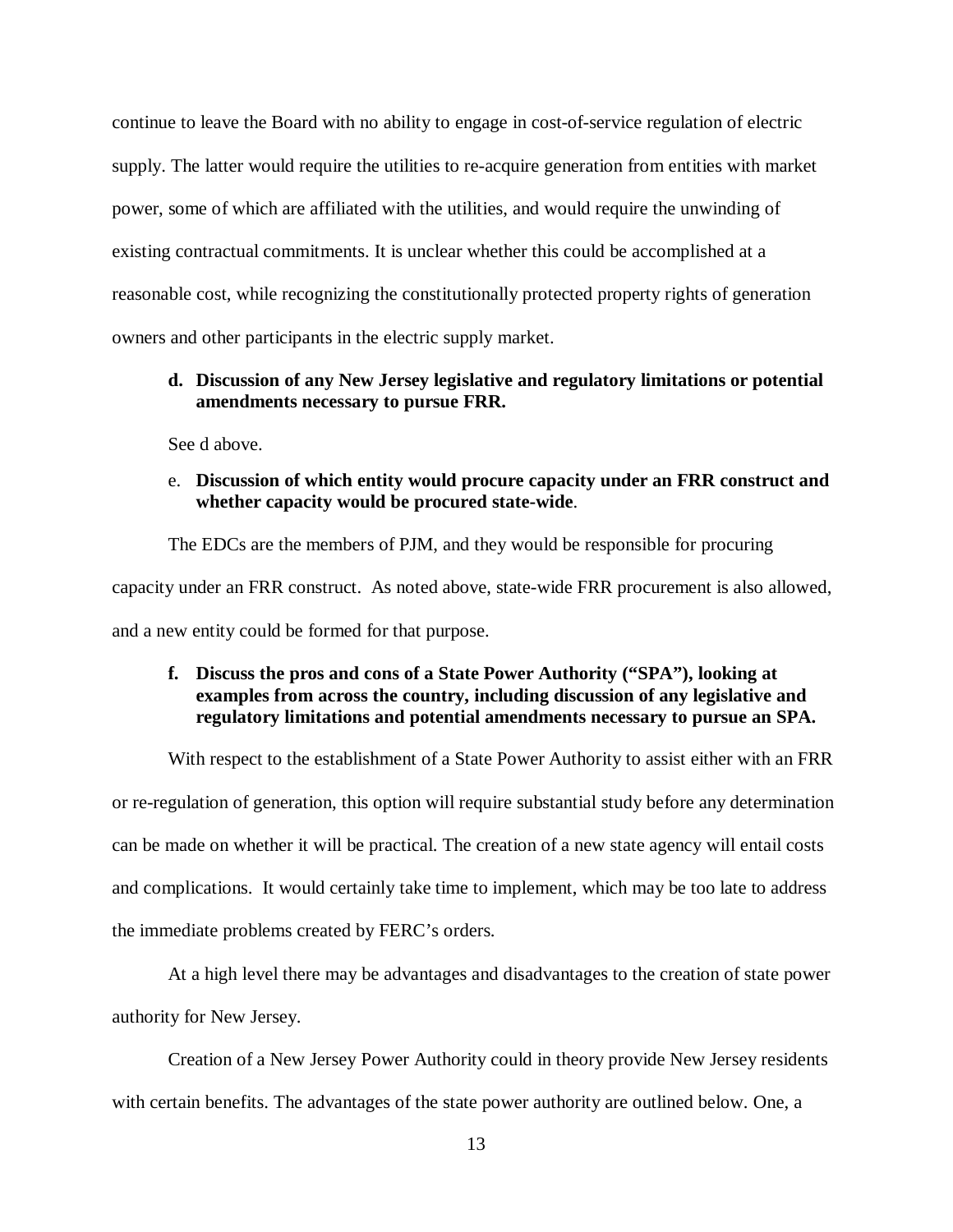state power authority can lower the cost of electricity or at least minimize cost increases over time in several ways. If a state power authority purchases an existing facility or constructs a new power plant, the power authority can sell the plant's power output on an average-cost basis rather than at the higher market clearing price.<sup>[30](#page-15-0)</sup> In addition, the state power authority could sell power without having to earn a profit for shareholders. Second, a state power authority would enjoy a lower cost of capital than private firms and could thus finance the construction of new generation less expensively. A state power authority could less expensively finance a project if the authority can issue bonds, if allowable, backed by the full faith and credit of the state and/or tax-exempt bonds. The State's ability to create a power authority with the authority to issue bonds, however, is severely curtailed by the New Jersey Constitution. Art. III, Sec. 2, Para. 3b. Third, a state power authority can make price stability one of its goals. Strategies for achieving this goal include procuring electricity via a portfolio of contracts of varying length agreed at different points in time. Fourth, a state power authority could help ensure adequate, reliable electricity supply via long-term planning, diversification of supply sources, and procurement of new capacity when the private market fails to deliver needed supply. This could facilitate the promotion of renewable energy projects by offering project financing and long-term contracts. Fifth, a state power authority that owns its own power generation could supply electricity at below-market rates to targeted groups such as certain firms that pledge to retain jobs in New Jersey or to economically disadvantaged households or communities. NYPA administers multiple economic development programs.<sup>[31](#page-15-1)</sup>

<span id="page-15-1"></span><span id="page-15-0"></span> $30$  The Supreme Court ruling in the Hughes v. Talen Energy Mktg., LLC, 136 S.Ct. 1288, 194 L. Ed. 2d 414 (2016), effectively limits the ability of a state contracted facility from participating in the wholesale market. <sup>31</sup>NY Power Authority, "Economic Development." *NYPA.gov.* <http://www.nypa.gov/economic.htm>Available at: [http://www.nypa.gov/economic.](http://www.nypa.gov/economic)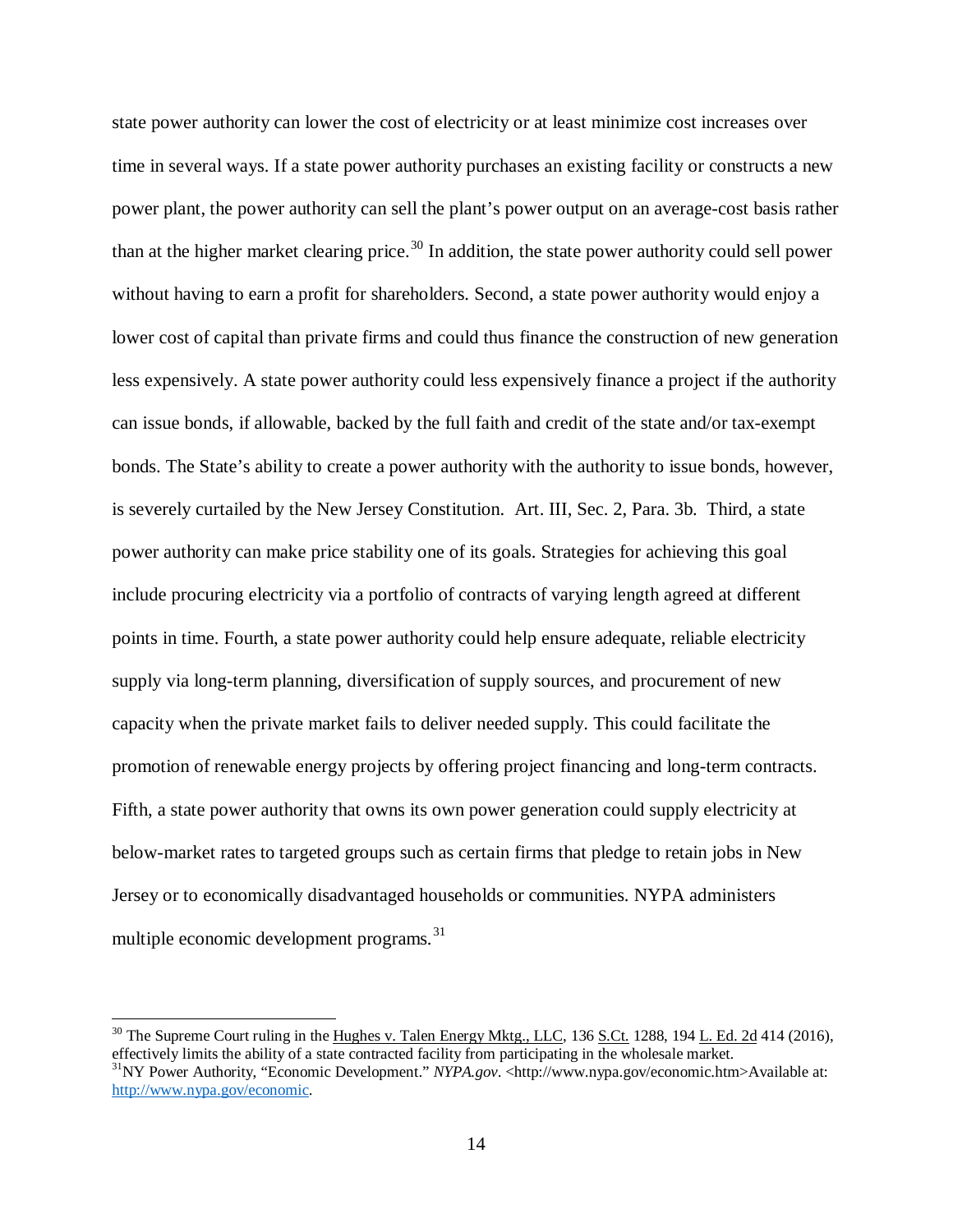There are also a number of disadvantages to the creation of a state power authority that must be considered as well. First, the state should consider the full impact of recent Supreme Court Rulings on the ability of a state power authority to participate in wholesale markets. It is not clear how the state power authority would exercise control regarding retirements needed to meet the state's 100 percent clean energy requirements over existing generation that it does not own. Second, as at least a quasi-public entity, a state power authority shifts financial risk from private firms and investors to electricity consumers and state taxpayers. When a state power authority issues bonds to finance construction of a new power plant, state taxpayers bear the risk of default if the bonds are backed by the full faith and credit of the state. In addition, if a new power plant construction project financed by the state power authority experiences cost overruns, electricity consumers and state taxpayers may have to cover the unexpected costs. If a state power authority enters into long-term contracts for electricity supply, it shifts onto consumers and taxpayers the risk that short-term electricity prices will fall below the prices agreed in the long-term contract. Third, if a state power authority can exercise eminent domain or preempt local regulations in order to facilitate siting and construction of new power generation, there is a potential for abuse of this ability.

#### **g. Discussion of any affiliate relations or market power concerns related to implementation of FRR in New Jersey.**

New Jersey FRR entities (whether the electric distribution companies, or a state entity) would have to attempt to construct their FRR Capacity portfolios through bilateral negotiations with suppliers that own eligible capacity. As the MA Report notes, no market power mitigation, or even market monitoring, would apply to the voluntary bilateral negotiations between a potential New Jersey FRR entity and capacity sellers, nor are there any competitive benchmarks for what a competitive price would be: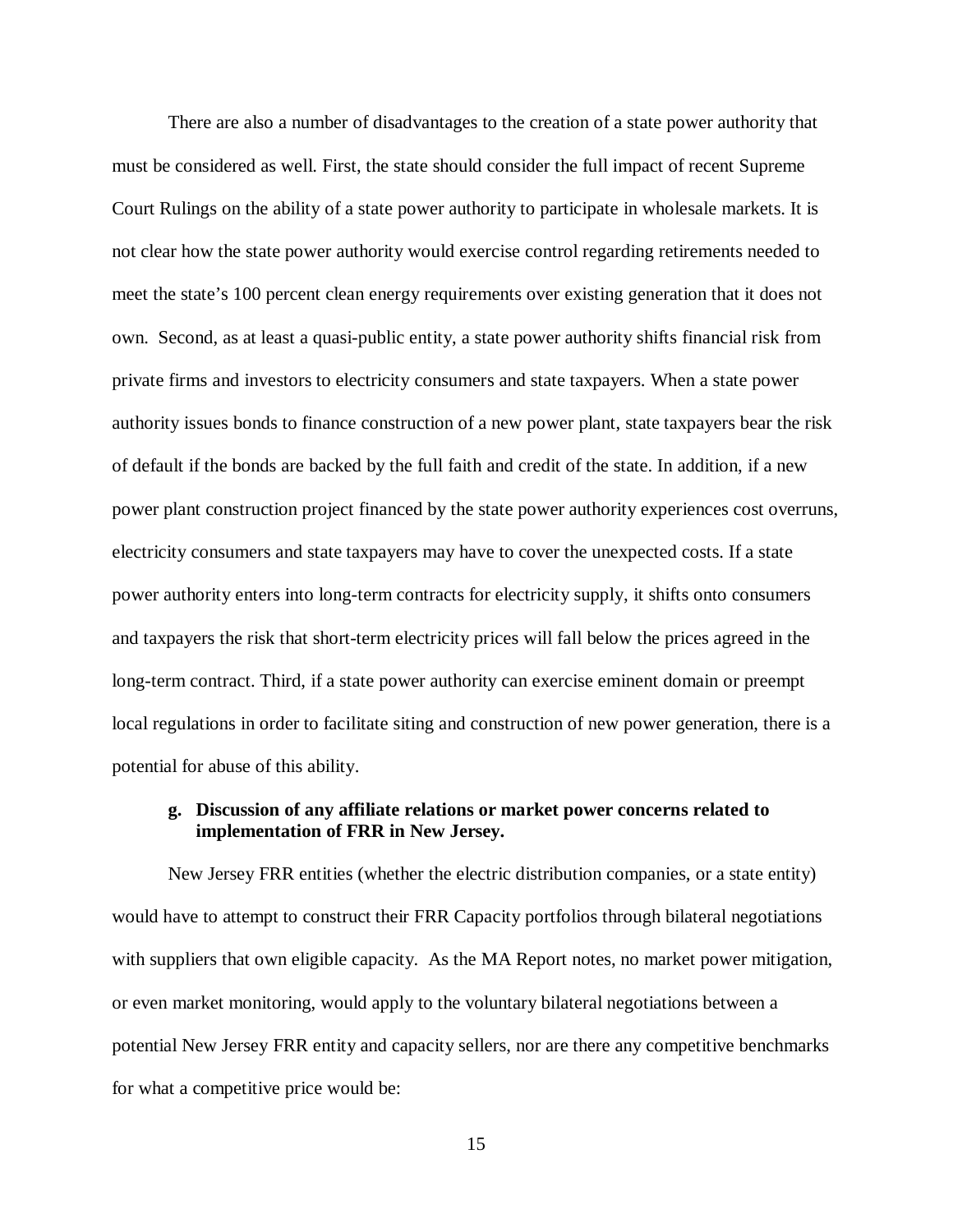In the FRR approach, there is no PJM market monitoring of offer behavior by generation owners, there are no market rules governing offers, and there are no market rules requiring competitive behavior. In the absence of a competitive market that includes the FRR area(s), there is no competitive market reference point to define what a competitive offer would be from the FRR generation owners in a bilateral negotiation or what the competitive market price would be. Prior market results do not define a competitive outcome in subsequent periods because market dynamics and market outcomes may change significantly. As a result, even the higher estimates of the cost impact to the customers of New Jersey from the creation of an FRR are likely to be conservatively low.<sup>[32](#page-17-0)</sup>

As explained above, New Jersey FRR entities would have to construct FRR Capacity Plans that meet the locational requirements established by PJM. The most recent FRR Minimum Internal Resource Requirement would require at least 83.2% of a New Jersey FRR entity's capacity to be located in the Eastern MAAC zone. However, the ownership of the capacity in the Eastern MAAC zone is limited since the zone includes New Jersey, Delaware, parts of southwestern Pennsylvania, and the eastern shore of Maryland. Accordingly, a New Jersey FRR entity would face substantial market power in attempting to construct an FRR Capacity Plan as described below. The MA Report recognized this, and concluded that to construct a New Jersey FRR Plan, "the price for capacity resources could substantially exceed the capacity market clearing price and the capacity market offer cap,"[33](#page-17-1) that is, the prices assumed in the MA Report's FRR scenarios discussed above. The MA Report provided standard measures of the concentration of generation ownership that indicate the presence of market power.

Under FERC's merger policy, a Herfindahl-Hirschman Index (HHI) over 1800 indicates a highly concentrated market; the MA Report calculated the HHI to be 2445 for New Jersey, and even higher in the PSEG zone.<sup>[34](#page-17-2)</sup>

<span id="page-17-1"></span><span id="page-17-0"></span><sup>&</sup>lt;sup>32</sup> MA Report, p, 4<br><sup>33</sup> MA Report p 4.<br><sup>34</sup> MA Report p. 10.

<span id="page-17-2"></span>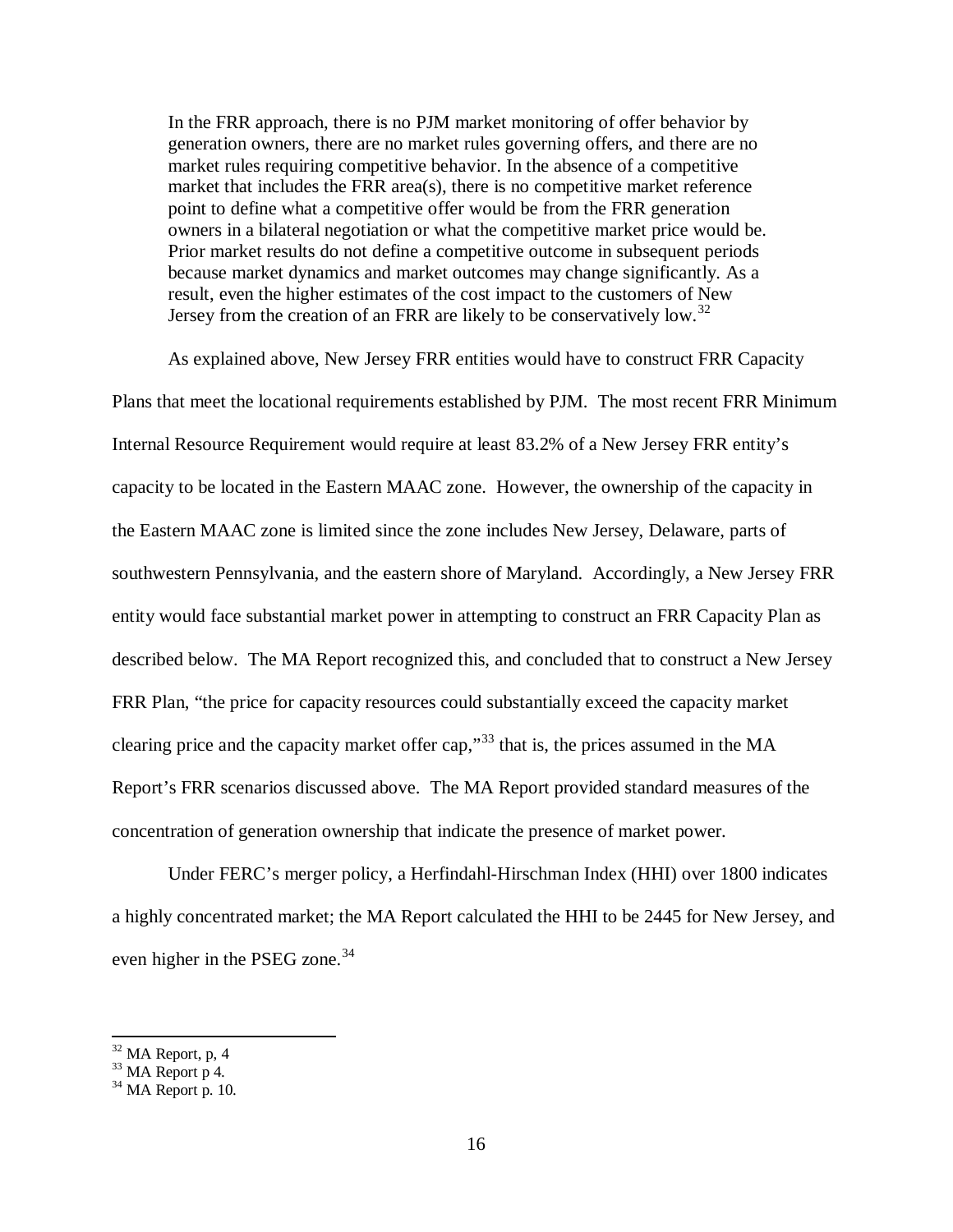The MA Report also applied a "more precise measure of structural market power," the pivotal supplier test, describing it as follows:

A generation owner or owners are pivotal if the capacity of the owners' generation facilities is needed to meet the demand for capacity. The results of the pivotal supplier test are measured by the residual supply index  $(RSIx)$ . <sup>[35](#page-18-0)</sup>

The MA Report found that "All participants in the New Jersey, JCPL, and PSEG FRRs fail the one and three pivotal supplier test (RSI is less than  $1.0$ ).<sup>[36](#page-18-1)</sup>

The MA Report also compared the FRR capacity needs of New Jersey and zones to the capacity available in New Jersey, and quantified the shortfalls,  $37$  concluding that "[Load Serving] Entities] in New Jersey would need to secure capacity both from resource owners in New Jersey and capacity resources outside New Jersey to meet the FRR UCAP obligation for the New Jersey FRR service area."[38](#page-18-3) 

This is not the first time the notion that New Jersey might use the FRR alternative has arisen. In an order issued April 12, 2011, FERC accepted changes to the RPM MOPR that were opposed by New Jersey, and suggested New Jersey could pursue state policy initiatives while satisfying the state's capacity obligations through the FRR alternative. At that time, the Division of Rate Counsel explained that the FRR alternative was not in fact a viable option for New Jersey, primarily due to the substantial market power that a New Jersey FRR entity would face in attempting to build an FRR Capacity Plan, among other barriers. See May 12, 2011 Affidavit of James F. Wilson, attached as Exhibit 1. Nothing has substantially changed since that time – New Jersey remains in the same constrained zone (Eastern MAAC), and the capacity serving the state remains highly concentrated and largely owned by affiliates of the electric

<span id="page-18-2"></span><span id="page-18-1"></span>

<span id="page-18-0"></span><sup>&</sup>lt;sup>35</sup> MA Report p. 10.<br><sup>36</sup> MA Report p. 11.<br><sup>37</sup> MA Report p. 14 Table 8.<br><sup>38</sup> MA Report p. 13.

<span id="page-18-3"></span>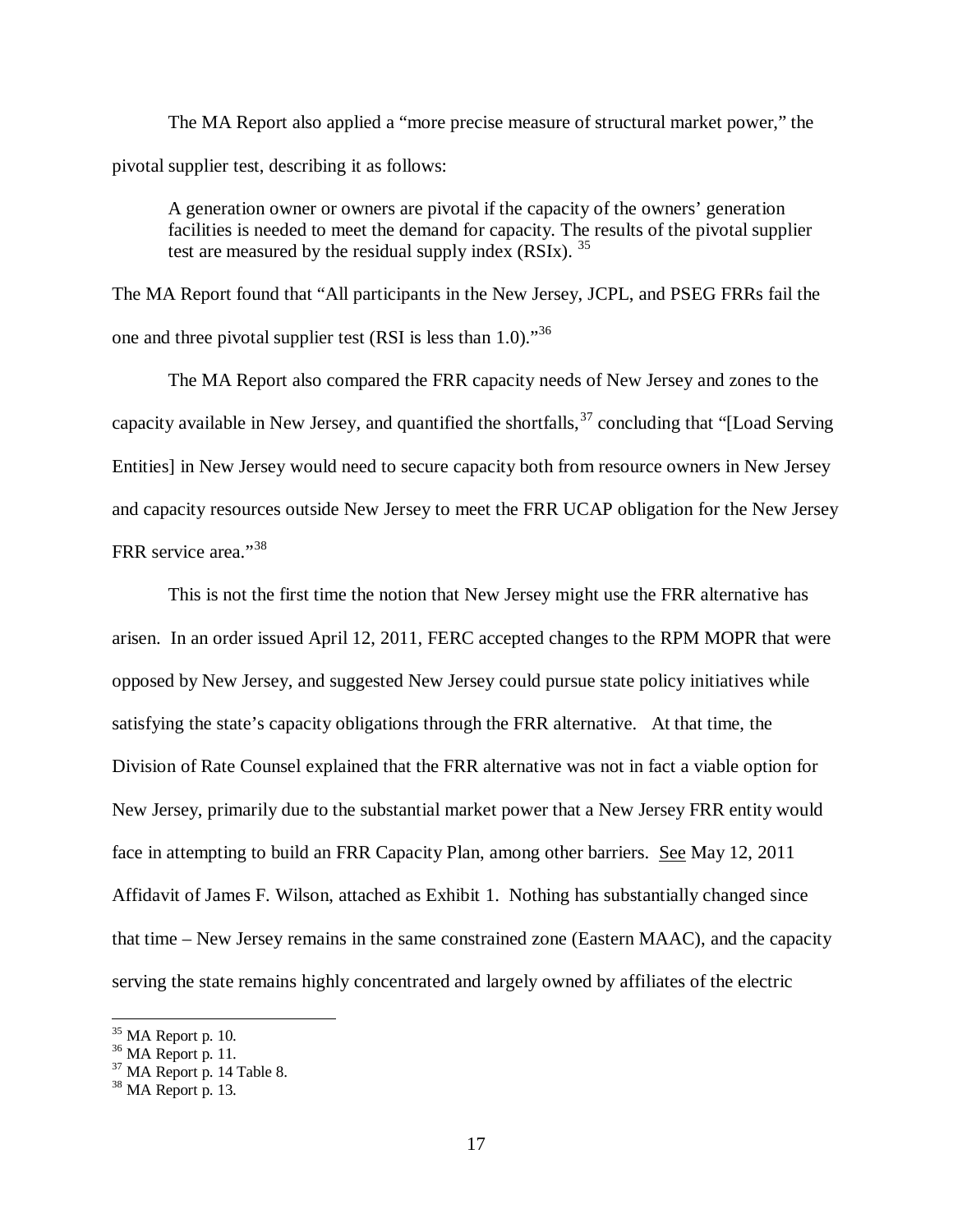distribution companies. The high concentration of capacity ownership in Eastern MAAC was quantified recently in a filing by PSE&G at FERC.<sup>39</sup> According to the filing, (specifically PSE&G and affiliates control over 20% of the capacity in Eastern MAAC; together with Exelon and affiliates, the two entities control a third of the capacity.<sup>40</sup>

The most recent New Jersey specific state summary is based on 2018 data and available at the PJM website.<sup>[41](#page-19-2)</sup> According to PJM, New Jersey's actual 2018 peak load was 15,000 MW.<sup>[42](#page-19-3)</sup> PJM's forecasted summer load, which is used for planning purposes, is projected to be 18,672 MW for 2019 and 18,455 MW for 2029.<sup>[43](#page-19-4)</sup> For capacity market purposes, PJM indicated that New Jersey located resources offered 15,018 MW into the most recent PJM capacity auction (2021/2022), and that 13,230 MW cleared the PJM auction that encompassed 164,343 MW overall.[44](#page-19-5) PJM typically matches its capacity requirements by zones that do not necessarily match to state boundaries. However, the 2019 load forecast represents a rough approximation of the amount of capacity PJM considered to be required for New Jersey. In that sense, the difference of approximately 5,442 MW (18,672 MW – 13,230 MW) represents total -out-of-state capacity needs to meet current loads.

#### **h. Discussion of any related topics.**

As a restructured state, New Jersey faces additional challenges to implementing FRR. The state and the participating load-serving entities would face additional costs and risks, primarily due to the inflexibility of the FRR provisions, the complexity of the FRR and RPM

<span id="page-19-0"></span><sup>&</sup>lt;sup>39</sup> PSEG Fossil LLC and Yards Creek Energy, LLC, Joint Application for Approval under Section 203 of the Federal Power Act, Docket No. EC20-49-000, March 30, 2020 "PSEG-Yards Application").

<span id="page-19-1"></span><sup>&</sup>lt;sup>40</sup> PSEG-Yards Application Attachment 1, Affidavit of Julie R. Solomon, Table 2 p. 5, and workpapers.<br><sup>41</sup> https://www.pim.com/-/media/library/reports-notices/state-specific-reports/2018/2018-new-jersey-state-

<span id="page-19-2"></span> $\frac{\text{data.ashx?la=en}}{42}$  $\frac{\text{data.ashx?la=en}}{42}$  $\frac{\text{data.ashx?la=en}}{42}$  Ibid. Slide 38.

<span id="page-19-5"></span><span id="page-19-4"></span><span id="page-19-3"></span> $43$  Ibid. Slide 31.<br> $44$  Ibid. Slide 36.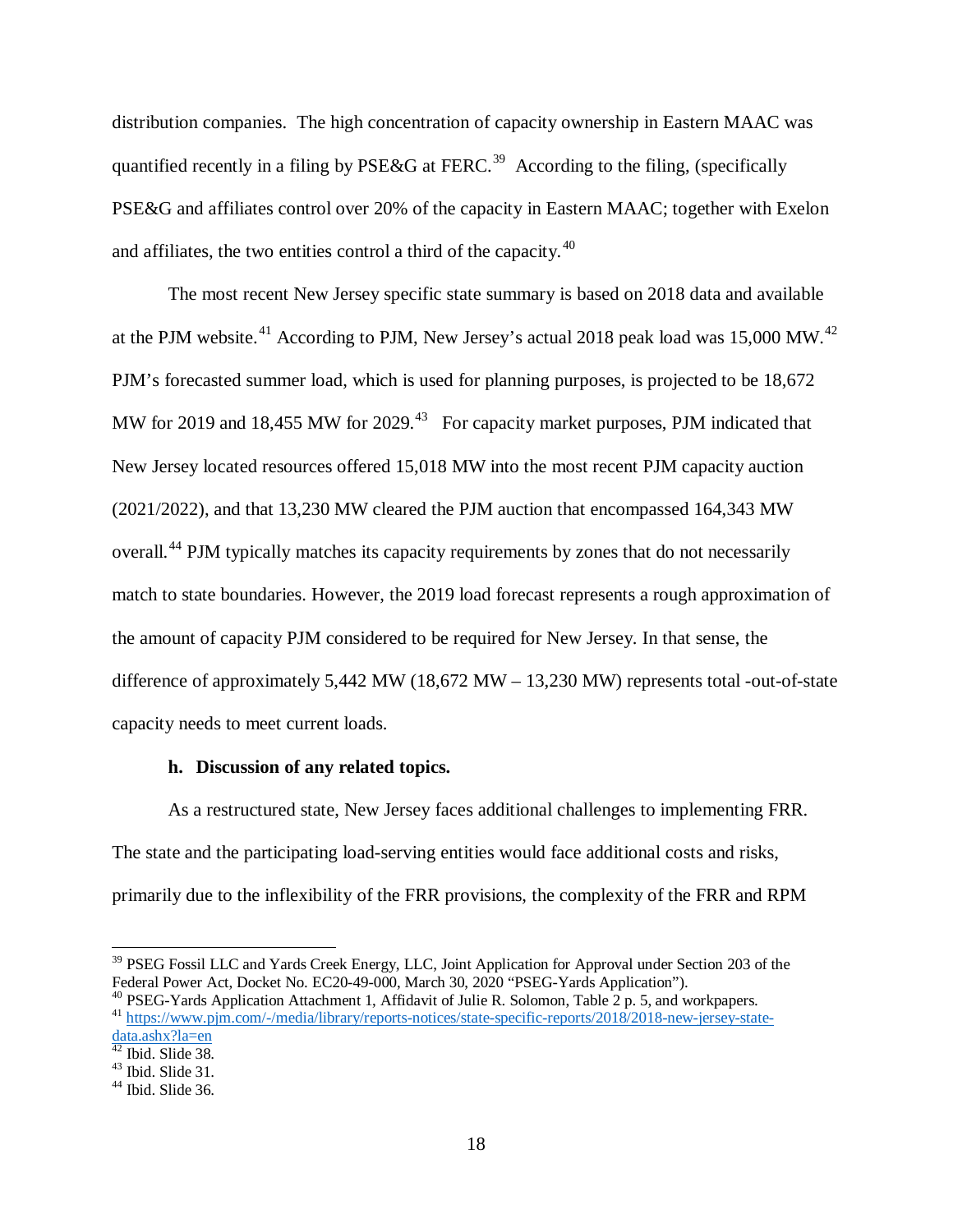rules, and the uncertain market and regulatory environment in which FRR Entities would be obligated to build and manage FRR Capacity Plans. This section identifies several such challenges; a more detailed review would likely identify quite a few more.

1. **Five Year FRR Capacity Plans Submitted Three Years in Advance**. The FRR alternative is elected for a minimum five-year period, and the FRR Capacity Plan submitted each **year** must identify resources for a five-year period beginning three years into the future (meaning that an FRR Capacity Plan submitted in April 2021 would have to identify sufficient resources to satisfy capacity obligations for the 2024/2025 through 2028/2029 Delivery Years). While an FRR Entity is permitted to update its FRR Capacity Plan each year and to identify replacement resources, there are likely to be costs incurred to obtain the rights to include resources in the FRR Capacity Plan and to adjust the plan from year to year The only exception from this minimum commitment is in the event of a "State Regulatory Structural Change" that substantially changes the state's retail access or default service rules.

2. **Changing Load Forecasts**. As stated above, the FRR Capacity Plan must identify resources to meet forecast obligations eight years into the future (for a five-year plan, three years forward). Load forecasting that far in advance is of course highly uncertain, and this requirement can lead to contracting a substantial quantity of resources that ultimately will not be needed. For example, PJM's forecast of Eastern MAAC peak loads resulted in a Reliability Requirement of 39,371 MW for the 2017/2018 Base Residual Auction, but for 2021/2022, the forecast was much lower and the requirement was  $35,994$ <sup>[45](#page-20-0)</sup>

3. **Changing Internal Resource Requirements**. New Jersey FRR Service Areas would be located within defined LDAs and, therefore, subject to a requirement that a high

<span id="page-20-0"></span><sup>45</sup> PJM, 2021/2022 RPM Base Residual Auction Planning Parameters, p. 5 Table 2.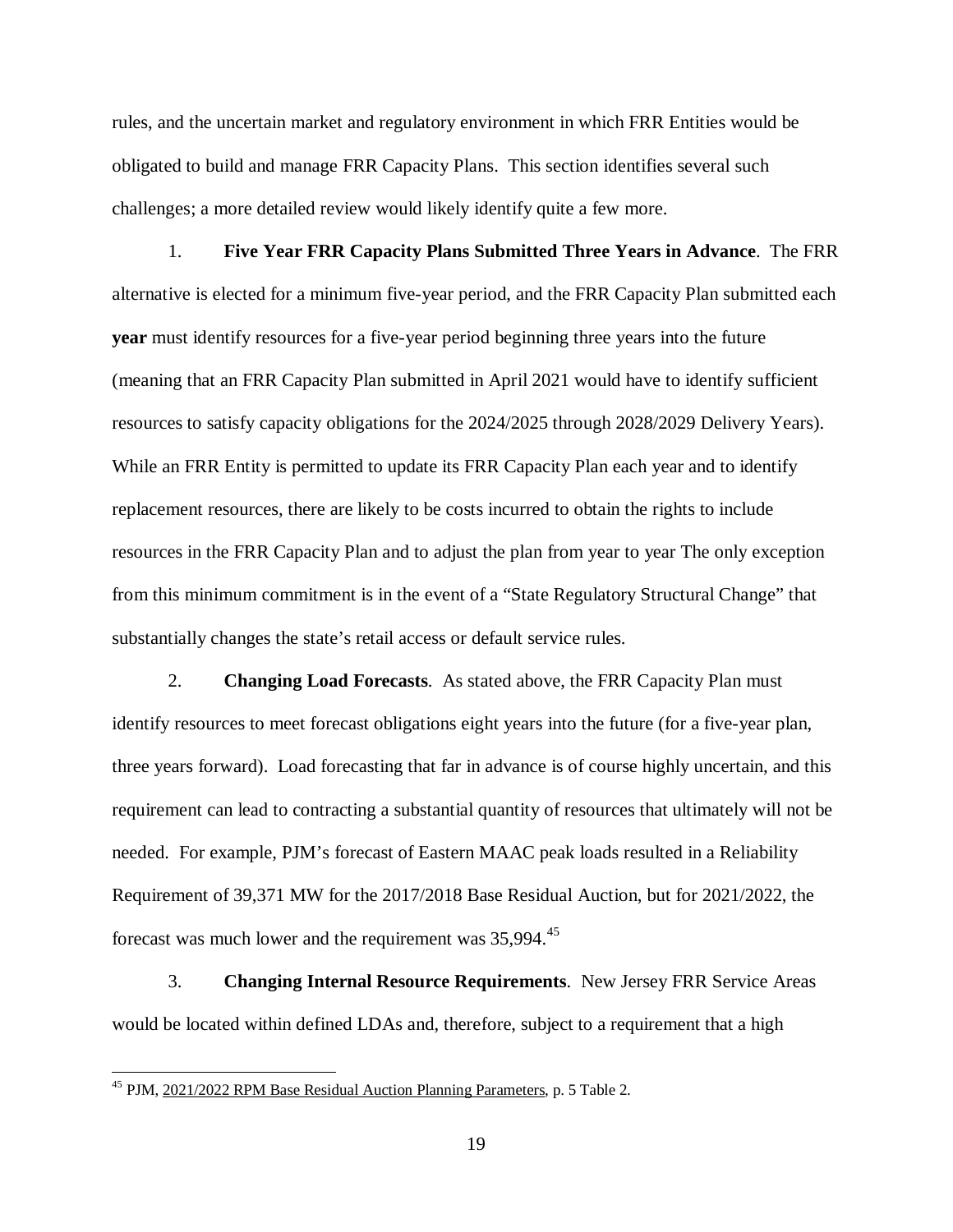percentage of the resources for the FRR Capacity Plan must be located within the LDA. The internal resource requirement is a function of the peak load forecast and also the estimated transmission capacity available to the LDA (Capacity Emergency Transfer Limit, or "CETL"). Both the load forecast and the CETL values change from year to year, causing swings in the minimum internal resource values.

4. **Changing LDAs and New LDA Internal Resource Requirements**. PJM has authority to define additional LDAs that could include portions or all of the New Jersey zones, based on tests reflecting transmission constraints or "if warranted by other reliability concerns consistent with the Reliability Principles and Standards." RAA Schedule 10.1. PJM has authority to include LDAs in RPM auctions if "such LDA is determined in a preliminary analysis by the Office of the Interconnection to be likely to have a Locational Price Adder, based on historic offer price levels", or if PJM finds that including the LDA "is required to achieve an acceptable level of reliability consistent with the Reliability Principles and Standards." PJM Tariff Attachment DD section 5.10.ii.C. The fact that a zone was entirely served by an FRR Entity would presumably not change this authority. If PJM chooses to model an additional LDA in RPM, it must notify the market of the new LDA and of the corresponding FRR minimum internal resource requirement by March 31 before the base residual auction. This would give an FRR Entity only a few weeks to adjust its FRR Capacity Plan, due one month before the base residual auction, to conform to the new minimum internal resource requirements.

5. **Restrictions on Sale of Excess Capacity**. An FRR Entity must either carry a "threshold amount" of excess capacity above the obligation based on forecast peak load, or commit to not selling any excess capacity into RPM auctions. This may not be a problem under the circumstances contemplated here, because the FRR Entity would likely simply release any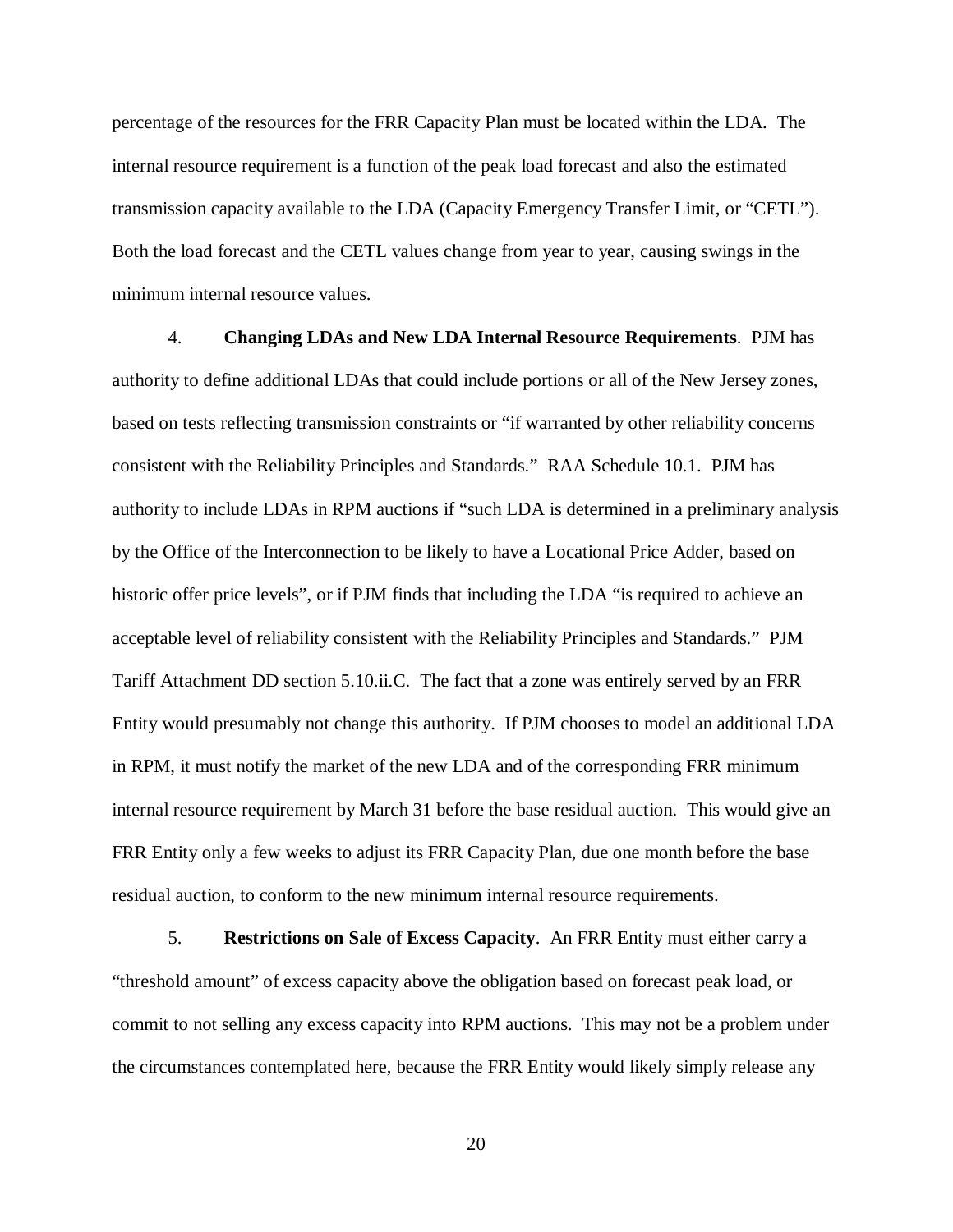excess resources from contractual obligations, although arranging and exercising this flexibility would likely entail additional cost.

6. **Possible Rejection of FRR Plan**. The RAA states that PJM can reject an FRR Plan if it is found to not satisfy the FRR Entity's capacity obligations, and the FRR Entity would be given five business days to cure the insufficiency. If the FRR Entity is unable to address the insufficiency, it would be subject to an FRR Commitment Insufficiency Charge equal to two times the Cost of New Entry for the relevant location (two times \$133,144/MW-year, for  $2021/2022^{46}$  $2021/2022^{46}$  $2021/2022^{46}$ ), times the shortfall in MW, "for the remaining term of such plan." RAA Schedule 8.1, section D.7.

7. **Various Penalties for Non-Compliance or Resource Non-Performance**. The RAA specifies various penalties for non-compliance with the FRR requirements or nonperformance of the resources used to meet the FRR obligations, rendering any failure to accurately manage the portfolio of resources used to fulfill the FRR capacity obligations costly. FRR Entities might choose to carry excess capacity (at additional cost) to mitigate the risk of the various penalties.

These and other provisions of the FRR rules impose highly inflexible capacity procurement requirements and substantial penalties for any non-compliance that are not founded on or required by the resource adequacy needs of the system. Many of these provisions reflect the consensus achieved among the parties to the RPM settlement to make the FRR alternative unattractive, and are not necessary to ensure that an FRR Entity bears its share of the capacity needs of the system. No capacity-short load-serving entity would acquire commitments to meet 100% of forecast needs eight years in advance, as required by the FRR rules, nor would any state

<span id="page-22-0"></span><sup>46</sup> PJM, 2022/2023 RPM Base Residual Auction Planning Parameters, p. 7 Table 3.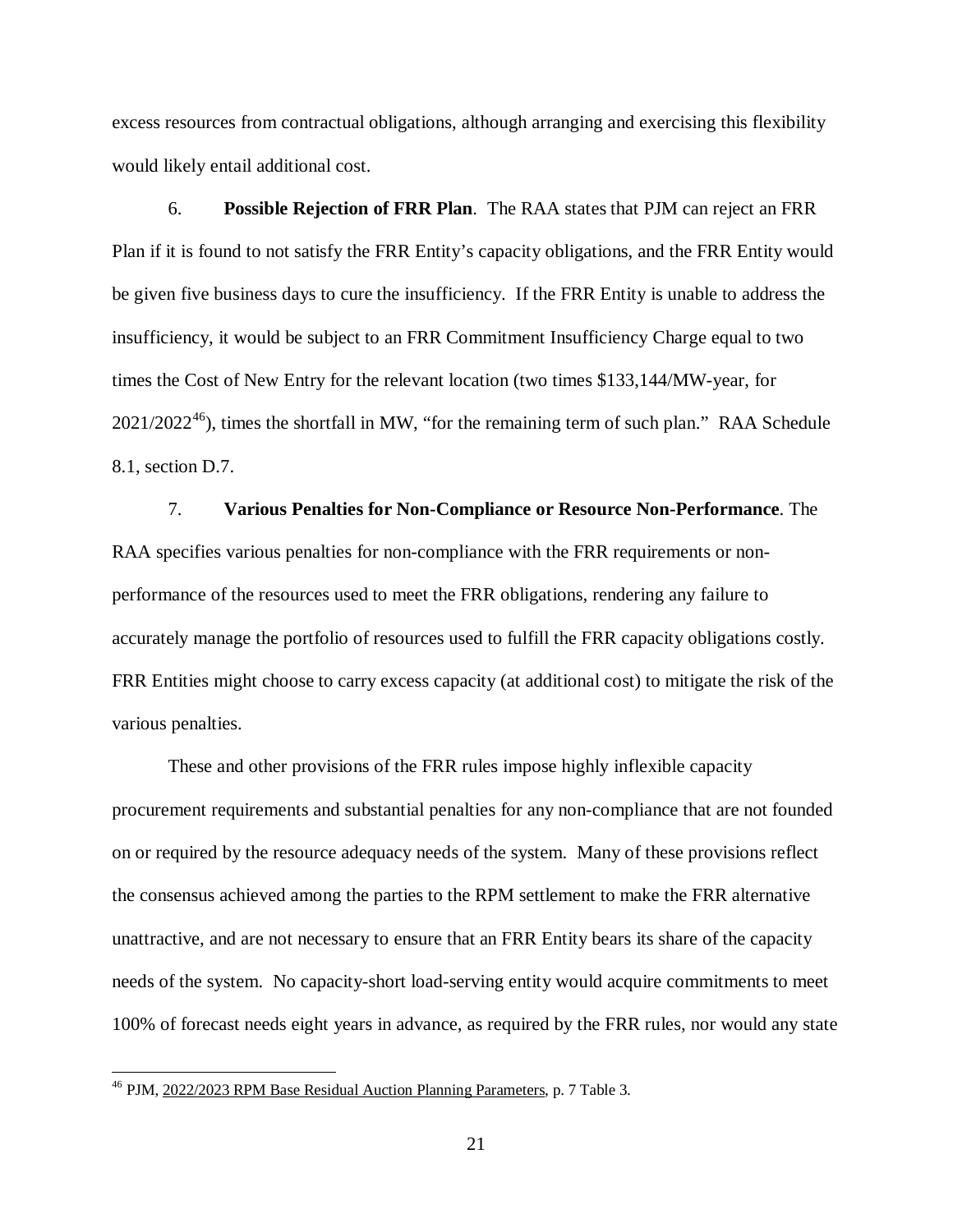require its load-serving entities to do so. This requirement is especially inefficient under current circumstances, characterized by slower and increasingly uncertain peak load growth and an abundance of short lead-time new resources, most notably demand response

Furthermore, if New Jersey tried to use FRR, there is substantial regulatory risk that the rules would be changed. The complexity of the FRR and RPM rules, the fact that FRR has never been elected for loads in a large, capacity-importing region, and the fact that the only intersection of FRR and retail access has led to protracted litigation, provide additional reasons for concern that FRR election by New Jersey entities would reveal additional shortcomings in the rules or consequences considered unintended or undesirable by some interested parties.

As one example of FRR provisions that could be changed to make it less attractive, there has long been grumbling about the "Fixed" aspect of the Fixed Resource Requirement ("FRR") alternative. As noted above, under the current rules, an FRR entity need only procure the required RTO-wide reserve margin, based on a "one day in ten years" resource adequacy criterion. RPM typically clears a substantially larger reserve margin, <sup>[47](#page-23-0)</sup> and this has led parties to argue that FRR entities "lean on the rest of the RTO for reliability support in excess of the level they are procuring."[48](#page-23-1) These parties propose that FRR entities be required to procure the larger reserve margin clearing in RPM. Taking a different angle of attack, the MA Report notes that zonal reliability requirements are determined based on a more stringent "one day in 25 years"

<span id="page-23-0"></span><sup>&</sup>lt;sup>47</sup> See, for instance, PJM, 2021/2022 Base Residual Auction Results, Table 1 (showing recent RPM cleared reserve margins over 21%, compared to a target reserve margin of 15.8% for 2021/2022); see also Wilson, James F., Over-Procurement of Generating Capacity in PJM: Causes and Consequences, prepared for Sierra Club and Natural Resources Defense Council, February 2020, p. 1. [https://www.sierraclub.org/sites/www.sierraclub.org/files/blog/Wilson%20Overprocurement%20of%20Capacity%2](https://www.sierraclub.org/sites/www.sierraclub.org/files/blog/Wilson%20Overprocurement%20of%20Capacity%20in%20PJM.PDF) [0in%20PJM.PDF](https://www.sierraclub.org/sites/www.sierraclub.org/files/blog/Wilson%20Overprocurement%20of%20Capacity%20in%20PJM.PDF)

<span id="page-23-1"></span> $48$  See, for instance, Affidavit of Roy J. Shanker, Ph.D. on Behalf of the PJM Power Providers Group, attachment to the Initial Brief of the PJM Power Providers Group, October 2, 2018 in FERC Docket Nos. EL16-49 et al., p. 16.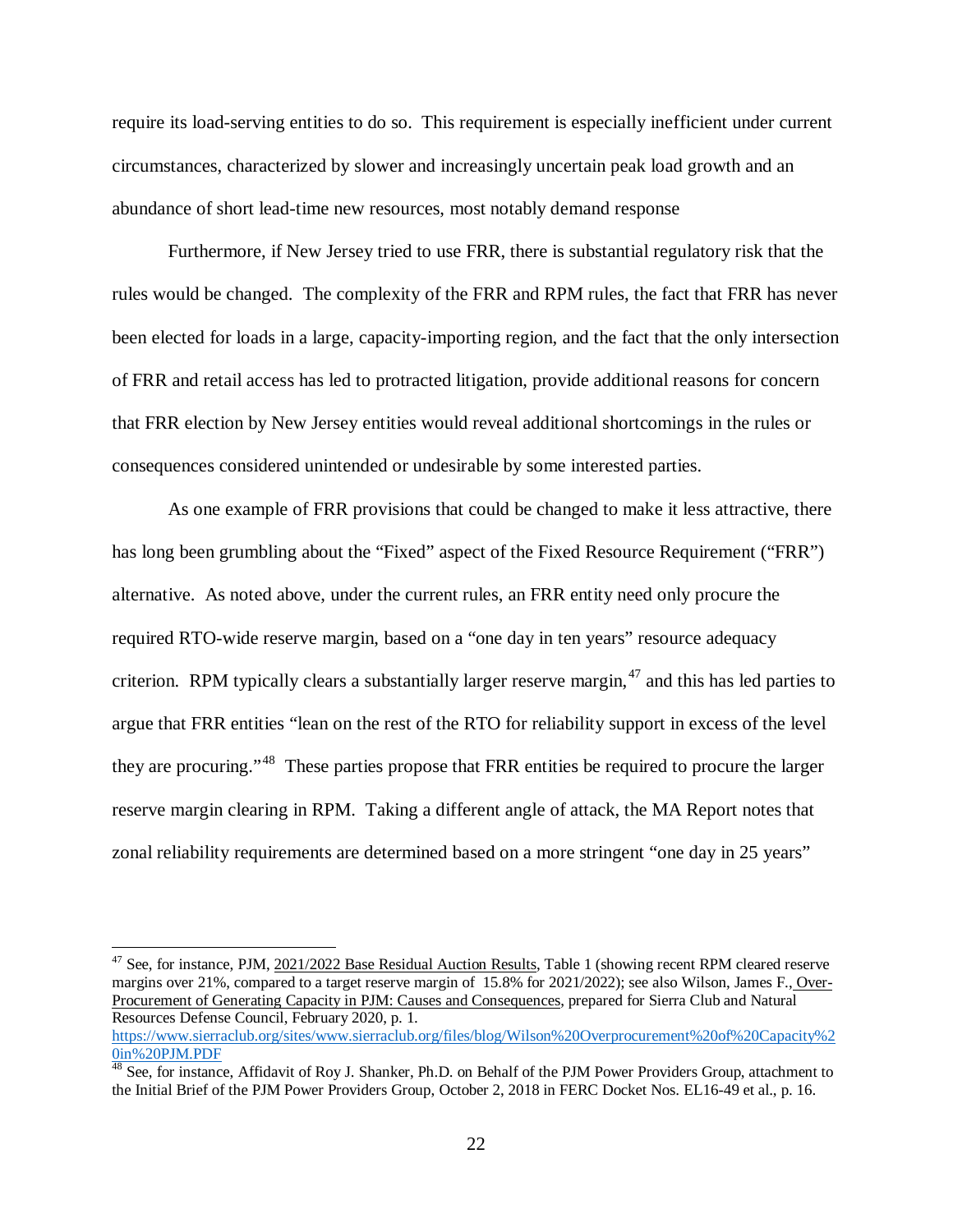standard, and suggests that the higher standard and resulting larger requirement should apply to FRR entities located in zones.<sup>[49](#page-24-0)</sup>

As another potential example, the percentage of internal resources required for each LDA in a FRR Plan is based on a calculation that likely would receive additional attention, which could lead to these percentages increasing. The Minimum Internal Resource Requirement depends upon the LDA's Capacity Emergency Transfer Objective ("CETO"), among other parameters. The CETO methodology is described in PJM Manual 20 and, accordingly, it can be changed without FERC approval.<sup>[50](#page-24-1)</sup> The current rules allowing FRR entities to purchase and sell bilaterally with other PJM entities has also come under attack.<sup>[51](#page-24-2)</sup>

While pursuing the FRR alternative would likely entail substantial administrative cost due to its many requirements and inflexibility, and substantial market costs due primarily to market power, there is also considerable risk that the rules would be changed to impose additional onerous requirements or costs just before or even after an FRR Entity has elected FRR and become committed to its minimum five-year term. If that happens, there is a substantial risk that pursuing the FRR option would not solve the problems the state is seeking to solve, but will just lead to additional different problems since under the FRR option, New Jersey would still be subject to PJM oversight and rules.

<span id="page-24-0"></span><sup>&</sup>lt;sup>49</sup> MA Report p. 13 ("However, if a New Jersey FRR service area were created, the FRR UCAP obligation reflects only the 1 day in 10 years loss of load expectation, which is a less stringent reliability standard than the 1 day in 25 years that would apply if New Jersey remained in the PJM Capacity Market (note 30): This result, which has been part of the RPM design from its inception, should be reviewed to ensure its consistency with the design of FRRs and the capacity market. In the future, this rule could be changed to ensure consistency."

<span id="page-24-1"></span><sup>&</sup>lt;sup>50</sup> See PJM Manual 20: PJM Resource Adequacy Analysis Revision: 10, Effective Date: March 21, 2019, Section 4: PJM Capacity Emergency Transfer Objective Analysis, Section 4.3, Modeling Specifics (describing inputs to the calculation, including monthly load profiles, assumptions about retirements and planned generation, and the "one day in 25 years" LDA risk level, among others), and page 35, Revision History (noting ten revisions, and four since 2015).

<span id="page-24-2"></span><sup>&</sup>lt;sup>51</sup> Affidavit of Roy J. Shanker, Ph.D. on Behalf of the PJM Power Providers Group, attachment to the Initial Brief of the PJM Power Providers Group, October 2, 2018 in FERC Docket Nos. EL16-49 et al., p. 16.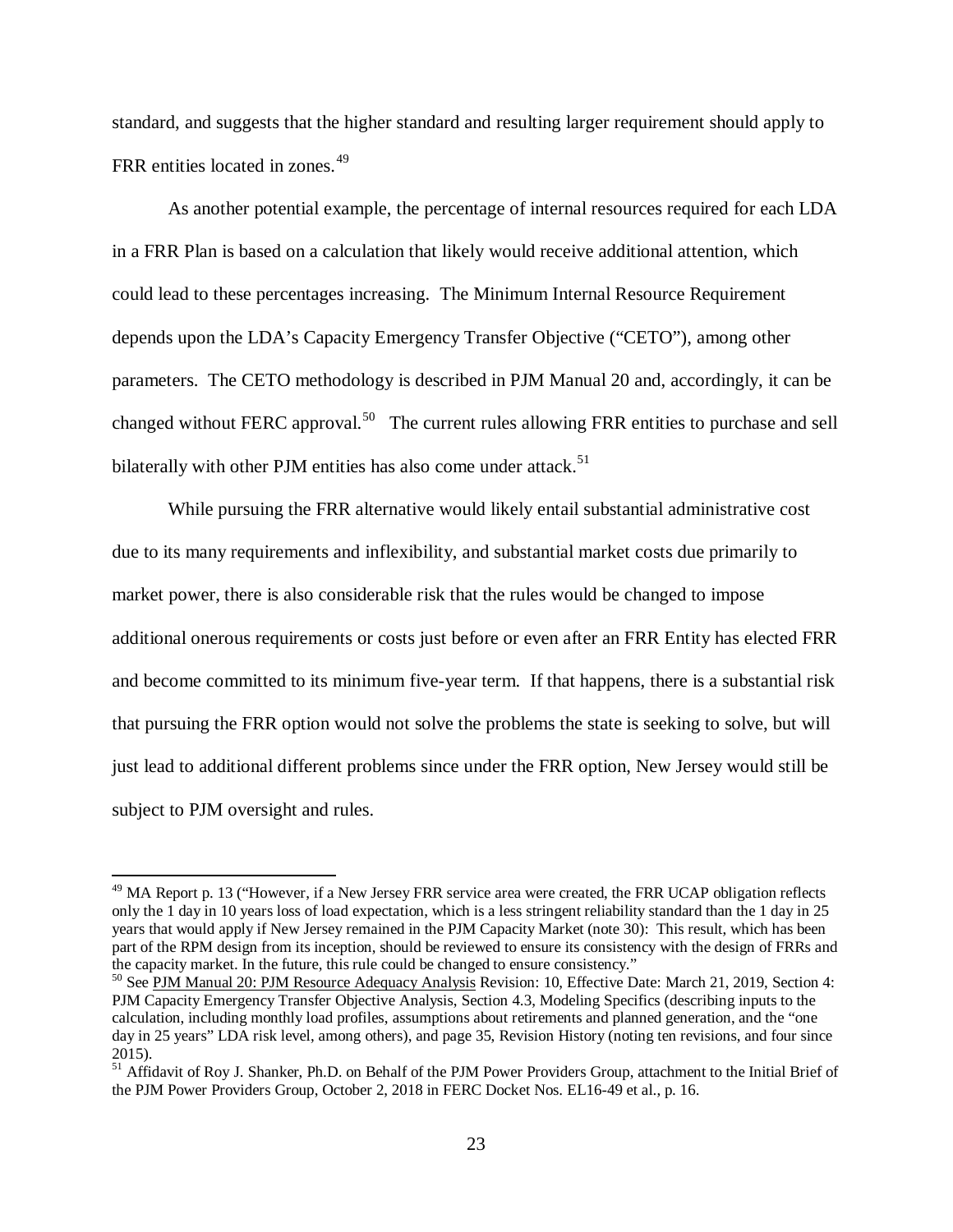## **2. Can New Jersey Utilize the FRR to Accelerate Achievement of New Jersey Clean Energy Goals?**

### **a. Discuss whether FRR is a viable construct to assist New Jersey in achieving its clean energy goals.**

FRR by itself is not a construct that will assist New Jersey in achieving its clean energy goals. Rather, New Jersey would need to put further requirements on the FRR plan, such as mandatory clean energy resource requirements to achieve the state's clean energy goals. It is unclear whether the FRR mechanism is necessary to do this. The FRR extends over a period of five years, the state's clean energy goals extend over a period of thirty years. In theory, New Jersey could structure successive FRR plans to meet its clean energy objectives, but the five year period may be insufficient to impact long-term generation and retirement decisions to get New Jersey to 100% clean energy by 2050. The FRR construct is limited to the PJM capacity market. Large scale renewable projects would still need to participate in the wholesale energy market, unless New Jersey returns to a cost of service mechanism like vertically integrated utilities. As noted previously, the five year period for FRR capacity obligation does not address the required energy revenues for a developer of large scale renewables. Also, as discussed below, this could impact pricing and reliability.

## **b. Discuss whether any FRR could be structured to ensure procurement of clean energy resources to meet resource adequacy needs in line with the 2019 EMP objectives.**

### **(i) How would procuring greater numbers of clean energy resources affect pricing outcomes?**

In general, clean energy resources are more costly than other resources on the market. For example, the Board's recent approval of the first 1,100 MW of offshore wind for the state was set a levelized Ocean Renewable Certificate (OREC) price of \$116.82/MWh over the 20 year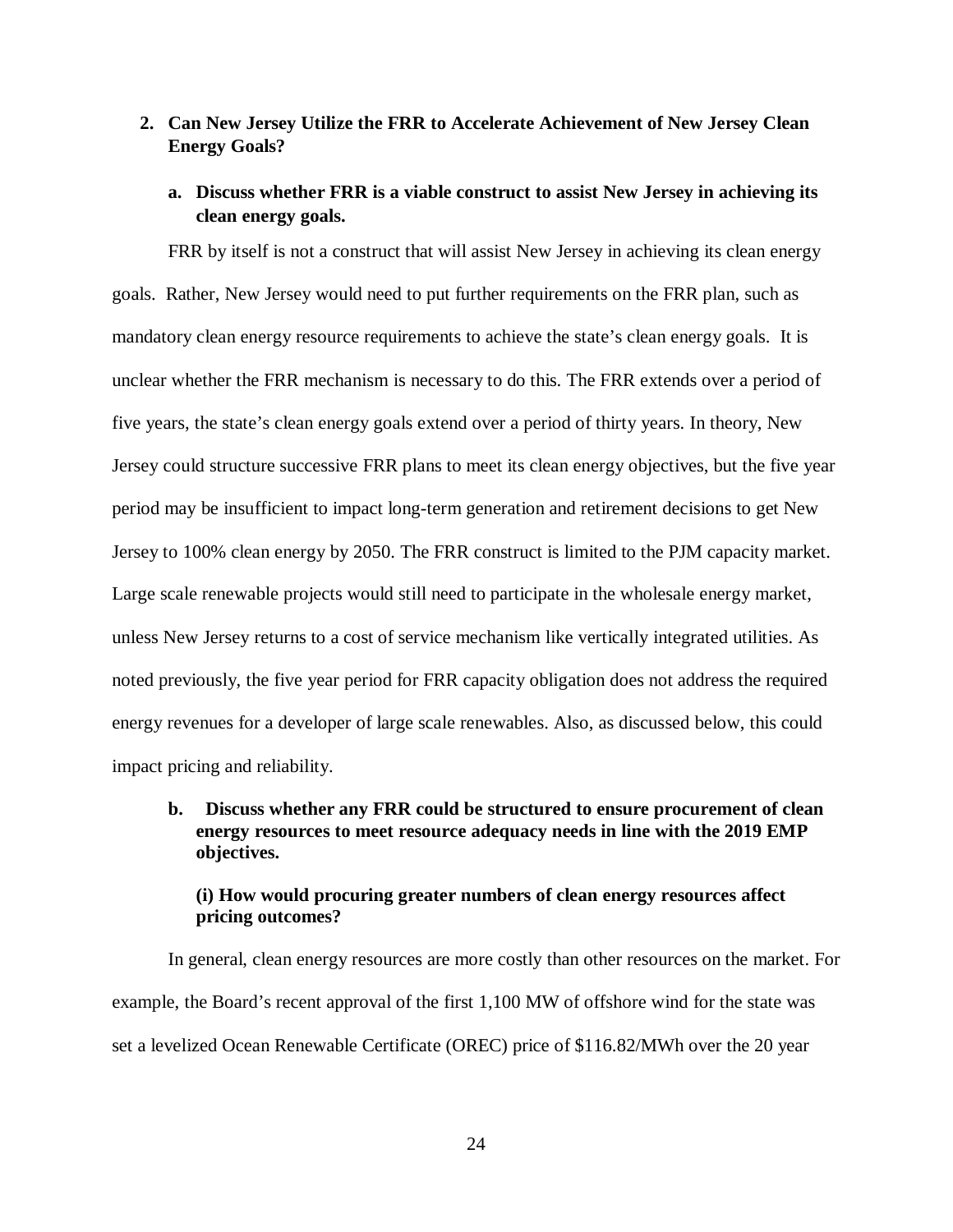period.<sup>[52](#page-26-0)</sup> However, as Governor Murphy has expressed in the release of the 2019 NJ Energy Master Plan, use of clean energy resources versus traditional fossil fuels is the preferred state policy.<sup>53</sup> As stated in Rate Counsel's comment on the EMP, the rate impact on NJ ratepayers must be carefully considered before the adoption of any revision of the state's energy procurement processes.<sup>[54](#page-26-2)</sup> Further, as of this date, the analysis of the modelling of the EMP on NJ rates is still not known. Rate Counsel would caution that the Board consider the rate impacts of incorporating clean energy goals in conjunction with any consideration of an alternative capacity procurement approach. To the extent clean energy resources are required; New Jersey should try to meet its policy goals in the most cost efficient way possible.

## **(ii) Could the State require that procurements "internalize" the value of anticipated carbon emissions during the delivery year, subject to a true-up?**

As a potential FRR entity approaches resource owners and attempts to negotiate their commitments to an FRR Capacity Plan, the FRR entity can propose provisions that would call for any future revenues associated with carbon attributes to be reflected in the pricing. However, there would not seem to be a mechanism for the state to require any resource owners to accept such provisions.

As noted above, the state can establish a mechanism for how the cost of an FRR Capacity Plan is allocated to LSEs.<sup>55</sup> The compensation mechanism can also take into account that some resources included in a FRR Capacity Plan are likely to be receiving revenues through a state program that compensates zero emissions resources, and these revenues may be partly or wholly

<span id="page-26-0"></span><sup>&</sup>lt;sup>52</sup> See the BPU Order dated June 21, 2019 in BPU Docket No, QO18121289 at page 19. The BPU's consultant estimated that the net OREC levelized price to be \$46.46/MWh. Available at https://www.bpu.state.nj.us/bpu/pdf/boardorders/2019/20190621/6-21-19-8D.pdf

<span id="page-26-2"></span><span id="page-26-1"></span> $\frac{53}{63}$  https://www.2020 NJBPU EMP.pdf,<br><sup>54</sup> See, Rate Counsel Comments on draft Energy Master Plan 9-16-19.pdf; pp. 6-7.<br><sup>55</sup> RAA Schedule 8.1.D.8.

<span id="page-26-3"></span>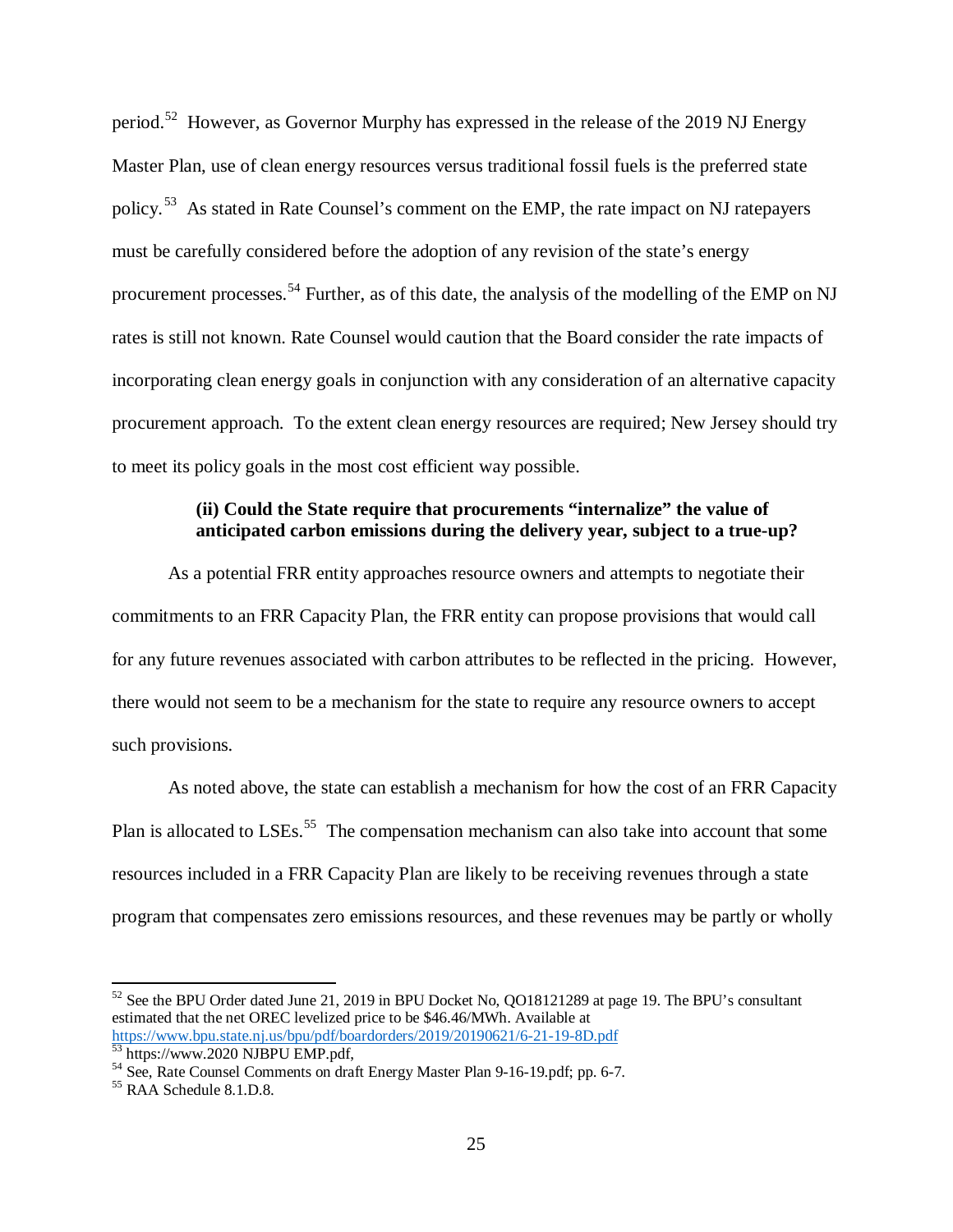reflected in the cost of the FRR Capacity Plan. The entity or entities responsible for managing the could recover the costs, net of revenues, from the LSEs

## **(iii) How could New Jersey determine what such a reference carbon value could be, addressing both price and environmental considerations?**

New Jersey is about to re-enter the Regional Greenhouse Gas Initiative (RGGI) after leaving RGGI in 2011. The nine states (ten, once New Jersey re-enters) participate in a regional market that sets caps on greenhouse gas emissions from the power sector. As part of the process to rejoin RGGI, New Jersey sets a cap of 18 million short tons that steadily declines through 2030.<sup>[56](#page-27-0)</sup> The current RGGI allowance price is \$5.65 per short ton.<sup>[57](#page-27-1)</sup> While RGGI sets a carbon price for the power sector, RGGI does not extend to other sectors, notably transportation and heating fuels. The state is participating in the Transportation and Climate Initiative that includes 11 other states to work on regional solutions to reduce carbon emissions in the transportation sector. Since carbon emissions are a societal issue, the state has and should continue to work with other states to determine appropriate carbon values that address price and environmental considerations. New Jersey should rely on a market to set a value on carbon.

## **(iv) How would preferentially procuring clean energy resources affect reliability outcomes?**

Because PJM will continue to determine and impose reliability requirements that reflect the evolving resource mix over time, preferentially procuring clean energy resources will not affect reliability outcomes. However, as the penetration of variable clean energy resources such as wind and solar increase, the capacity value earned by such resources is likely to decline.

<span id="page-27-1"></span><span id="page-27-0"></span><sup>&</sup>lt;sup>56</sup> Se[e https://www.state.nj.us/dep/aqes/docs/njac7\\_27c.pdf](https://www.state.nj.us/dep/aqes/docs/njac7_27c.pdf)<br><sup>57</sup> Se[e https://www.rggi.org/auctions/auction-results/prices-volumes](https://www.rggi.org/auctions/auction-results/prices-volumes)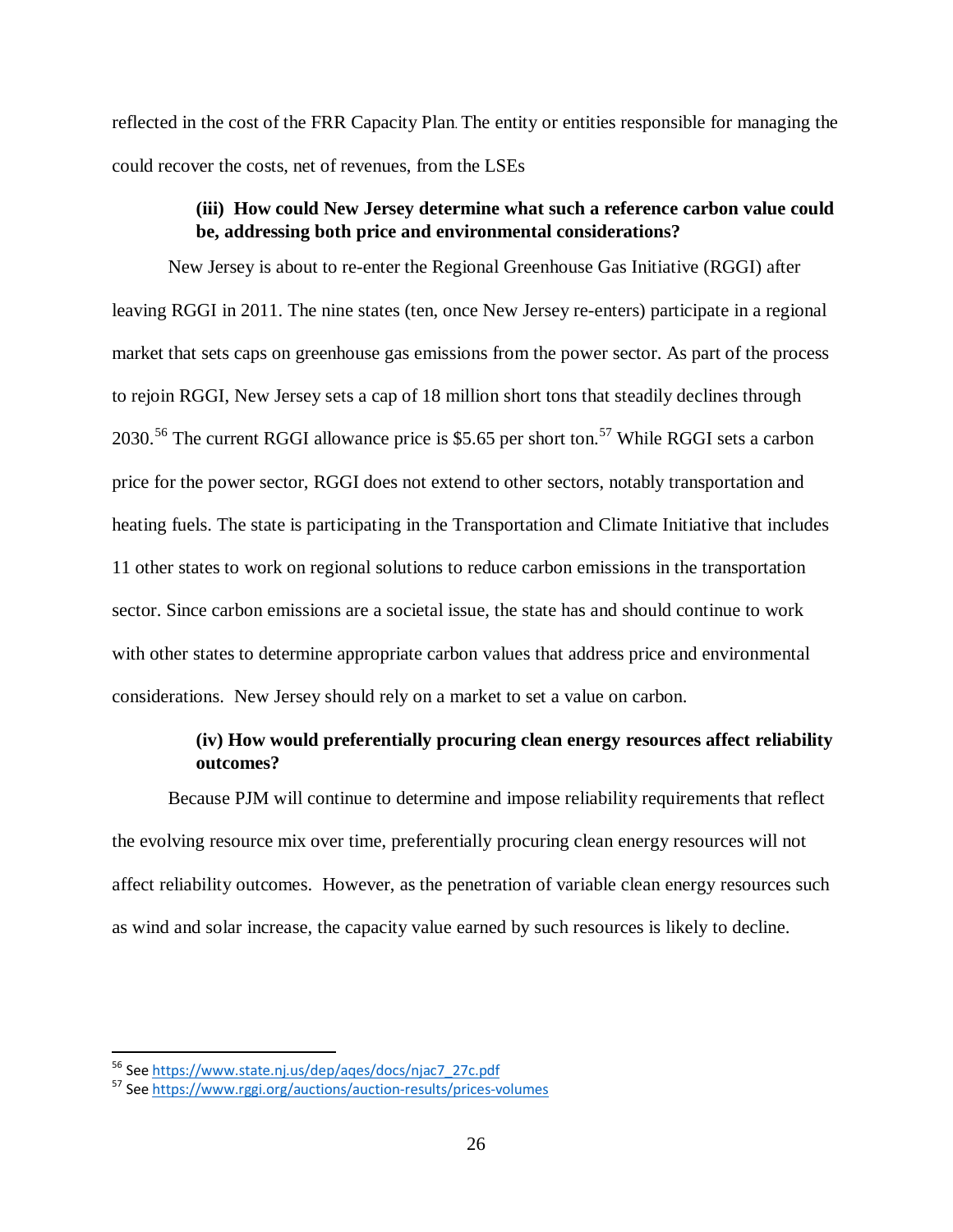#### **c. Discuss whether the State should consider adopting an energy market carbon dispatch price, in addition to RGGI, in lieu of an FRR approach.**

The FERC's recent orders affect the PJM capacity market, but do not address energy markets. Should New Jersey adopt a state energy market carbon dispatch price that impacts wholesale markets, Rate Counsel believes that could be challenged in Federal courts since the state is still part of the regional wholesale energy market.

#### **(i) How would such an approach work?**

For an energy market carbon dispatch price to work, PJM would need to change its market rules, which would require considerable time and effort. New Jersey, alone, would not be able to affect this change without leaving PJM.

## **(ii) Discuss whether such a carbon price is a viable construct to ultimately get New Jersey to achieve the totality of the 2019 EMP goals.**

A PJM stakeholder group, the Capacity Pricing Senior Task Force ("CPSTF"), is currently wrestling with the many complex issues that would arise if one or a group of PJM states wished to pursue energy market carbon pricing. While PJM has expressed its willingness to implement carbon pricing if requested by a group of states, it would likely take several years for any such program to go into effect. In addition, initial modeling suggests that such carbon pricing would likely have a modest impact on energy prices and incentives for zero- or lowcarbon resources.[58](#page-28-0) 

## **d. Discuss whether there are any models for meeting the state's resource adequacy needs and advancing the state's clean energy agenda.**

Rate Counsel is not aware of any other models at this time.

<span id="page-28-0"></span><sup>&</sup>lt;sup>58</sup> See, for instance, PJM, Expanded Results of PJM Study of Carbon Pricing & Potential Leakage Mitigation Mechanisms, Carbon Pricing Senior Task Force meeting, March 27, 2020.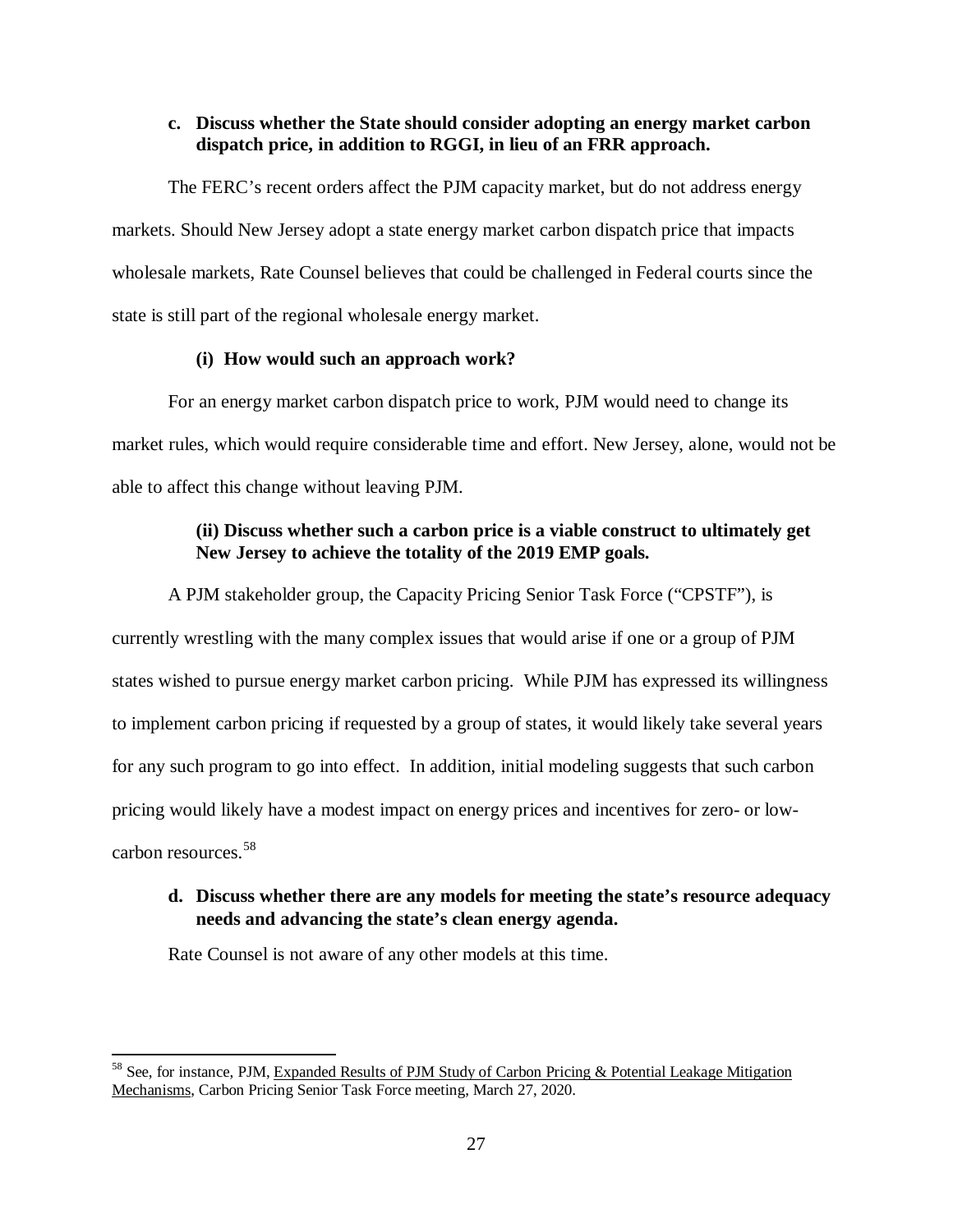#### **3. Can Modifications to the Board's Basic Generation Service Construct Facilitate Resource Adequacy Procurements aligned with the EMP Clean Energy Objectives?**

Before determining whether modifications to the BGS process can be implemented to meet New Jersey's EMP Clean Energy objectives, it is important to review the original intent of BGS. The purpose of the BGS process was to provide residential and small commercial customers (RSCP) who did not choose an electric supplier with energy and capacity for a period of three years using competitive market prices and a competitive auction process based on the experience of sophisticated market participants.<sup>[59](#page-29-0)</sup> Similarly, BGS provides larger commercial and industrial customers a one-year price. The goal of the BGS process was to reduce electricity costs to participants by dividing the state's participating load into equally sized tranches that BGS suppliers would then bid to supply over the course of the commitment period (three years for RSCP customers and one year for larger commercial and industrial energy pricing (CIEP) customers. The intent was to provide these customers with stable and lower prices, not to explicitly meet other policy objectives.

New Jersey's 1999 Electric Discount and Energy Competition Act (EDECA) created the concept of Basic Generation Service. Specifically, EDECA defined Basic Generation Service as follows:

"Basic generation service" means electric generation service that is provided, pursuant to section 9 of this act, to any customer that has not chosen an alternative electric power supplier, whether or not the customer has received offers as to competitive supply options, including, but not limited to, any customer that cannot obtain such service from an electric power supplier for

<span id="page-29-0"></span><sup>&</sup>lt;sup>59</sup> The state has two different BGS products. The BGS residential and small commercial product (BGS-RSCP), originally known as BGS-Fixed Price, is a three-year product for residential customers and commercial customers with peak loads of less than 500 kilowatts (kW). The BGS-Commercial Industrial Energy Pricing (CIEP) is for customers with peak loads of 500 kW or greater. The BGS-CIEP product is a single year product unlike the BGS-RSCP product. In addition, the BGS-CIEP product provides an energy charge based on hourly real-time energy prices. These differences result in the reporting of BGS-RSCP product in terms of \$/kWh and the BGS-CIEP in \$/MW-day.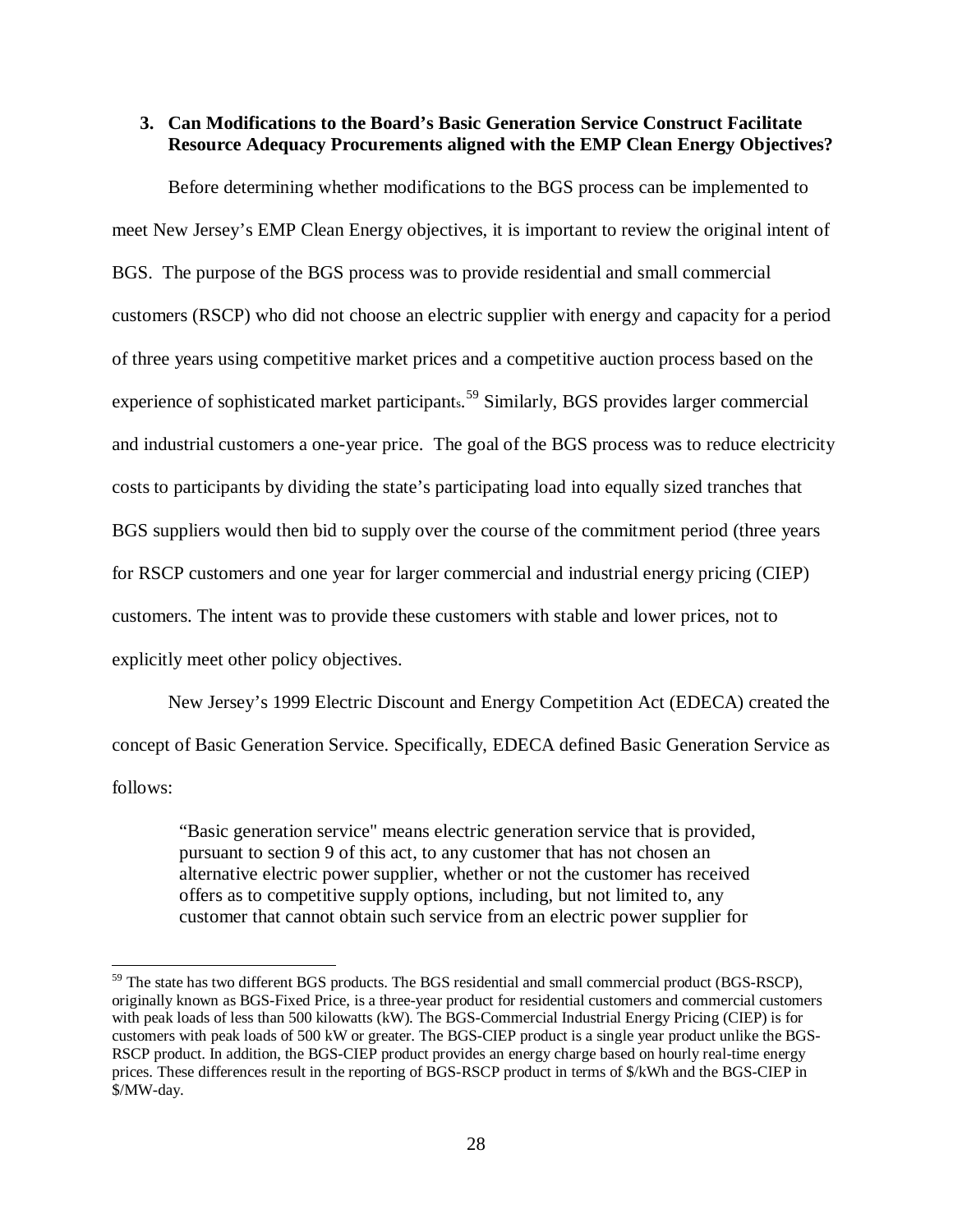any reason, including non-payment for services. Basic generation service is not a competitive service<sup>[60](#page-30-0)</sup> and shall be fully regulated by the board;

#### N.J.S.A 48:3-51.

The electricity market has seen many changes since the first BGS Auction in 2002, and during this time the BGS auction has seen changes. However, the basic structure of the BGS auction has remained fairly constant. The three-year ladder structure enables prices that remain stable, since short-term market fluctuations are smoothed and only one-third of the portfolio for residential and small commercial customers is exposed to current market conditions. For larger commercial and industrial customers, the current BGS contract duration is only one year, but still provides stable, and hopefully, lower prices.

The Board has posed several questions regarding the adequacy of using the BGS construct to further the state's clean energy objectives. To answer these questions, some foundational information about New Jersey's energy and capacity requirements is necessary.

#### **Current BGS statistics**

The April 2020 switching statistics for the state indicate that approximately 87 percent the state's residential load (approximately 8,500 MW out of 9,843 MW) participate in the BGS process.<sup>[61](#page-30-1)</sup> For commercial and industrial (C&I) sector, 38 percent the state's eligible load (3,946) MW out of 10,612 MW) participate in the BGS process. Overall, approximately 61 percent of the state's eligible load (12,481 MW out of 20,456 MW) participates in the BGS process.<sup>[62](#page-30-2)</sup> As a result almost 40 percent the state's eligible load is currently outside the BGS process that would

<span id="page-30-0"></span><sup>&</sup>lt;sup>6060</sup>Under EDECA, competitive service means any service provided by an electric public utility or a gas public utility that the Board determines to be competitive or that is not regulated by the Board. .

<span id="page-30-1"></span> $<sup>61</sup>$  The 8,000 MW also excludes approximately 540 MW of residential load participating in the state's Government</sup> Energy Aggregation (GEA) programs.

<span id="page-30-2"></span> $\frac{62}{62}$  Available a[t http://www.bgs-auction.com/bgs.dataroom.asp](http://www.bgs-auction.com/bgs.dataroom.asp)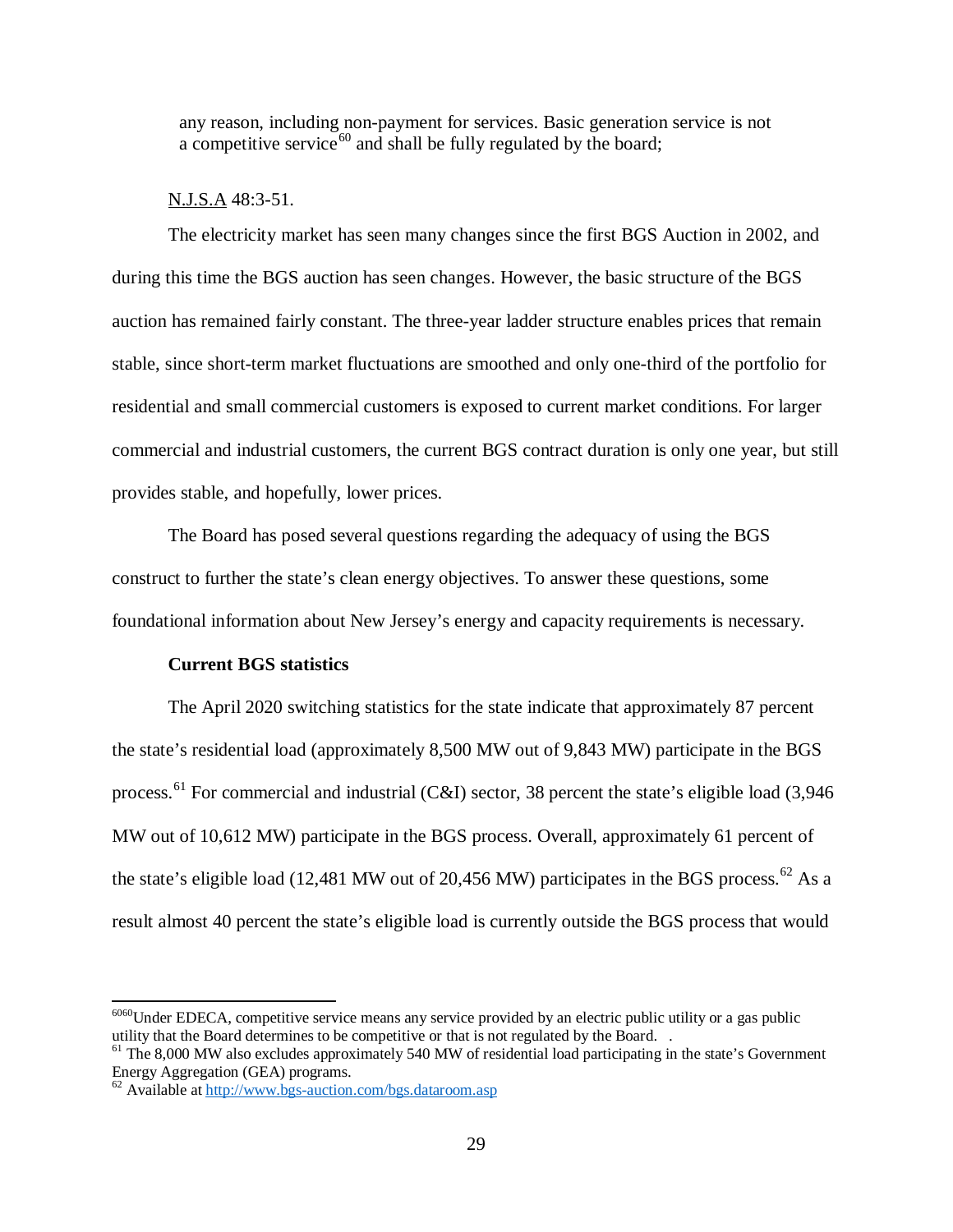not be affected by changes to the BGS process. Drastic changes to the BGS process may result in increasing load migration out of the BGS process.

#### **New Jersey Energy Statistics (EIA)**

The Energy Information Agency (EIA) compiles information regarding New Jersey's energy mix and consumptions. This information is summarized below to provide additional context to any proposed change to the BGS auction process. The EIA values will differ from the BGS and PJM values, since the EIA values are strictly based on actual generation and reported capacity that are independent from market participation either through the BGS process or PJM capacity market. The EIA numbers may be more applicable to the state's clean energy goals since the location and generation data will populate the state's emission inventory to measure compliance with the state's Clean Energy objectives. EIA Form 860 reports the state's generating capacity. The most recent form using 2018 data reports that there are 19,203 MW of generating capacity located within New Jersey.<sup>[63](#page-31-0)</sup> That same form reported that PSEG affiliates (PSEG Fossil LLC, PSEG Nuclear, and PSEG) control 8,418 MW or 44 percent of capacity located within the state.<sup>[64](#page-31-1)</sup> The fact that almost half of the existing in-state generation is associated with affiliates of Public Service Enterprise Group highlights political and regulatory considerations to any solution forwarded by the Board.<sup>[65](#page-31-2)</sup>

On the energy side, EIA Form 923 reports New Jersey in-state generation of 71,299,910 MWh for 2019. Of which the PSEG affiliated units generated 38,171,509 MWh or

<span id="page-31-1"></span><span id="page-31-0"></span><sup>&</sup>lt;sup>63</sup> EIA Form 861. Available a[t https://www.eia.gov/electricity/data/eia860/](https://www.eia.gov/electricity/data/eia860/)<br><sup>64</sup> EIA Form 861. Available a[t https://www.eia.gov/electricity/data/eia860/.](https://www.eia.gov/electricity/data/eia860/) The form does not denote PSEG's 57 percent ownership percentage for the Salem nuclear units.<br><sup>65</sup> Rate Counsel notes that the EIA capacity numbers are different than what PJM reports for the state for the

<span id="page-31-2"></span>purposes of the PJM capacity market. Should the entire state pursue an FRR, the market power concern regarding PSEG might be alleviated since the state would be part of a larger zone. PSEG and its affiliates, however, own generation outside the PS zone, so market power does remain an issue. On the other hand, if PSEG were to pursue a utility-specific FRR, then the market power concentration may be exacerbated.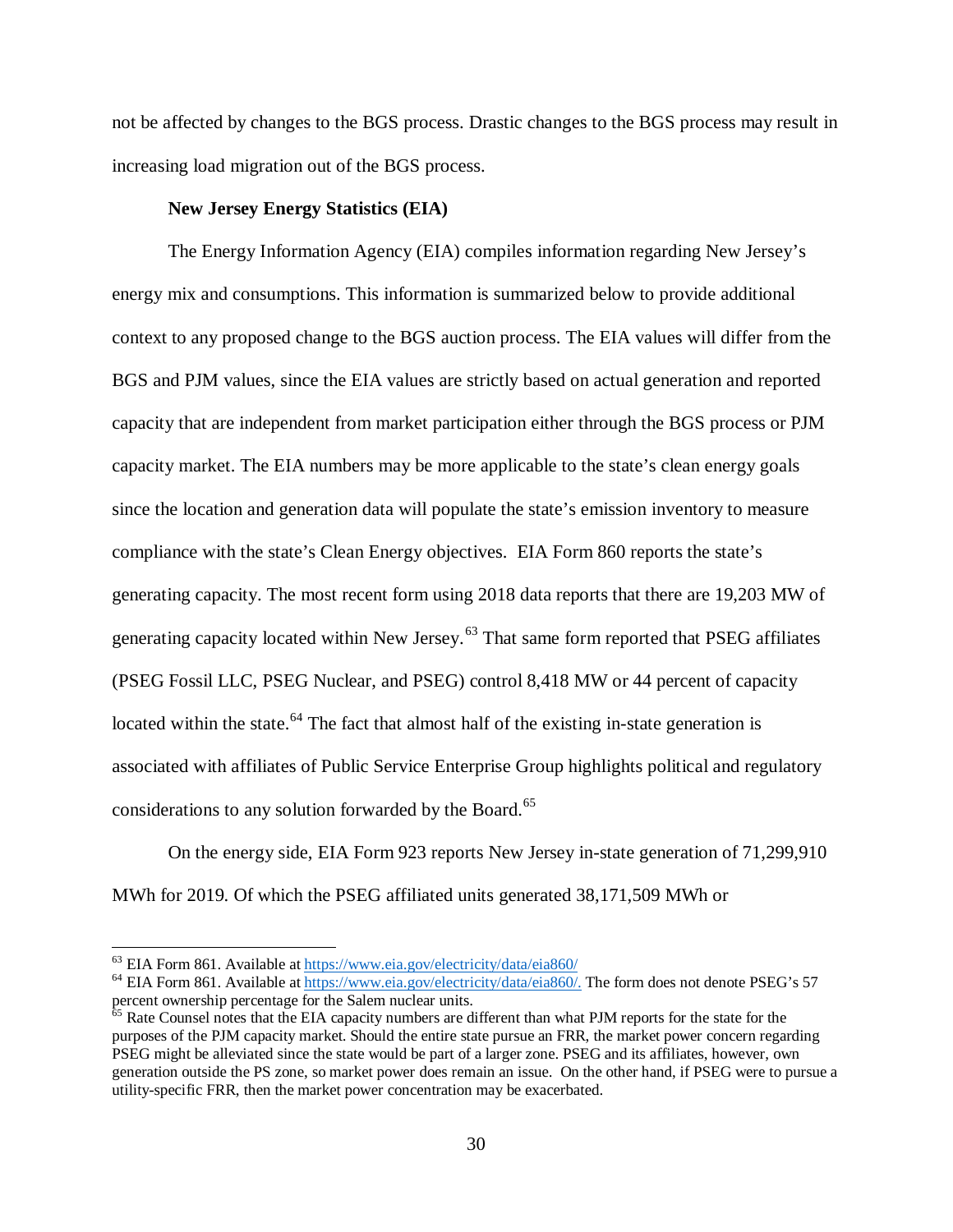approximately 53 percent.<sup>[66](#page-32-0)</sup> Electricity sales data is collected in EIA Form 861, however 2019 sales data is currently not available. The 2018 data reports New Jersey electricity sales of 76,016,762 MWh and in-state generation of 75,033,600 MWh.<sup>[67](#page-32-1)</sup> The difference between sales and generation shows that the state remains an importer of electricity. Unless the state increases generation and/or reduces demand, New Jersey will need to import some electricity from outside the state.<sup>[68](#page-32-2)</sup>

The BGS-RSCP product is an all-in product in that it includes energy, capacity, and ancillary services, while the BGS-CIEP product is priced based on the capacity obligation for the BSG-CIEP customers served.<sup>[69](#page-32-3)</sup> As stated earlier, the BGS process was designed to maintain price stability for customers who did not have the sophistication to manage their electricity costs. The BGS auction provided these customers with a stable electricity product that was designed to harness the competitive market to stabilize electricity prices by utilizing the expertise of the BGS suppliers competing to provide service for pre-determined tranches. The BGS RCSP three-year product was not designed to meet the state's clean energy policy goals. As shown in the data above, the BGS process does not cover all of the eligible load within the state, rather only just over half of the state's load. Therefore, changing the BGS process would be insufficient and inadequate mechanism to address the state's transition to 100 percent clean energy over the next 30 years.

A major change in the BGS process could also have the effect of increasing load migration to third party suppliers. This could upset the price stability goals of the BGS process

<span id="page-32-1"></span><span id="page-32-0"></span><sup>&</sup>lt;sup>66</sup> See Response to Question 2b regarding market power concerns and a possible New Jersey FRR. EIA Form 923<br>
<sup>67</sup> <https://www.eia.gov/electricity/state/newjersey/><br>
<sup>68</sup> The reality is even more complicated since New Jers

<span id="page-32-2"></span>York. At any given moment, electrons are flowing in and out of New Jersey regardless of the actual source of the electron.

<span id="page-32-3"></span> $69$  The winning BGS-CIEP supplier is still obligated to provide BGS-CIEP customers with full electricity requirements.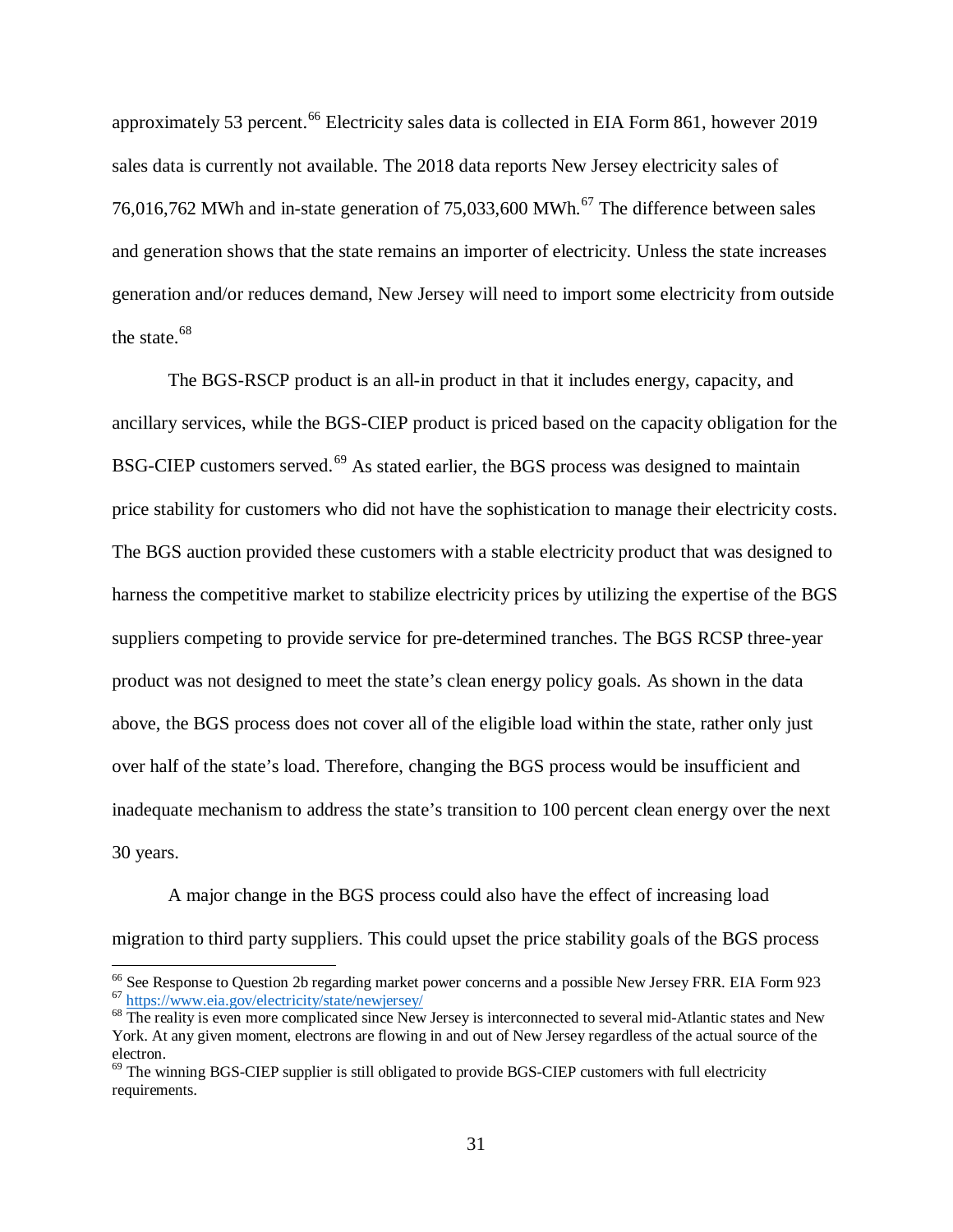since load requirements would be reduced thereby reducing the number of potential bidders to supply BGS loads due to the resulting tranches might be reduced in size and number. While third party suppliers will still need to meet New Jersey requirements, the Board's oversight of clean energy objectives may be blunted by increased switching of eligible load to third party suppliers that are not under the purview of the Board.

Finally and maybe most telling is that the FERC's April  $16<sup>th</sup>$  Re-hearing order complicates the BGS process even more.<sup>[70](#page-33-0)</sup> In that Re-hearing order, FERC determined that state default service procurement auctions are state subsidies. A change to the BGS process to make it a clean energy mechanism will certainly make it obvious to FERC that the BGS process should be seen as a subsidy under FERC's definition and will be subject to MOPR. This will have significant impacts on BGS auction results, driving up prices and driving away potential bidders. The end result may be to force New Jersey to exit the PJM RTO entirely. Should New Jersey exit PJM, the state could find itself in unchartered territory and without the lower prices produced by a larger wholesale market.

#### **a. Discussion of a portfolio manager approach as a means of providing a wider range of resource options.**

In 2003, Rate Counsel's consultant Synapse Energy Economics published a report on the portfolio management concept.<sup>[71](#page-33-1)</sup> At a high level, the portfolio manager would be responsible for determining a procurement strategy that would encompass current participants in the BGS process. This role would essentially balance supply and load across the auction process. In 2003, Rate Counsel's goal for the portfolio management strategy was to provide ratepayers with

<span id="page-33-0"></span> $^{70}$  FERC Order on Rehearing and Clarification. Docket Nos. EL 16-49-002, EL 18-178-002. Issued April 16, 2020, Paragraph 386, Available at [https://www.ferc.gov/whats-new/comm-meet/2020/041620/E-5.pdf](https://urldefense.com/v3/__https:/www.ferc.gov/whats-new/comm-meet/2020/041620/E-5.pdf__;!!J30X0ZrnC1oQtbA!b7el2O-3TTs5xfCQ9es-kYD72s1nU1UG8LKxtKFUhALpO9VcPfvxT1r0Wqzeqpn8KQ$)

<span id="page-33-1"></span><sup>71</sup> [https://www.synapse-energy.com/sites/default/files/SynapseReport.2003-10.RAP\\_.Portfolio-Management.03-](https://www.synapse-energy.com/sites/default/files/SynapseReport.2003-10.RAP_.Portfolio-Management.03-24.pdf) [24.pdf](https://www.synapse-energy.com/sites/default/files/SynapseReport.2003-10.RAP_.Portfolio-Management.03-24.pdf)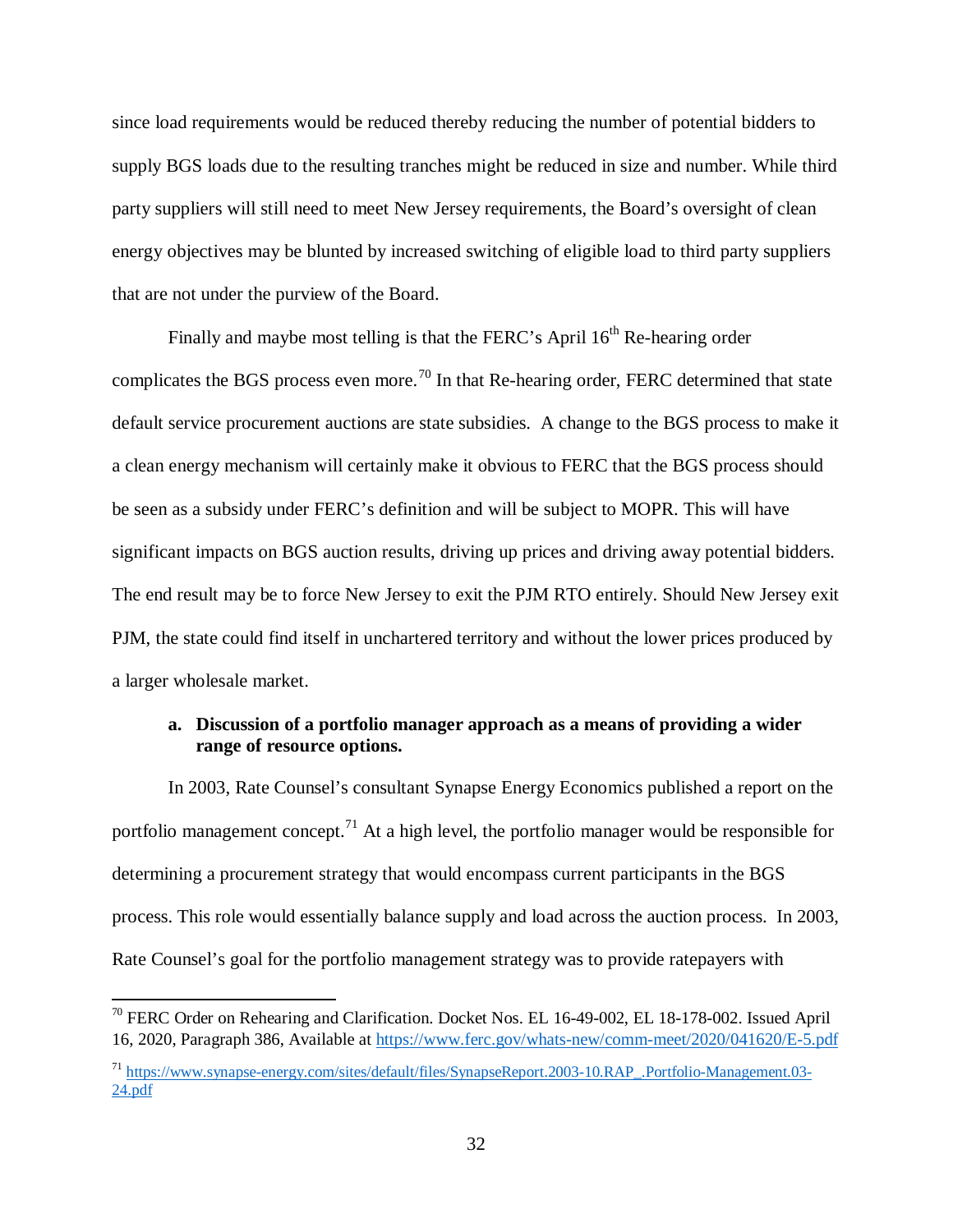affordable and reliable generation at reasonable cost to ratepayers. It was not to meet any specific clean energy objectives and it was meant to remain within the confines of the PJM wholesale market. FERC's MOPR order essentially eliminates the ability of a portfolio manager to negotiate long-term contracts with renewable generation that would not be considered a state subsidy and still remain in PJM.

The primary objective of a utility or default service provider is to procure reliable electricity services at just and reasonable rates. The state may have other objectives that include mitigating risk for ratepayers; maintaining customer equity; improving the efficiency of the generation, transmission and distribution system; improving the efficiency of customer end-use consumption, and reduction of environmental impacts. The more constrained the portfolio manager is, i.e., must purchase specific clean energy, the less competitive the process. This leads to higher prices, and more importantly, runs more clearly afoul of FERC's recent MOPR order.

A portfolio management process for just the BGS is not sufficient to enable the state to meet its 100% clean energy target by 2050. A portfolio management for just the BGS process would only be able to determine and implement the mix of electricity resources for the BGS customer. If BGS prices were to rise because of the portfolio manager's choices, more customers would migrate to third party suppliers, making any changes to BGS even less impactful. The portfolio process will not make the BGS process more able to do that which it was never designed to accomplish. Moreover, the portfolio manager process is complicated and may be difficult to implement.

The portfolio management approach would require several key steps. First, the portfolio manager would need to prepare load forecasts that represent the best assessment of the state's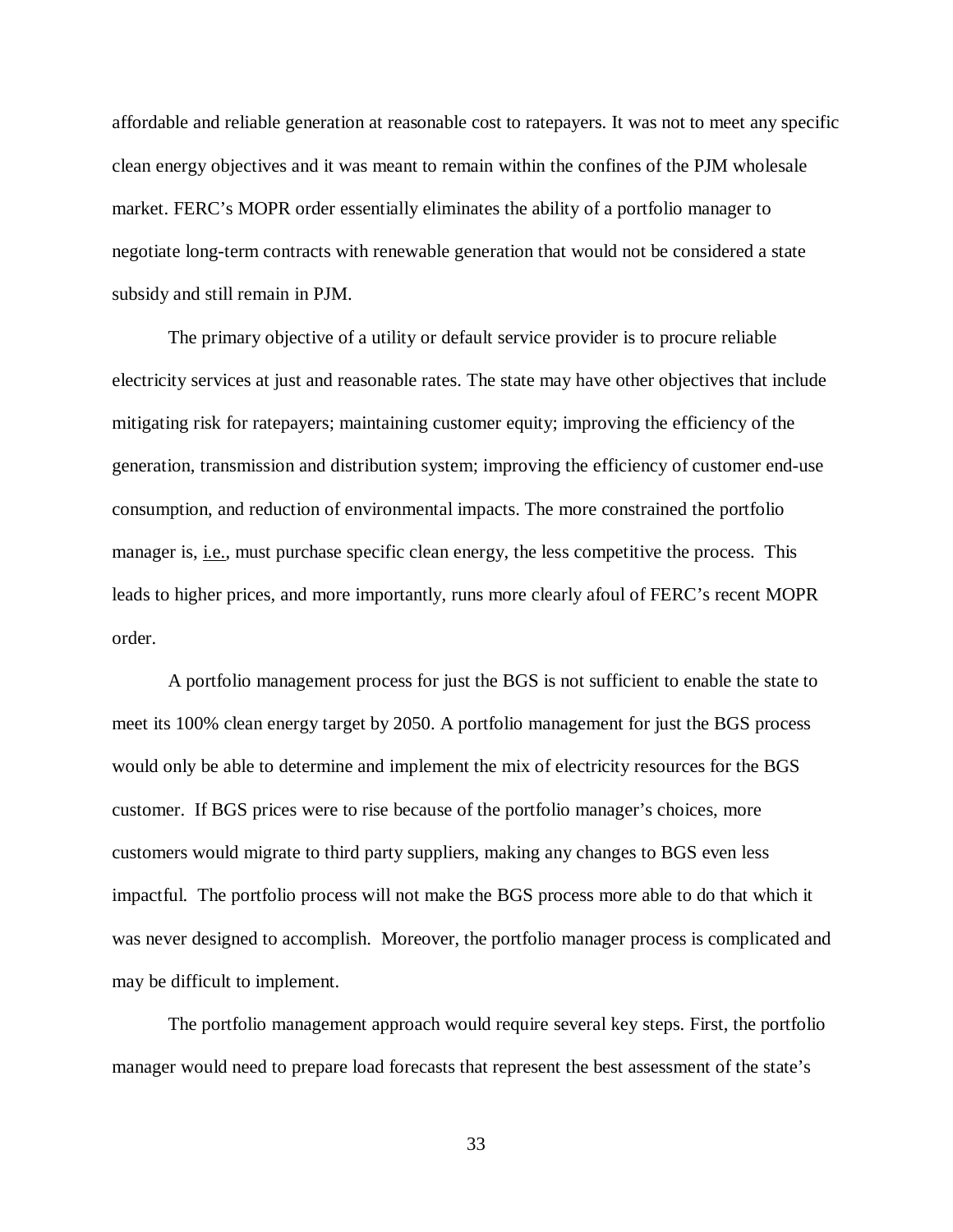demands for generation, transmission and distribution services for the long-term future. Second, a portfolio manager would need to assess all the opportunities for cost-effective energy efficiency resources. Third, the portfolio manager would need to assess generation-related opportunities, including building power plants; purchasing from the wholesale spot market; purchasing short-term and long-term forward contracts; purchasing derivatives to hedge against risk; developing distributed generation options; building or purchasing renewable resources; and expanding transmission and distribution facilities. This would be similar to the development of resource plans for participating utilities and for the entire state.

Once a resource plan has been determined, the portfolio manager must flexibly and judiciously implement the plan. This would require ongoing evaluation and updating to address risk management, but will also allow portfolio managers to respond to unexpected developments in wholesale electricity markets and the industry in general. The portfolio manager would need to monitor and respond to: (a) acquisition and disposal of portfolio elements; (b) market conditions, environmental trends, and electric loads; (c) portfolio performance; and (d) potential new acquisitions or hedging instruments. In addition, the portfolio manager will need to monitor counterparty credit and settlement risk which require constant attention. It is not clear what entity in the state would have the authority and ability to perform such tasks. These requirements would require substantial effort on the part of the state and probably the creation of a new authority, making the portfolio manager process an unwieldy option to meet New Jersey's desired resource options.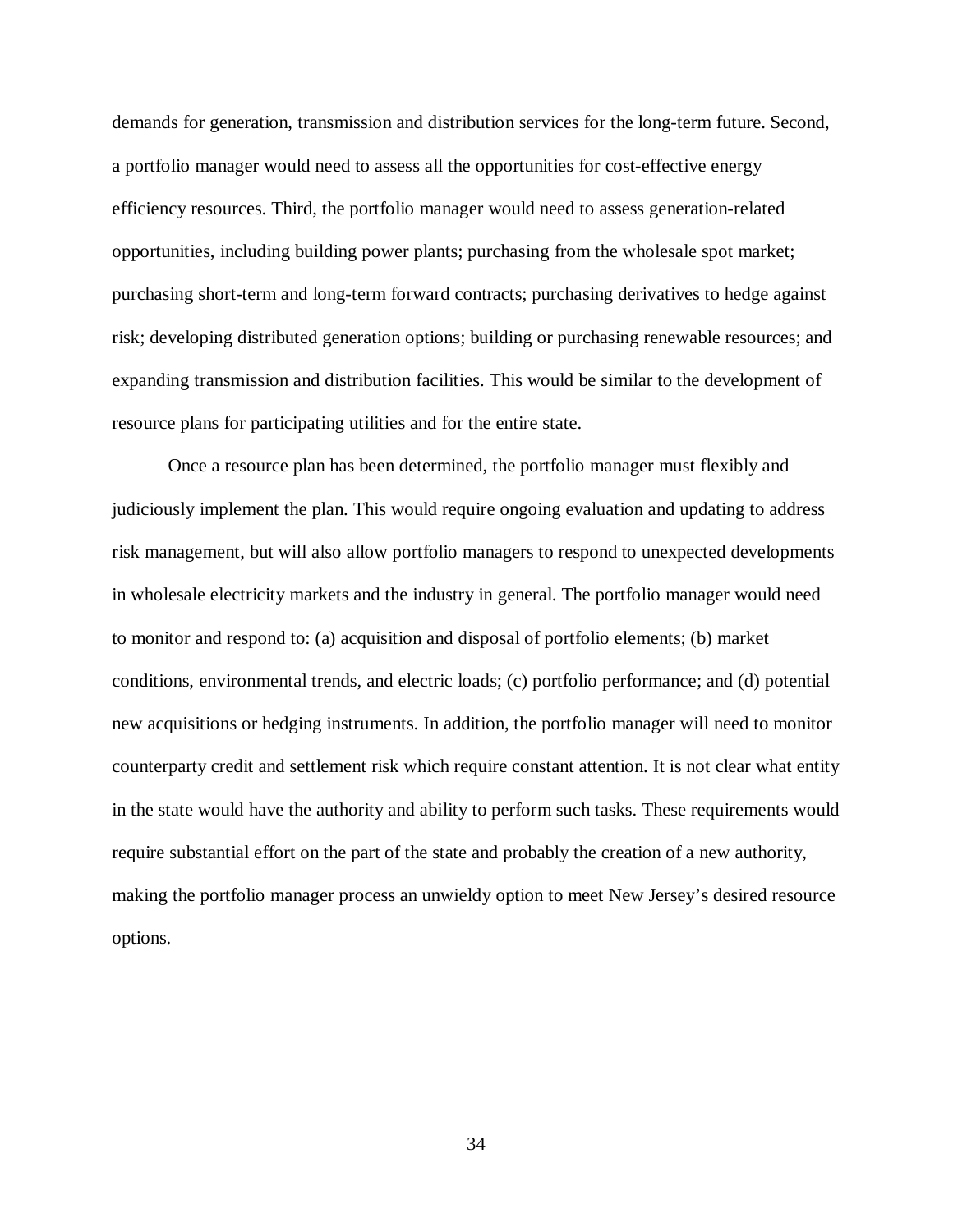**b. Discuss potential changes to the BGS competitive processes to facilitate procurement of resources that meet the State's long-term clean energy objectives. Discuss efficiency implications of each option. -**

The BGS process was expressly designed to procure resources from the competitive market to maintain stability and keep prices low for participants. The BGS process was not designed to meet New Jersey Clean Energy goals of 100% clean energy by 2050. Currently BGS suppliers are responsible for procuring RECs associated with their obligations. Changing the BGS process to meet the State's long term goals is simply not compatible with the BGS process's original intent. Moreover, as stated earlier, the FERC's April 16<sup>th</sup> Re-hearing Order has already found that the NJ BGS process may constitute a state subsidy subject to MOPR. Each of the proposed changes would only further support a potential FERC determination that the BGS process is a subsidy.

#### **(i) Clean Energy Standard, utilizing certificates to demonstrate compliance.**

Rate Counsel presumes that a New Jersey Clean Energy Standard would include technologies currently exempted from the state's renewable portfolio standard. Generally, these excluded technologies include nuclear energy, large-scale hydropower, and carbon capture sequestration. The three existing nuclear units in the state already receive zero emissions credits so a clean energy standard would need to ensure that nuclear units are not receiving double benefits. The larger point is that a New Jersey clean energy standard with certificates would be the subject of the FERC MOPR to the extent those resources participate in the PJM capacity market.

Rate Counsel as assumes Staff is asking how the BGS mechanism would account for requirements of a Clean Energy Standard within the agreements between BGS suppliers and the electric distribution companies (EDC). Currently, BGS suppliers provide RECs to the EDCs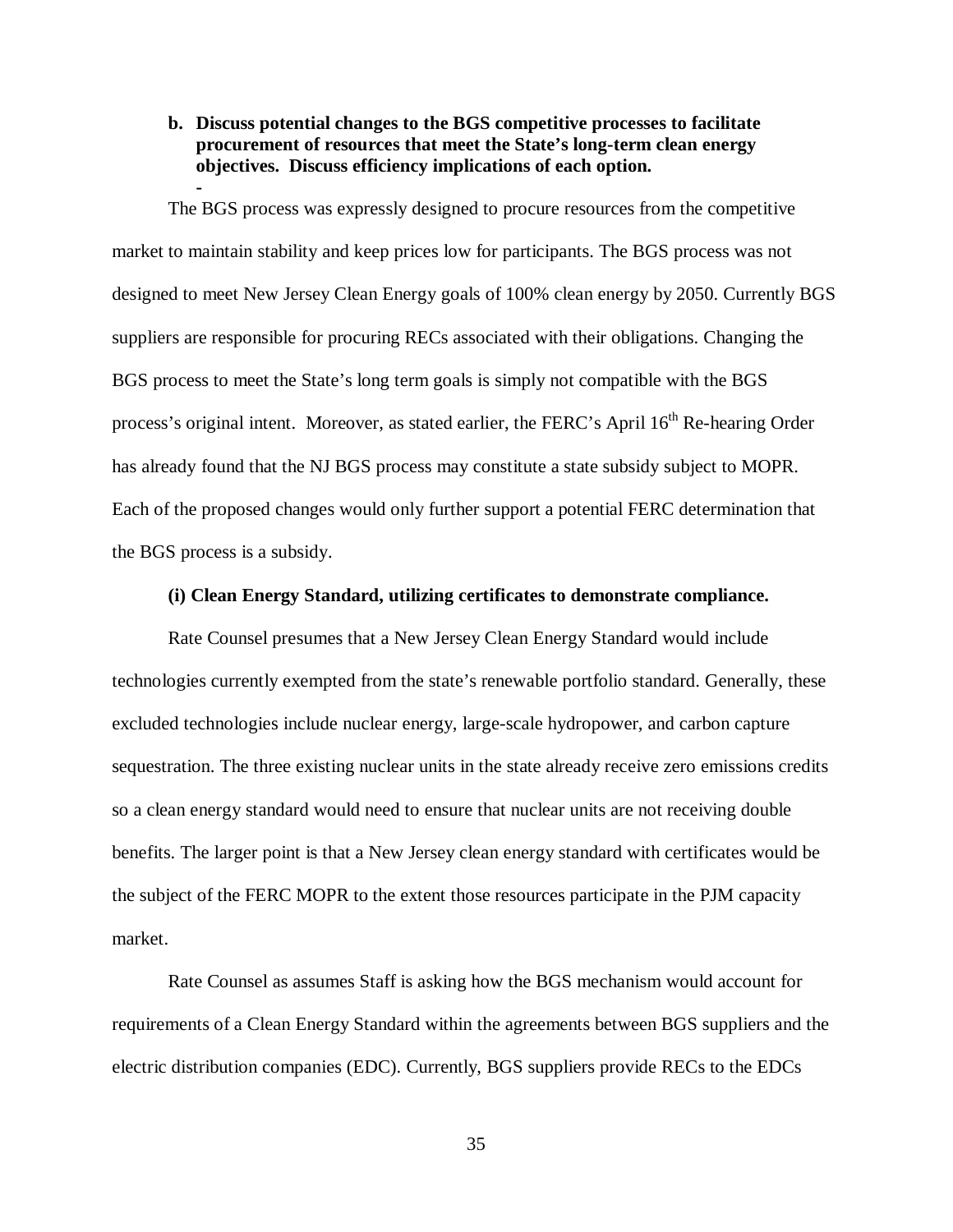under the current Supplier Master Agreements. RECs themselves are not explicitly factored into the auction process. The BPU's question implies that clean energy certificates would be part of the auction process. The language in the SMA states: "to satisfy the Energy Portfolio Standards with respect to its BGS-RSCP Supplier Responsibility Share and to transfer to the Company Renewable Energy Certificates and Solar Renewable Energy Certificates in accordance with Section  $7.4$ ;<sup> $72$ </sup> A clean energy standard requirement would result in a change in the current supplier master agreements to include new clean energy credits. From a practical standpoint a clean energy standard would not necessarily impact the existing BGS process. The larger issue is that a clean energy standard through the BGS process would only exacerbate FERC's perception regarding the BGS process.

#### **(ii) Obligations on BGS Bidders to procure clean capacity resources, potentially with locational requirements.**

Like the previous question, an obligation for BGS suppliers to purchase clean energy resources with a locational requirement would probably be subject to the FERC MOPR, which would impact those resources ability to participate in the PJM capacity market. In addition, locational requirements could interfere with interstate commerce, implicating the limits on state authority under the Commerce Clause to the U.S. Constitution.

Rate Counsel assumes Staff is asking how the BGS mechanism would account for requirements of a Clean Energy Standard within the agreements between BGS suppliers and the electric distribution companies (EDC). As noted above, BGS suppliers currently provide RECs to the EDCs under the current Supplier Master Agreements outside the BGS auction process. The proposed mechanism for locational requirements would probably require a change in the current RPS regulations (N.J.A.C §14:8-2-7) in addition to the BGS language. Current

<span id="page-37-0"></span><sup>72</sup> BGS-RSCP Supplier Master Agreement. July 2019. Page 14.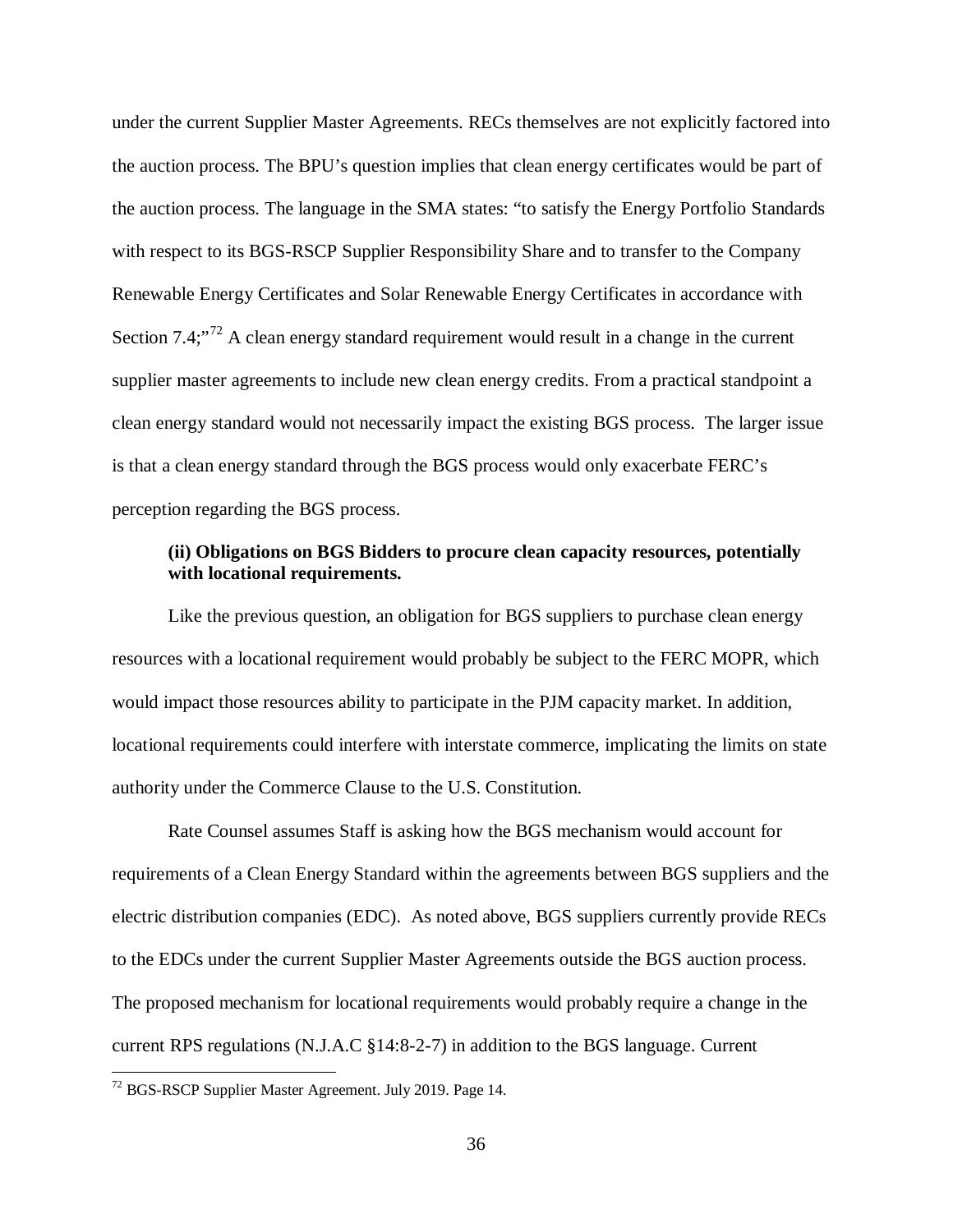regulations only require the energy from Class I or Class II renewable energy credits (RECs) to be "generated within or delivered into the PJM region, as defined under N.J.A.C 14:4-1-2."<sup>[73](#page-38-0)</sup> That said, if NJ RECs are definitionally changed to require a locational attribute, then the current BGS SMA language would not need any additional changes, since BGS suppliers are already required to meet the state's RPS obligations. The semantic change to the BGS language would not address the bigger issue that a locational component to the RPS would likely be subject to the MOPR and other constitutional challenges that could have the impact of further deteriorating the BGS process.

#### **(iii) Billing capacity obligations to BGS Bidders from a state FRR portfolio.**

BGS RSCP suppliers currently provide an "all-in" product to the EDCs that includes a capacity component. BGS CIEP suppliers provide a capacity component and pass-through the energy costs. Without knowing the exact mechanism and structure of a proposed statewide FRR portfolio, Rate Counsel cannot comment at this time about how the state could create a FRR portfolio where a load serving entity responsible for the FRR would contract with generators inside and outside the FRR zone for capacity during the five-year FRR period. A billing change would require changes to the existing supplier-master agreements, and a change in the auction process to incorporate any overlapping capacity contract components in existing BGS suppliers since the BGS-RCSP product from the BGS 2021 incorporates a term that extends from June 1, 2021 to May 31, 2024 for one-third of the load. The next BGS auction for the period starting June 1, 2022 would extend to May 31, 2025. If New Jersey were to pursue an FRR that starts June 1, 2024, the state would need to create a mechanism to ensure that BGS participants are not paying for capacity twice, once through the BGS and once through the FRR.

<span id="page-38-0"></span><sup>73</sup> N.J.A.C §14:8-2-7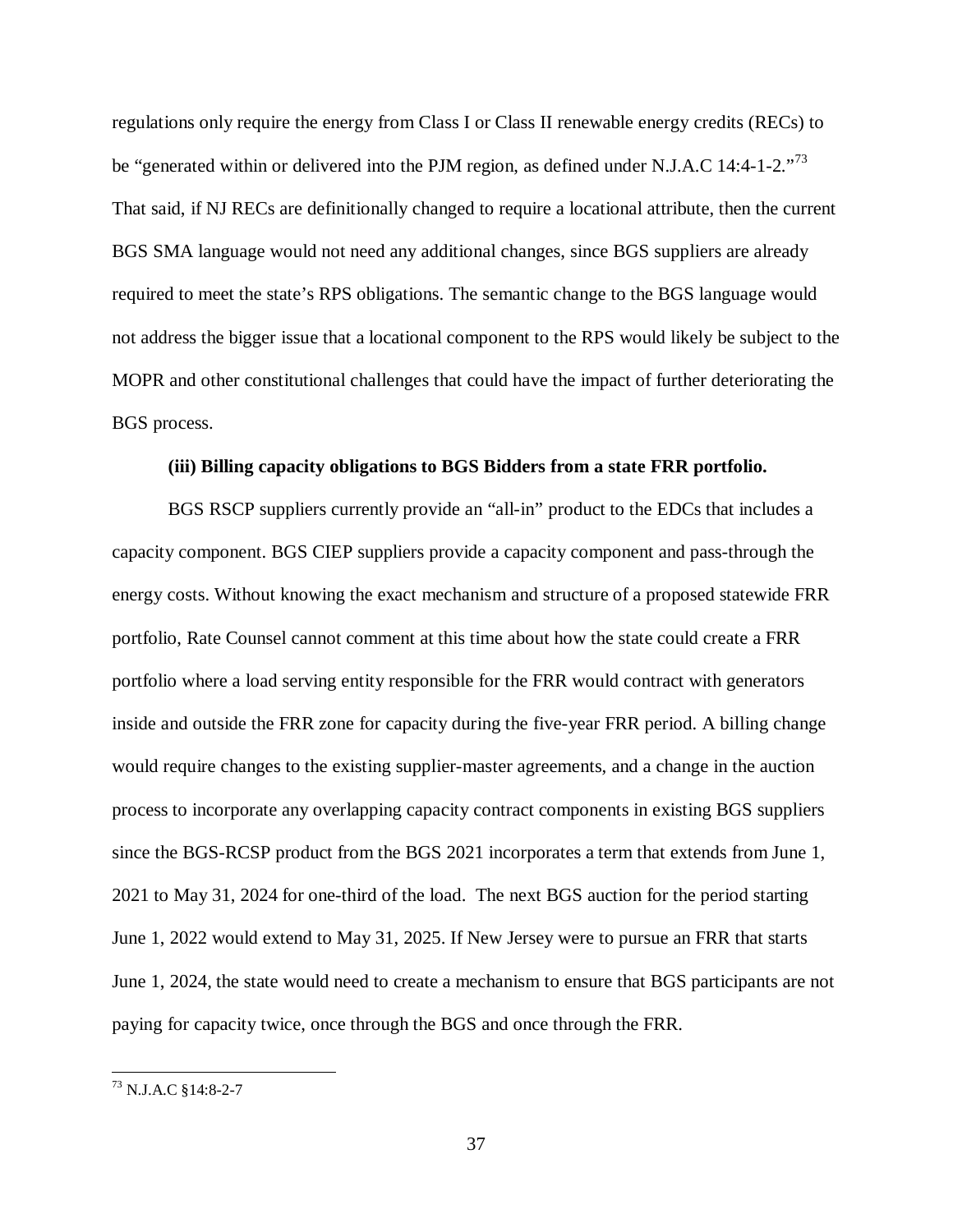#### **(iv) Other potential BGS construct modifications to meet the state's resource adequacy needs and advancing the state's clean energy agenda.**

Rate Counsel does not believe that the state should modify the current BGS construct to meet current clean energy objectives. The process to move the State to 100 percent clean energy over the next 30 years is a much larger process than just the BGS auction which only encompasses slight half of the state's eligible load. Changing the BGS process without considering the ramifications of customer migration, and possible customer collapse of the BGS auction process may complicate the state's clean energy objectives. It will almost certainly defeat the BGS auction process's original intent to promote lower, stable prices. Rate Counsel reserves its right to comment on other proposed BGS construct mechanisms.

#### c. **Discussion of the pros and cons of modifying the BGS construct to facilitate the State's long-term clean energy objectives**.

As commented earlier, the BGS construct was created to provide ratepayers, who did not elect to participate in retail choice, with an "all-in" product based on competitive market prices. These ratepayers were unwilling or unable to shop for retail suppliers. The BGS process enabled potential suppliers to provide the "all-in" product based on their participation in the competitive market. In addition, the BGS construct was created to mitigate short-term market volatility by creating a three-year ladder. The State's clean energy goal extends 30 years, well beyond the time horizon of any individual BGS auction period currently. The Board and the State would need to change fundamental aspects of the BGS process to align the procurement periods for new and existing resources over the next 30 years. As noted earlier, the BGS process accounts for 61 percent of the state's eligible load. Simply changing the BGS process without addressing third party supplier obligations may create leakage issues that could drive up costs for ratepayers.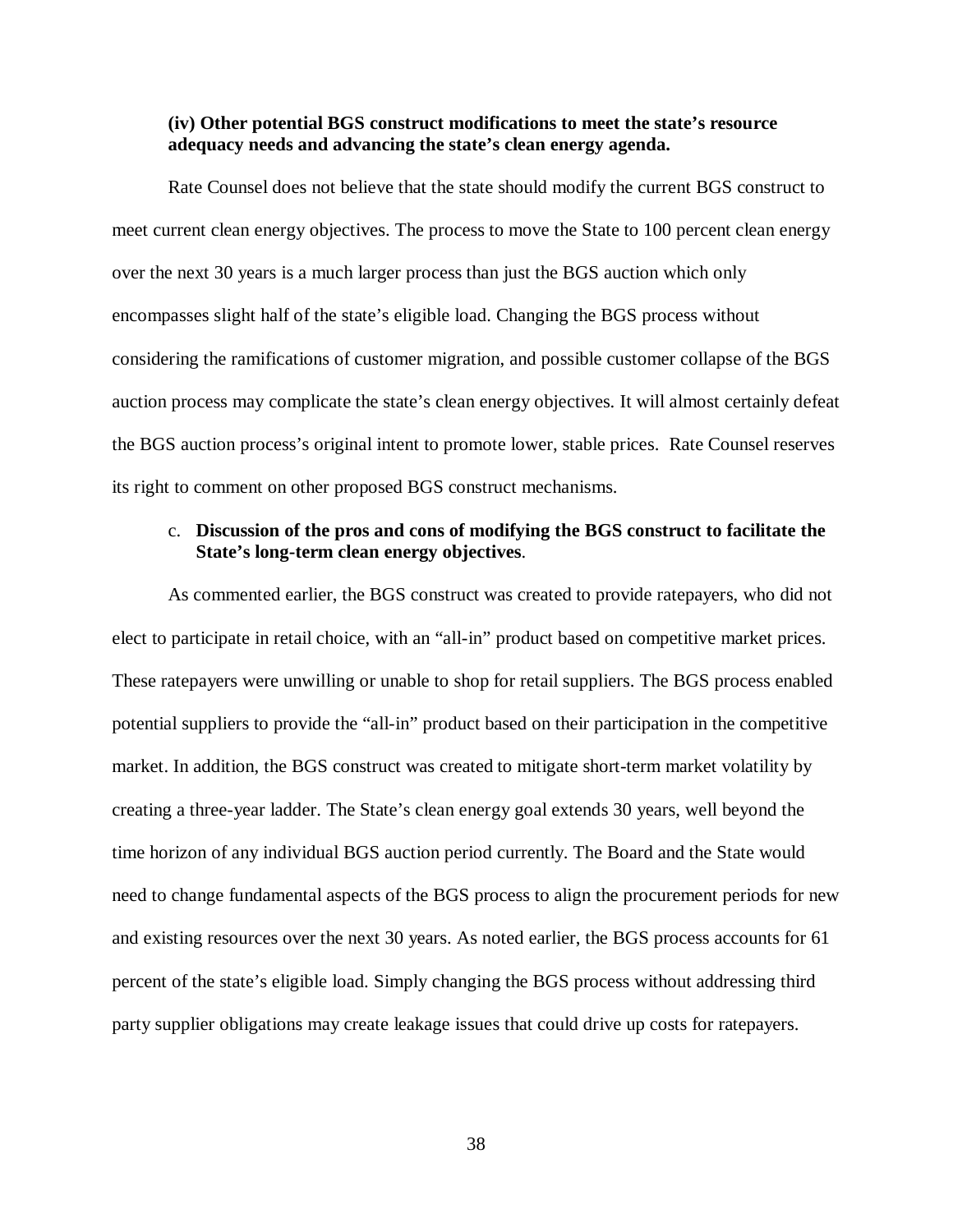Leakage to retail suppliers may also create oversight issues for the Board since the Board licenses, but does not regulate third party suppliers.

## **d. Discussion of legislative and regulatory limitations and potential amendments necessary to enable the BGS construct to effectively facilitate the state's long term clean energy objectives, through the options recommended above or other options presented.**

Rate Counsel does not recommend using the BGS construct to drive the changes needed for the State's ambitious long-term clean energy objectives. For many years, the BGS construct has effectively provided reliable, competitively-priced electricity to New Jersey's residential and small commercial customers. Limiting the BGS product to renewable and carbon-neutral options, would severely limit competition within the BGS auction.

From a legal standpoint, whether the BGS construct could be used to effectively facilitate the EMP's policy objectives depends on whether the enabling legislation can be read to include authority for the Board to impose these new requirements. It is well-established that a government agency may not "give a statute any greater effect than its language allows." In re Centex Homes, LLC, 411 N.J. Super. 244, 252 (App. Div. 2009)(quoting In re Freshwater Wetlands Prot. Act Rules, 180 N.J. 478, 489 (2004)). Further, any regulations promulgated which are inconsistent with the enabling legislation will be invalidated if they "violate the express or implied legislative policies of the enabling act." Id. at 252 (quoting GE Solid State, Inc. v. Dir., Div. of Taxation, 132 N.J. 298, 306 (1993)(quotation marks omitted). Under N.J.S.A. 48:3-57, each EDC is obligated to provide basic generation service ("BGS"). The power procured by the EDCs must be "at prices consistent with market conditions." N.J.S.A. 48:3-57(a). The Board regulates the price that the EDCs can charge to BGS customers. The reasonableness and prudency of the EDC charges includes a review of "the cost of power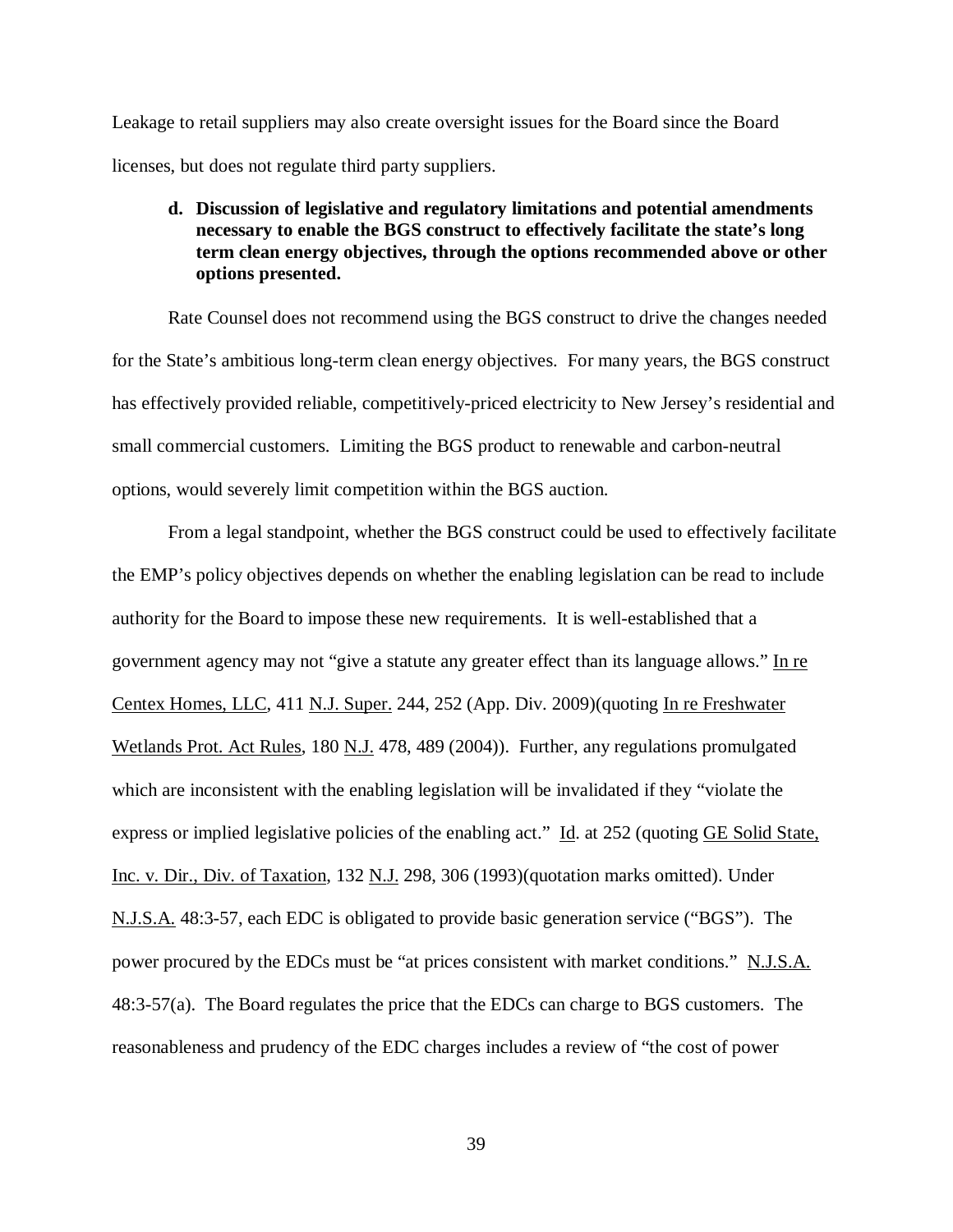purchased at prices consistent with market conditions . . . in the competitive wholesale marketplace and related ancillary and administrative costs." Ibid.

In this case, the BGS auction process was created in response to the legislative mandate for electric utilities to procure power for basic generation service on a competitive basis and at prices consistent with market conditions. Additionally, this mandate is premised on several legislative findings and policy statements that declare it's the policy of the State to lower the high cost of energy and improve the State's choices of service through diversity of supply and reliance on established competitive markets. Competition was therefore introduced to reduce the aggregate energy rates currently paid by the State's consumers. The Board retains authority to "restore a competitive market place" in the event that market-power results in anti-competitive or above-market prices. See N.J.S.A. 48:3-50. Thus, if the Board were to seek to change the goal and purpose of the BGS auction, it would need to seek a change in the statute.

Based on these findings and declarations, the clear intent of the EDECA legislation and the BGS construct was to lower prices for retail consumers through the competitive wholesale marketplace. To the extent that changes to the BGS construct, such as a Portfolio Manager or Clean Energy Standard, would result in higher prices which exceed market conditions, the changes may be inconsistent with the legislative intent of EDECA. Further, the Class I RPS requirements under N.J.S.A.  $48:3-87(d)$ , have a hard cost-to-customer cap of 7% following EY 2021. The reliance on competitive procurement through the wholesale market and hard cost cap together implies a strong intent that costs to ratepayers be a strong – if not the predominate factor – in the Board's policy regarding the BGS. Moreover, the EMP acknowledges that "New Jersey's current regulatory paradigm is anchored by . . . [EDECA], which in 1999 enabled market competition for electricity generation and established New Jersey's first RPS." EMP at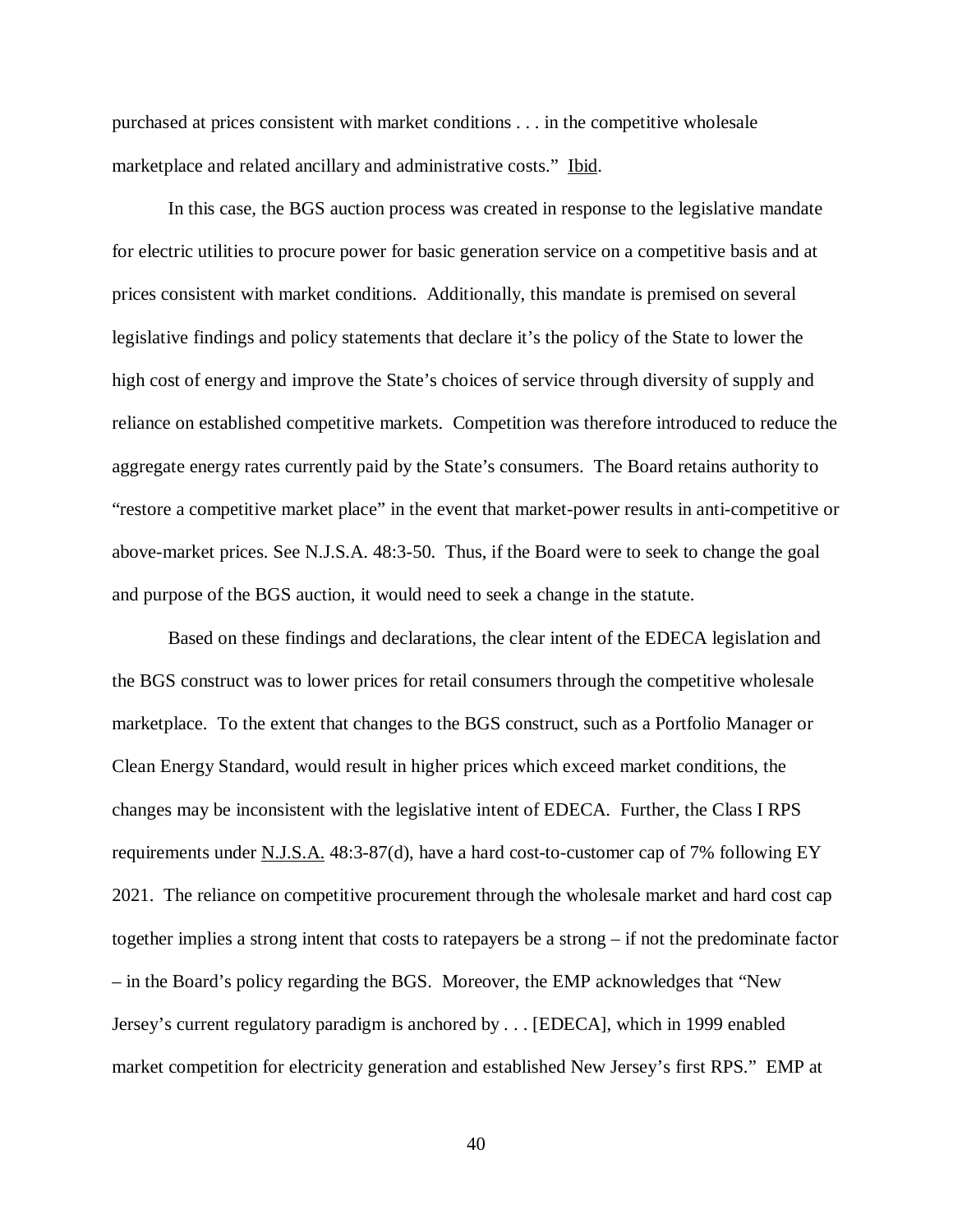103. Thus, the Board's ability to mandate the changes to the BGS construct necessary to realize the EMP's long-term clean energy objectives without legislative amendments to the enabling statute is circumscribed by the statute's plain language and the intent of EDECA.

Additionally, although the BGS construct has been approved annually by Board Order, it is a quasi-legislative process subject to certain rulemaking due process requirements, namely, notice and opportunity for comment by the affected parties. See In re Provision of Basic Generation Serv. for Period Beginning June 1 2008, 205 N.J. 339, 352 (2011) (invalidating the shifting of solar alternative compliance payment costs from suppliers to ratepayers due to procedural deficiencies in the Board's decision-making process). Therefore, in addition to the legislative constraints, any regulatory change must include a quasi-rulemaking process similar to that of formal rulemaking procedure.

Based on these regulatory limitations, implementation of a Clean Energy Standard would require legislative amendments to the BGS enabling legislation under N.J.S.A. 48:3-57, as well as, the current RPS requirements under N.J.S.A. 48:3-87. The BGS construct was intended to procure power for basic generation service at prices consistent with market conditions. The procurement full requirements product of basic generation service customers from a zeroemission, clean energy sources will likely cost more per kilowatt-hour than procuring power from more traditional energy sources,,, and thus are inconsistent with the enabling legislation.

Similarly, the portfolio management approach, whether through a state agency or conducted by the EDCs, would likely require legislative amendments to the current BGS and RPS statutes, because the preference for zero-emission, clean energy sources to achieve the State's long-term clean energy objectives likely exceeds the market price for equivalent amounts of energy from traditional sources. Based on this fact, the EDCs may be foreclosed from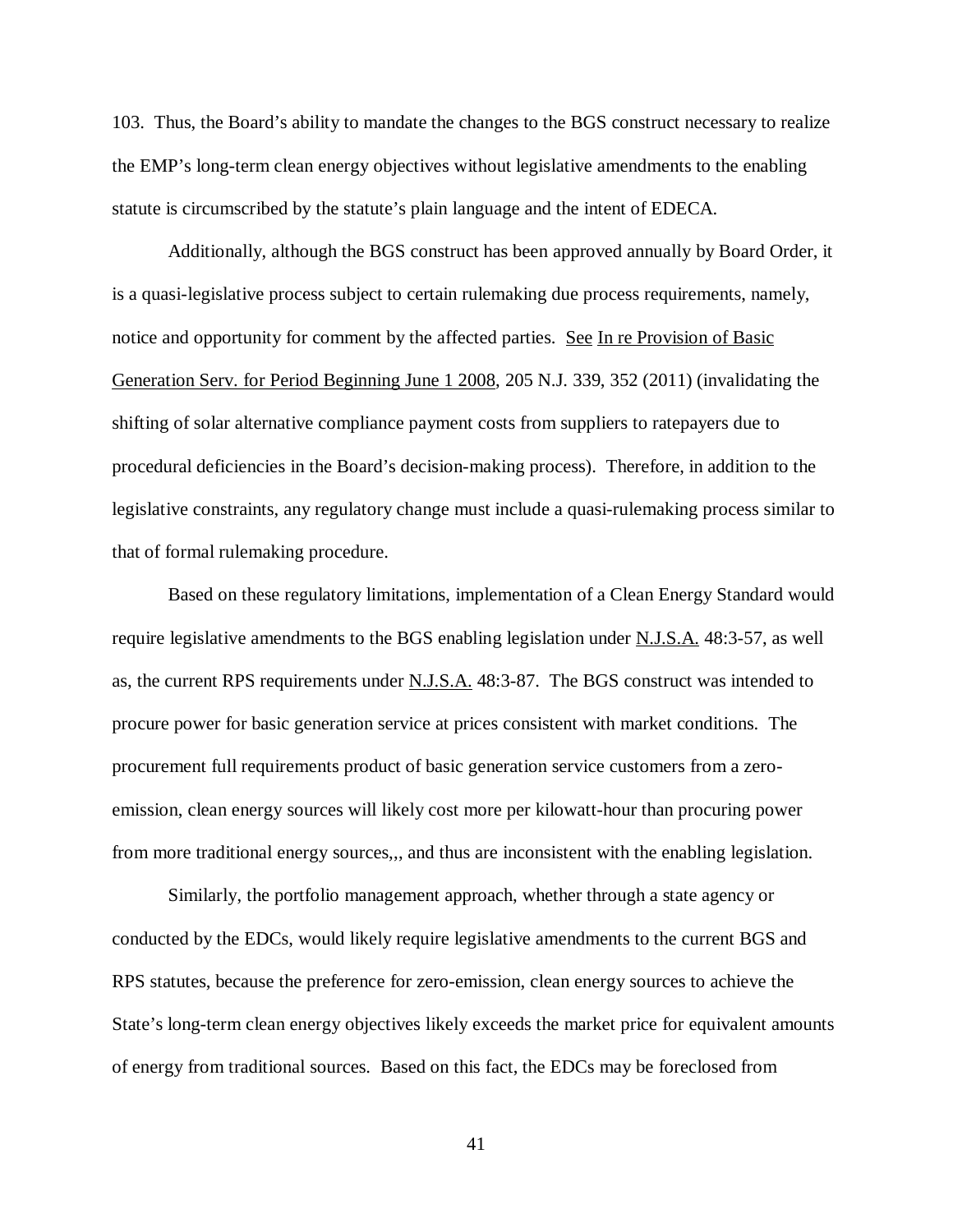procuring energy for BGS customers exclusively from such sources under N.J.S.A. 48:3-57, unless the prices meet market conditions. If portfolio management is governed by a state agency, the EDC's obligations to procure BGS may need amendment as well.

Finally, as stated above, transforming the BGS Auction into a mechanism that would favor particular generation resources would increase the likelihood that those favored resources would be subject to MOPR under FERC's recent order. Thus, the effect of FERC's decision will only be compounded if the State's mandated limitations on the BGS product and would result in BGS customers paying more without any tangible or incremental environmental benefits in return. Using the BGS construct would also not be particularly effective at achieving the State's clean energy goals, because customers could then simply flee the higher BGS rates for the lower rates of third-party suppliers.

#### **e. Discussion of affiliate relations or market power concerns related to any proposed changes to the BGS construct.**

Again, there are significant market power concerns. Under the construct, there are very few suppliers who can supply the clean energy generation New Jersey is seeking. For the most part, that generation is owned in whole or in part, by affiliates to the EDCs. This would also be a consideration for existing generation that is owned by affiliates of the electric distribution companies. As noted earlier, PSEG Fossil and PSEG Nuclear generated 53 percent of the energy generated within the state for 2019.

Under the existing BGS construct, BGS suppliers could in theory contract with generators located within PJM. A change in the BGS construct to impose locational requirements could result in New Jersey located generation having an outsized ability to set prices. Any proposed change to the exiting BGS construct would require a change in the Board's oversight authority to ensure the reasonableness of contracting arrangements.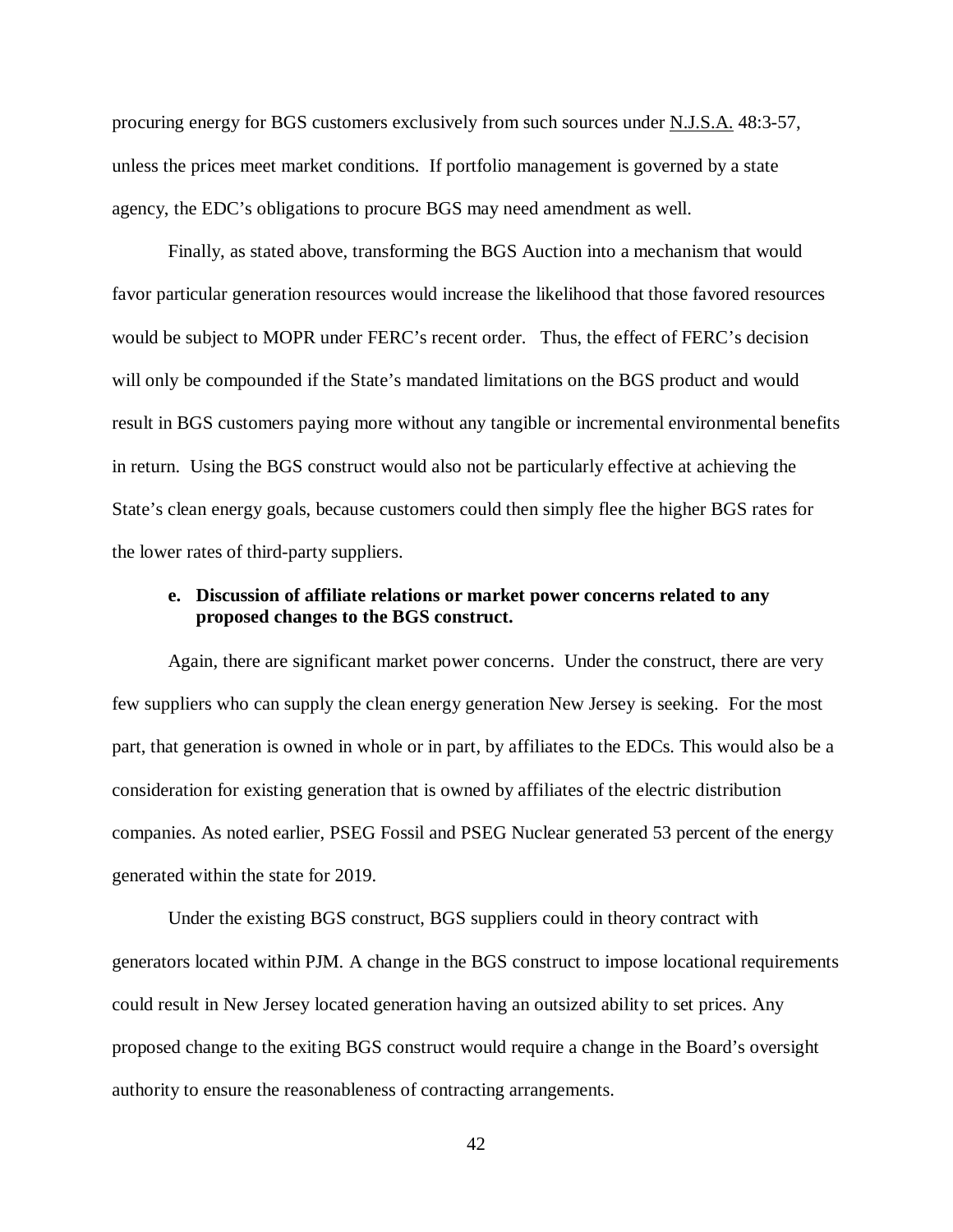#### **f. Discussion of whether the BGS construct can ultimately get New Jersey to achieve the totality of the 2019 EMP goal.**

The BGS (RSCP) construct was originally designed to insulate ratepayers from market volatility through the three-year all-in requirements and to lower electricity prices through the competitive process. The BGS construct cannot achieve the totality of the 2019 EMP goal since currently only half of the state's load participates in the BGS process. As noted above, drastic changes to the BGS process may only accelerate migration out of the BGS process, which may result in higher prices for remaining customers since there would be fewer and/or smaller tranches to attract bidders.

The State's clean energy goals extend 30 years, well beyond the time horizon of any individual BGS auction period currently. The Board and the State would need to change fundamental aspects of the entirety of the state' energy policy, not just the BGS process, to align the long-term resource needs (new resources and retiring existing resources) over the next 30 years to meet the state's goal of 100 percent clean energy by 2050.

#### **g. Discussion of any related topics.**

The BGS process does not address the entirety of the state's load and energy requirements. Notable exceptions to the BGS process include self-generation sites, customers on third-party-supplier, and Butler Electric Cooperative. Any changes to the BGS and/or long-term procurement of new "clean-energy" resources and the retirement of existing resources would require the state to consider stakeholders that may not fall under the purview of the Board.

The BGS Process is not appropriate to address the State's EMP Clean Energy Goals. Any attempt to do so will destroy the BGS Process's original intent and result in a process subject to MOPR and possibly other constitutional challenges. The BGS process was never to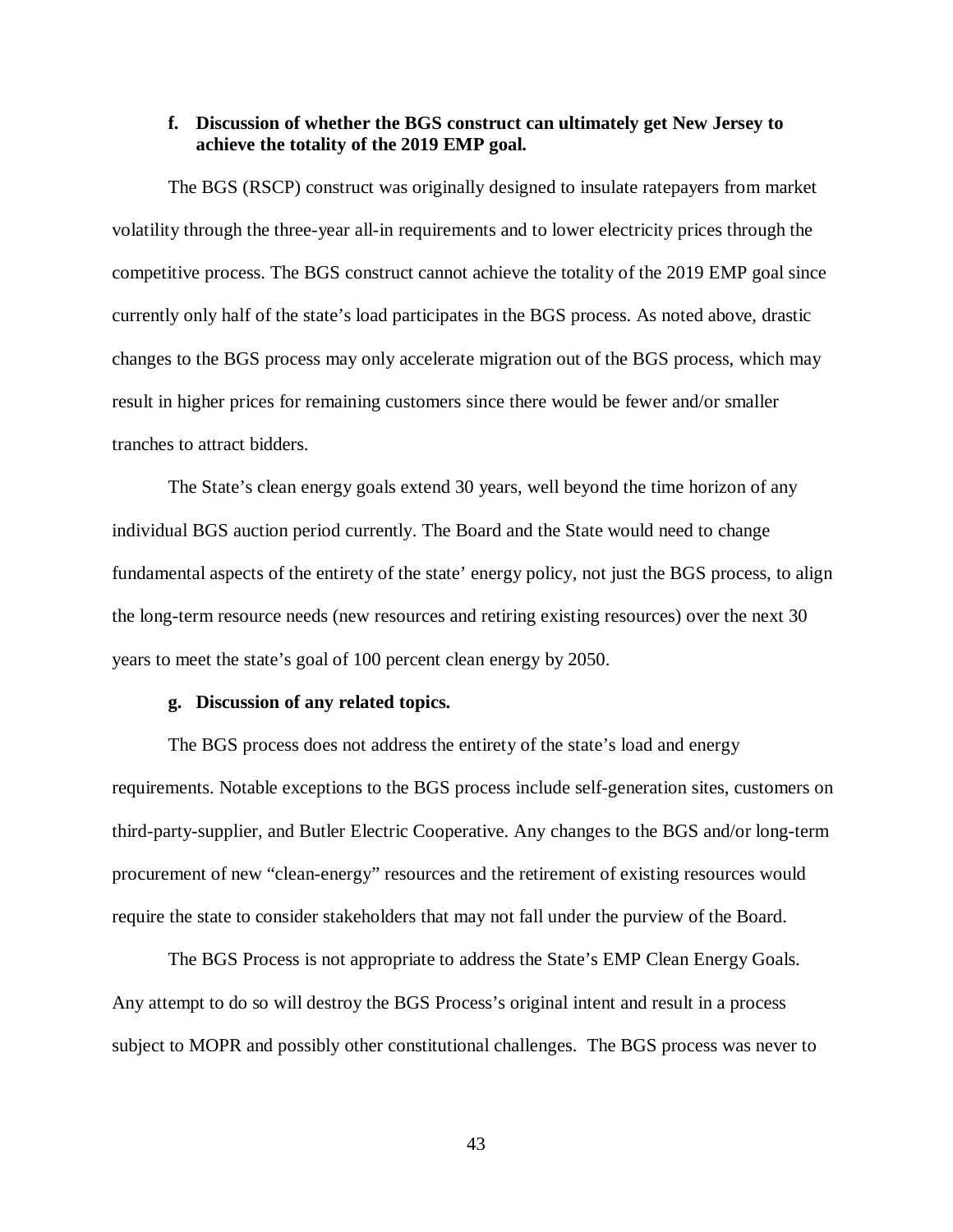design to address environmental issues and would become a fundamentally different product

were it redesigned to do so.

- **4. Can Other Mechanisms, such as a Clean Energy Standard or Clean Energy Market, Facilitate Achievement of New Jersey Clean Energy Goals?**
	- **a. Discussion of alternative competitive processes to facilitate the State's long-term clean energy objectives.**
	- **b. Discussion of implementation of a Clean Energy Standard.**
	- **c. Discussion of the pros and cons of various alternative market construct to achieve a clean energy future.**
	- **d. Discussion of legislative and regulatory limitations and potential amendments necessary to advance alternative market mechanisms to achieve the 2019 EMP goals.**
	- **e. Discussion of affiliate relations or market power concern related to proposed alternative mechanisms.**

Rate Counsel has no comments on these issues at this time.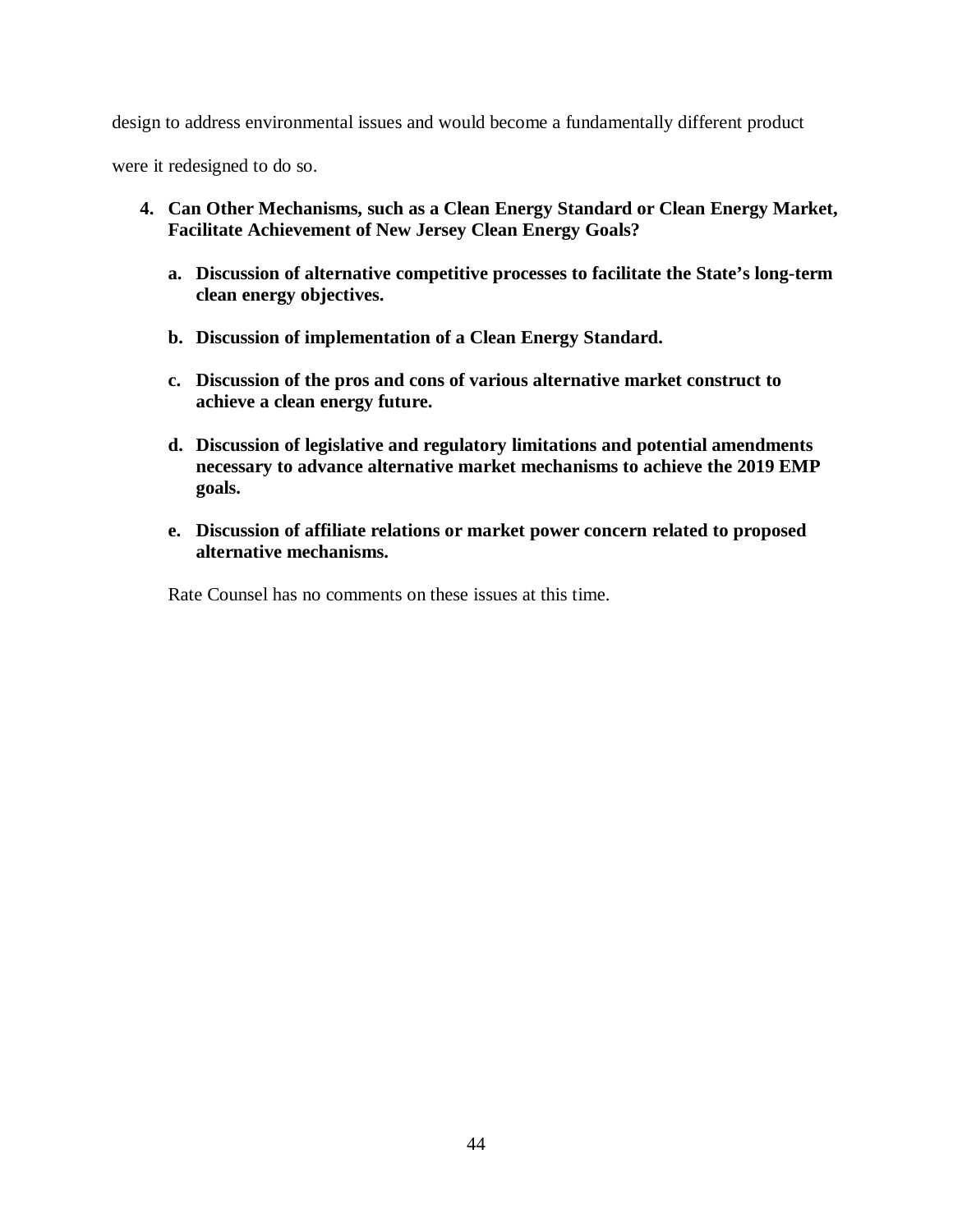## **UNITED STATES OF AMERICA BEFORE THE FEDERAL ENERGY REGULATORY COMMISSION**

| <b>PJM Power Providers Group</b> |  |
|----------------------------------|--|
| v. PJM Interconnection, L.L.C.   |  |
|                                  |  |
| PJM Interconnection, L.L.C.      |  |
|                                  |  |
|                                  |  |
|                                  |  |

) Docket No. EL11-20-000

) Docket No. ER11-2875-000

) (not consolidated)

## **AFFIDAVIT OF JAMES F. WILSON IN SUPPORT OF REQUEST FOR REHEARING AND FOR EXPEDITED CONSIDERATION OF NEW JERSEY DIVISION OF RATE COUNSEL**

## **CONTENTS**

| I.   |                 |                                                                                        |  |  |
|------|-----------------|----------------------------------------------------------------------------------------|--|--|
| П.   |                 |                                                                                        |  |  |
| III. |                 |                                                                                        |  |  |
| IV.  |                 |                                                                                        |  |  |
|      | A.              | There Is No Evidence the FRR Alternative is Viable Under New Jersey                    |  |  |
|      | <b>B.</b>       | In Seeking to Develop FRR Capacity Plans, New Jersey FRR Entities Would                |  |  |
|      | C.              | Various Inflexible FRR Provisions Would Result in Additional Costs and Risks. 7        |  |  |
|      | D.              | If New Jersey Tried To Use FRR, There Is Substantial Regulatory Risk That the          |  |  |
|      |                 | Appendix: Availability of Resources for Inclusion in New Jersey FRR Capacity Plans  12 |  |  |
|      | A.              | Capacity Demand and Supply in Eastern MAAC and New Jersey LDAs  12                     |  |  |
|      | <b>B.</b>       | Capacity Demand and Supply in New Jersey Excluding the PSEG Zone 15                    |  |  |
|      | $\mathcal{C}$ . |                                                                                        |  |  |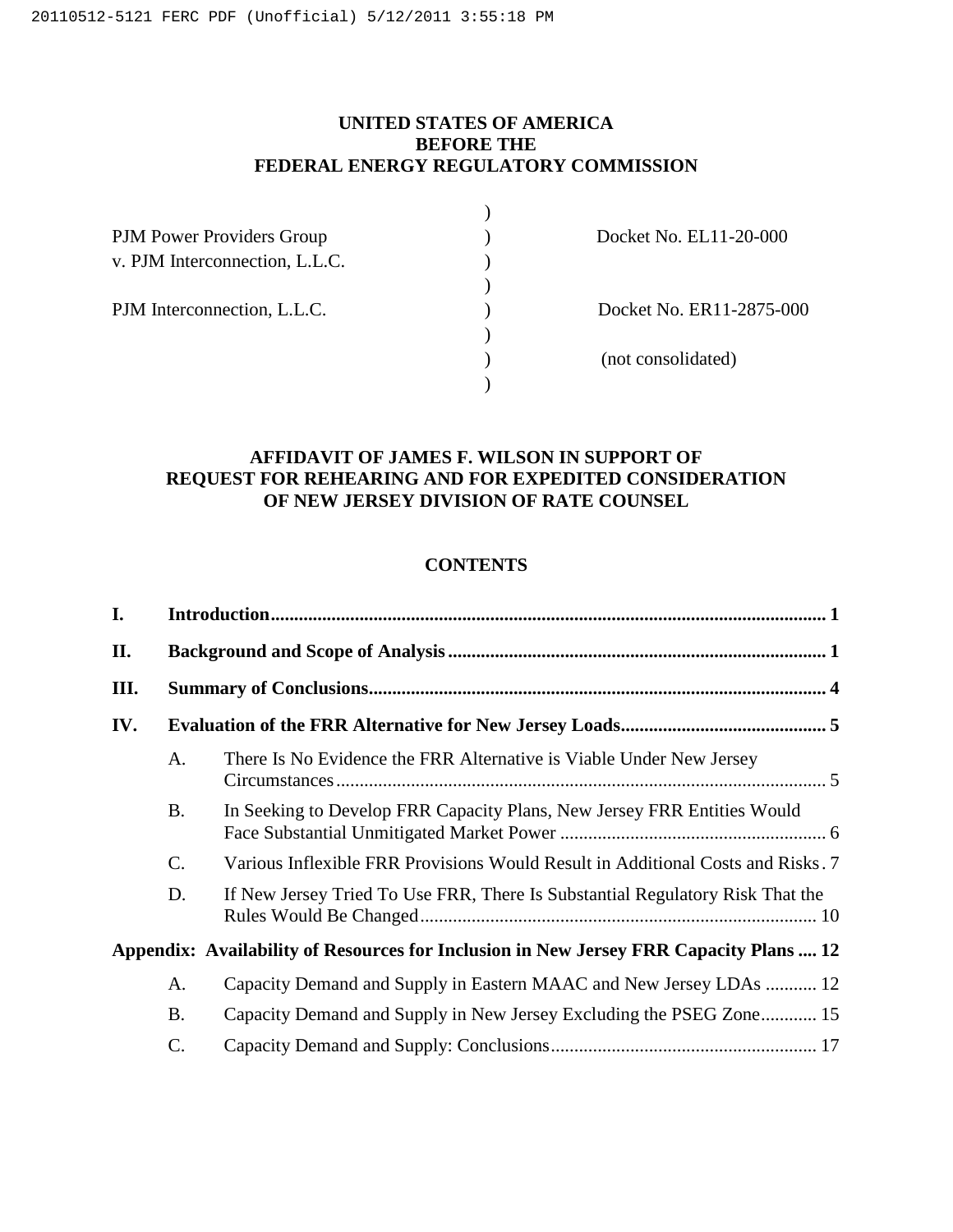## **AFFIDAVIT OF JAMES F. WILSON IN SUPPORT OF REQUEST FOR REHEARING AND FOR EXPEDITED CONSIDERATION OF NEW JERSEY DIVISION OF RATE COUNSEL**

## <span id="page-47-0"></span>**I. Introduction**

1. My name is James F. Wilson. I am an economist and principal of Wilson Energy Economics. My business address is 4800 Hampden Lane Suite 200, Bethesda, MD 20814.

2. My experience, qualifications and past testimony were described in my affidavit filed on March 4, 2011 in this proceeding on behalf of the New Jersey Division of Rate Counsel and in my curriculum vitae, which was attached as Exhibit JFW-1 thereto.

3. This affidavit was also prepared at the request of the New Jersey Division of Rate Counsel. In an order issued April 12, 2011 ("April Order") the Commission accepted most of the revisions proposed by PJM Interconnection, L.L.C. ("PJM") on February 11, 2011 to the Minimum Offer Price Rule ("MOPR") associated with PJM's Reliability Pricing Model ("RPM") capacity construct. The April Order suggested that the Fixed Resource Requirement ("FRR") alternative defined in the PJM Reliability Assurance Agreement ("RAA") provides an alternative for satisfying capacity obligations while accommodating New Jersey policy initiatives. I was asked to evaluate whether FRR is a viable alternative for New Jersey given New Jersey's circumstances and policy initiatives.

## <span id="page-47-1"></span>**II. Background and Scope of Analysis**

4. In 2005, PJM proposed to implement the new, locational RPM capacity construct, largely out of concern that no new power plants had been built in New Jersey for several years.<sup>[1](#page-47-2)</sup> Five years later (2010), despite RPM, this situation was largely unchanged, and the state of New Jersey took action by implementing its Long-Term Capacity Agreement Pilot Program ("LCAPP"). The state of Maryland has also considered actions to encourage construction of new capacity in that state. This proceeding largely resulted from concerns about the potential impact

 $\overline{a}$ 

<span id="page-47-2"></span><sup>&</sup>lt;sup>1</sup> "PJM has seen few generation additions, but high rates of generation retirements, in some of the same areas in the PJM region where load is growing fastest. As a result of these trends, in particular a spate of actual and announced generation retirements, part of the PJM system – the state of New Jersey – faces violations of reliability criteria in each of the next four years." PJM's RPM Application in Docket No. ER05-1410, August 31, 2005, p. 5.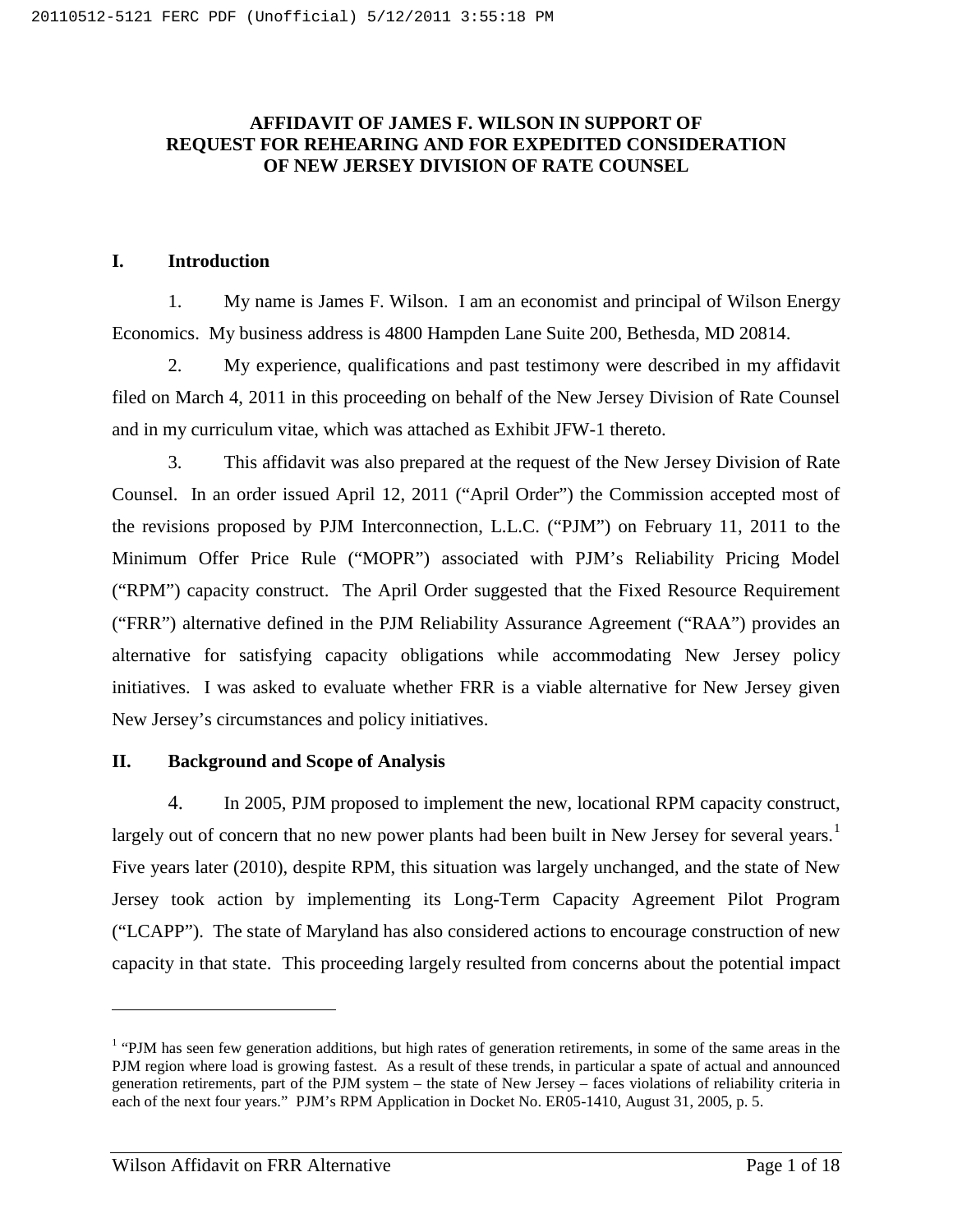on RPM prices of these initiatives. The RPM rule changes approved in the April Order would likely thwart the New Jersey and Maryland initiatives by imposing minimum offer prices such that the capacity resulting from the initiatives would be unlikely to clear in RPM's auctions and, therefore, would neither count toward meeting capacity obligations nor receive capacity payments.

5. The April Order recognized that the new rules could cause new resources selfsupplied by load-serving entities or assisted through state policy initiatives not to clear in RPM (likely resulting in such resources not being built), but suggested that this result was not too harsh because the FRR alternative could be used to permit construction of the same resources and accomplish the same objectives. The April Order states:

"PJM's tariff also provides an alternative for those load serving entities that wish to bring new generation resources into the PJM capacity market without risk of being mitigated under the MOPR. They may avail themselves of the FRR option to satisfy their capacity requirements." April Order, P 192

"The FRR option is the alternative for load serving entities that wish to secure their own capacity resources outside of a competitive market, whether as directed by stateauthorized integrated resource plans, or pursuant to other considerations." April Order, P 193

"Nor are we persuaded, as intervenors argue, that permitting new self-supply to be rejected at its preferred offer price is too harsh and too costly for ratepayers. First, as noted above, the FRR option is available for those load serving entities that want to secure capacity outside of the RPM market..." April Order, P 195

6. The Complaint and Request for Clarification Requesting Fast Track Processing ("P3 Complaint") filed by the PJM Power Providers Group ("P3") in Docket No. EL11-20-000 also suggested that the mitigation would not be unduly harsh and intrusive because the FRR alternative is available and provides broad flexibility in capacity arrangements that would not be subject to the MOPR:

"Because FRR Parties are outside the purview of the Minimum Offer Price Rule, they remain free to make arrangements for capacity at any terms otherwise lawful, including at prices above the RPM clearing price, should they so choose. The availability of this option … should be a sufficient answer to any cavil that RPM with the Revised Minimum Offer Price Rule would be unduly harsh and intrusive to parties seeking to self-supply." P3 Complaint, p. 52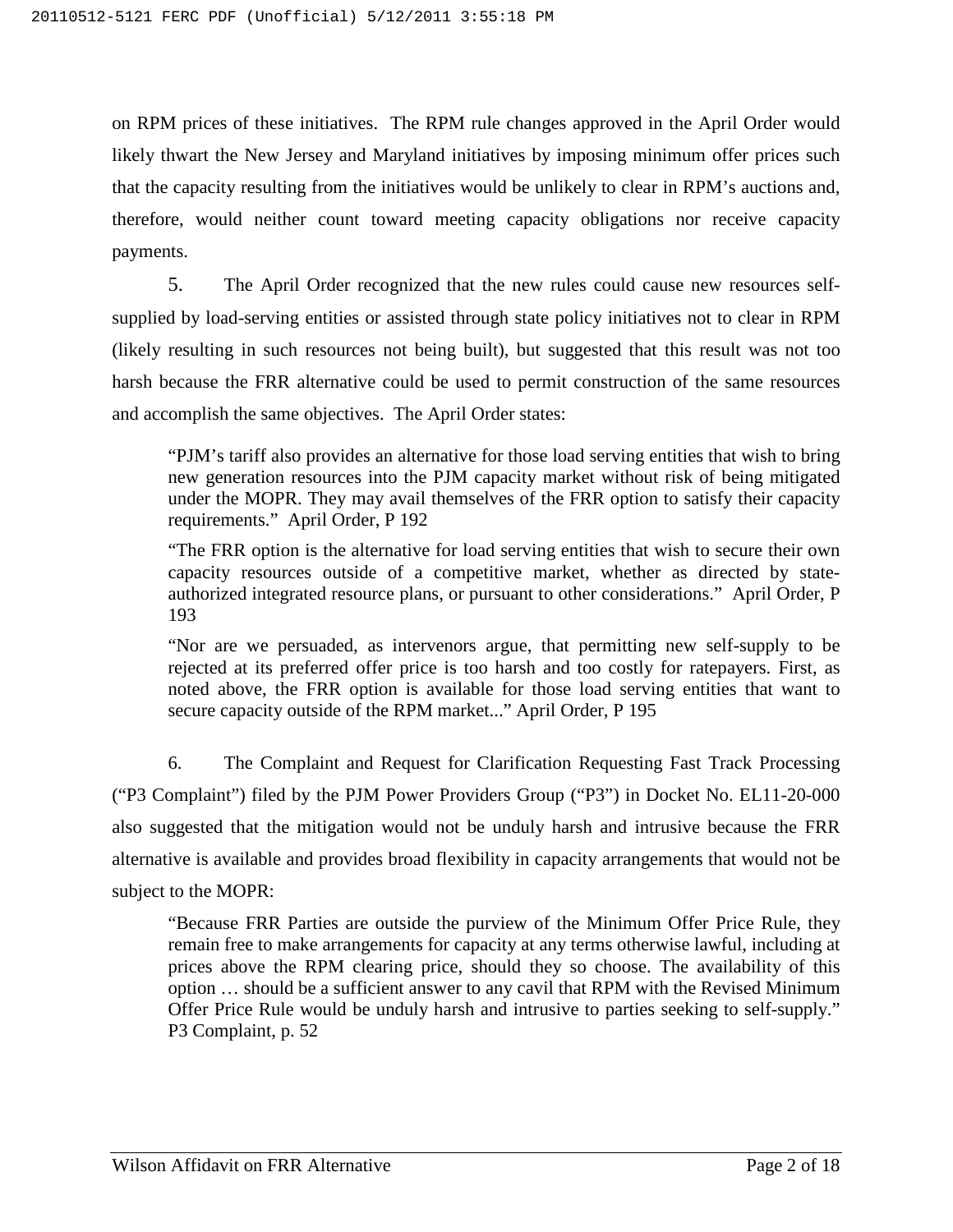7. PJM's Independent Market Monitor also expressed the view that New Jersey could use the FRR alternative to regain control of decisions regarding resource adequacy for the state:

"New Jersey clearly has the right and the obligation to address its own reliability needs if it does not think they are being adequately addressed through the PJM markets. The most direct option would be for New Jersey to require that LSEs opt out of RPM markets entirely via the Fixed Resource Requirement Alternative ("FRR"). Under FRR, New Jersey's procurement choices would have much less impact on other participants in RPM markets. New Jersey could make its own decisions about how best to reach required reliability levels." Comments of the Independent Market Monitor for PJM, March 4, 2011, p. 10

8. As the April Order noted (at P 137 and footnote 72) various other parties also suggested that FRR is an alternative for New Jersey to pursue its resource adequacy objectives.

9. I was asked to conduct a preliminary evaluation into whether the FRR option is a viable alternative for New Jersey as suggested in the April Order, *i.e.*, to evaluate whether FRR could be used to meet the capacity obligations of New Jersey loads in a manner that would also accommodate pursuit of legitimate state public policy objectives, including the resource adequacy objectives the LCAPP was designed to promote.

10. For my analysis I took as a starting point that the capacity obligations of New Jersey loads are presently satisfied primarily through RPM and at RPM prices. The owners of existing resources would consider RPM prices to be the "opportunity costs" of reaching agreement to provide capacity to a New Jersey FRR Entity for its FRR Capacity Plan. Therefore, without forecasting future RPM prices or evaluating their economic efficiency or reasonableness, I focused on the impact of electing the FRR alternative relative to the RPM status quo.

11. I have also not evaluated the regulatory or political feasibility of the FRR alternative. The RAA includes a "savings clause" that appears to allow a state to require jurisdictional utilities to become FRR Entities. My analysis assumes that most or all of the four electric distribution companies that serve New Jersey, and the various public power entities located within the four utility zones, could become FRR Entities either voluntarily or through state action.

12. My analysis considers the viability of the FRR alternative for all of New Jersey, and, for reasons that are explained, I also consider the possibility of FRR for only two or three of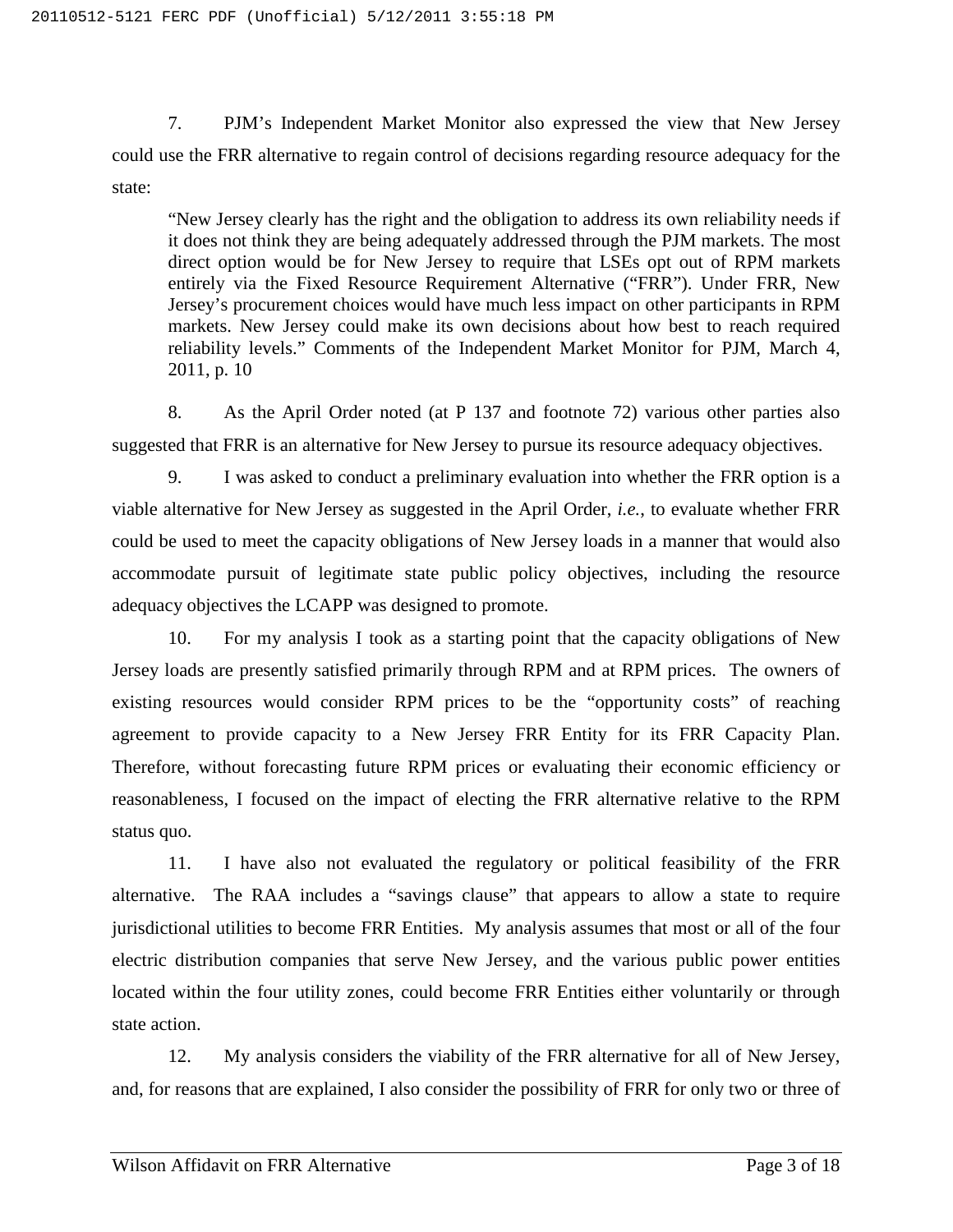New Jersey's four utility zones. While the FRR rules also allow FRR service areas that are smaller than a utility zone if certain requirements are met, I do not evaluate smaller FRR service areas. Some of the risks associated with the FRR alternative would be exacerbated by a smaller service area and served load, and the benefits, costs and risks would be concentrated on a smaller group of customers, making this relatively unattractive.

13. Finally, my evaluation assumes the FRR rules as they exist at this time. However, I also briefly discuss the risk that these rules will be changed.

#### <span id="page-50-0"></span>**III. Summary of Conclusions**

14. The RAA permits an investor-owned utility, public power entity, or electric cooperative to become an FRR Entity and take responsibility for providing the entire capacity obligation for its FRR Service Area. Each FRR Entity must annually submit an FRR Capacity Plan for the five year period beginning three years into the future. An FRR Entity includes in its FRR Capacity Plan resources that it owns or for which it has entered into an agreement that commits the capacity to the FRR Entity. An FRR Entity generally does not participate in RPM base residual or incremental auctions (there is a restricted ability to sell some excess capacity). The RAA imposes many requirements that are similar to those applicable to RPM and various additional requirements specific to FRR status, several of which are further discussed below.

15. Based on my analysis as presented here, I conclude that FRR is not a viable alternative for meeting the capacity obligations associated with New Jersey loads. New Jersey FRR Entities would face substantial unmitigated market power in attempting to reach agreements on the capacity resources needed for their FRR Capacity Plans, leading to excessive prices and costs.

16. In addition, if New Jersey FRR Entities were able to construct the required FRR Capacity Plans, in managing their FRR resource portfolios they would be subject to additional costs and risks, due to various inflexible provisions of the FRR rules and uncertainties about load forecasts and locational resource requirements.

17. Finally, I note that additional new resources have the same impact on RPM prices whether offered into RPM at prices that clear or introduced within an FRR Entity's portfolio. Therefore, if New Jersey entities were to pursue the FRR alternative and plan to satisfy some New Jersey capacity obligations with new resources (such as those the LCAPP was designed to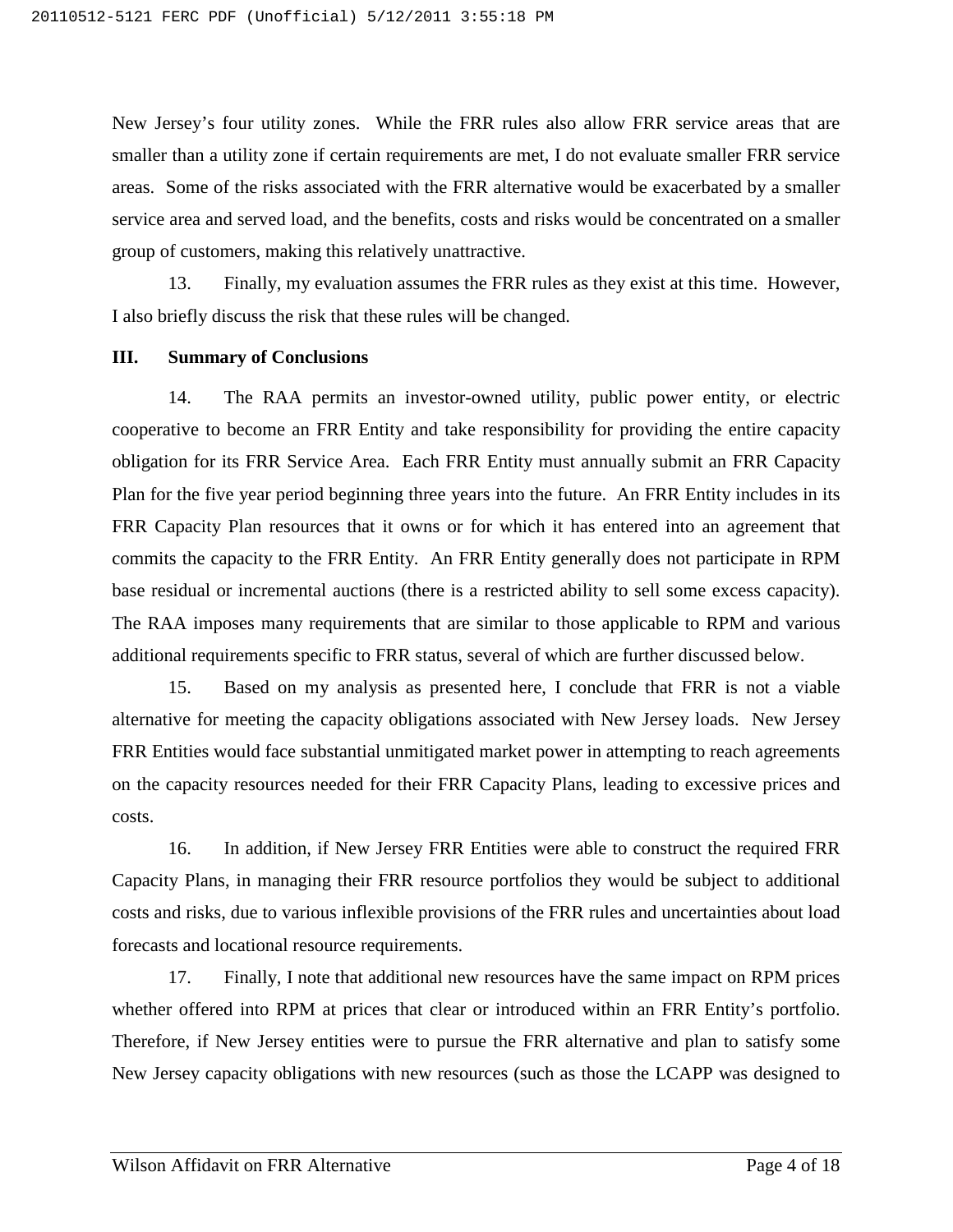encourage), there is considerable risk that some parties would call for the FRR rules to be changed.

#### <span id="page-51-0"></span>**IV. Evaluation of the FRR Alternative for New Jersey Loads**

18. As a preliminary observation, I note that the idea that New Jersey should consider the FRR alternative did not originate with New Jersey or its load-serving entities ("LSEs"). To my knowledge, neither the state of New Jersey nor any of its load-serving entities have expressed a desire to withdraw from RPM and manage their own capacity procurement as FRR Entities. In particular, there is no evidence of a desire to take on the administrative burden and exposure to market power and various other costs and risks (discussed further below) associated with the FRR alternative. I also note that New Jersey and Pennsylvania utilities have benefited from interconnection and reserve-sharing since 1927, and there is no evidence that New Jersey seeks to turn away from the benefits of this arrangement at this time, as would result to some extent from the long-term and inflexible capacity procurement requirements imposed by the FRR rules. Nor is there any evidence that New Jersey wishes to cease relying on the RPM market for its intended purpose, as a residual capacity spot market balancing residual supply and demand.

## <span id="page-51-1"></span>**A. There Is No Evidence the FRR Alternative is Viable Under New Jersey Circumstances**

19. The suggestions by various parties that New Jersey should elect FRR are not supported by any history of the alternative being used under New Jersey's circumstances. Nor did any of the parties promoting the FRR alternative provide any discussion or analysis of how the alternative could work for New Jersey entities. To date, the FRR alternative has primarily been used by one large, vertically integrated and capacity-long entity, American Electric Power (AEP), and in fact the FRR alternative was largely designed with this one entity in mind.<sup>[2](#page-51-2)</sup> As a

 $\overline{a}$ 

<span id="page-51-2"></span> $2$  As the Commission has recognized, the FRR alternative was developed at the behest of AEP to address concerns raised by AEP having to do with its particular circumstances. "As a solution, AEP suggested at the June 16, 2005 technical conference that individual LSEs should be allowed to "opt-out" of the forward procurement auction by identifying – prior to the four-year-ahead auction – enough capacity resources to satisfy the traditional 115 percent state requirement… In response to AEP's suggestion, PJM included in the August 31st Filing draft business rules that could implement an alternative to RPM under which an LSE could provide its own long-term fixed resource requirement." 115 FERC ¶ 61,079 (2006) at PP 100-101. The Commission acknowledged the connection between FRR and AEP three years later, and after two years of RPM operation, stating: "The Fixed Resource Requirement option was developed largely at the behest of AEP to provide it with greater certainty and stability in its forward capacity obligations." 126 FERC ¶ 61,275 (2009) at P 90.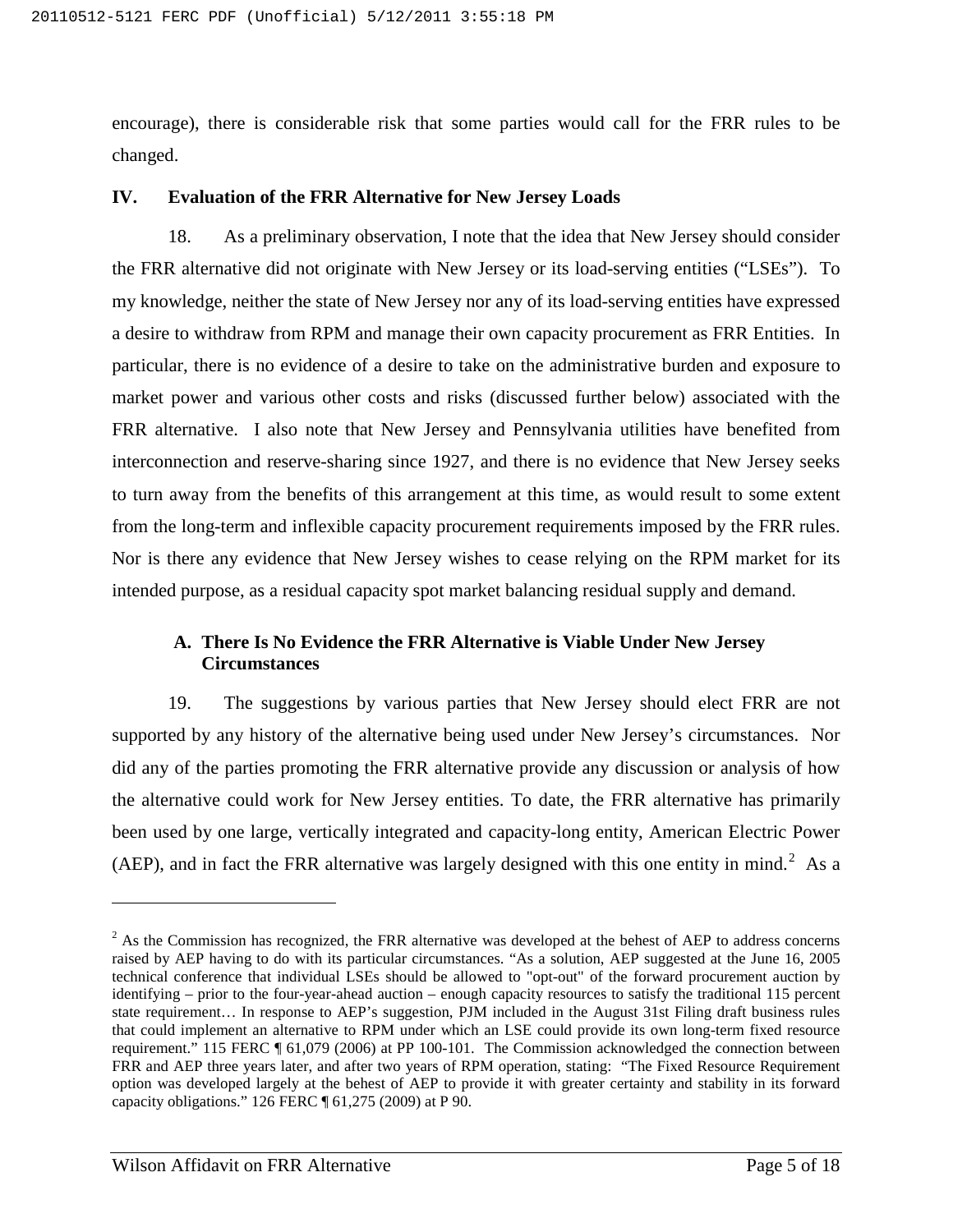result, the quantity of FRR load has been stable over RPM's eight delivery years, and the planning parameters for the 2014/2015 base residual auction held in May 2011 show FRR load only in the AEP zone (loads associated with procedures to integrate new service areas into PJM are temporarily treated as "FRR" for the purposes of some RPM auctions but are not FRR loads according to the rules in the RAA). Unlike New Jersey, there is only a small amount of retail access in AEP's service territory, and that retail access has resulted in litigation in FERC Docket No. EL11-32 regarding the capacity prices these loads will end up paying.

20. In addition, to date FRR load has existed only in the "Rest of RTO" region; there has never been any FRR load in any Locational Deliverability Area ("LDA") modeled in RPM. (LDAs are PJM-designated sub-regions for which separate RPM prices may be established; RPM prices have been much higher in LDAs than in the Rest of RTO Region.) All New Jersey loads are located in the Mid Atlantic ("MAAC") and Eastern MAAC LDAs, and some New Jersey loads are located in the PSEG and PS North LDAs. Thus, there is no historical evidence that FRR is a viable alternative for New Jersey, a retail access state in which all load is located in LDAs that are modeled in RPM.

## <span id="page-52-0"></span>**B. In Seeking to Develop FRR Capacity Plans, New Jersey FRR Entities Would Face Substantial Unmitigated Market Power**

21. New Jersey is a retail access state in which most of the generation formerly owned by utilities was divested or transferred to unregulated affiliates. Consequently, if New Jersey utilities are to become FRR Entities, they will have to reach agreement with the owners of existing or new capacity to fulfill the required, long-range FRR Capacity Plans. In addition, because the New Jersey FRR Service Areas would be located within defined LDAs, they would be subject to a requirement that a high percentage of the resources for the FRR Capacity Plans be located within the LDAs.

22. In an appendix to this Affidavit I review the capacity available to New Jersey FRR Entities to satisfy the requirements of FRR Capacity Plans. My analysis leads to the conclusion that in attempting to reach agreements on capacity resources for their FRR Capacity Plans, New Jersey FRR Entities would face substantial and unmitigated market power. The substantial market power results from the high internal resource requirements of the relevant LDAs (Eastern MAAC, PSEG and PS North); the concentrated ownership of the existing resources within these LDAs; and the presence of little or no excess capacity in these zones.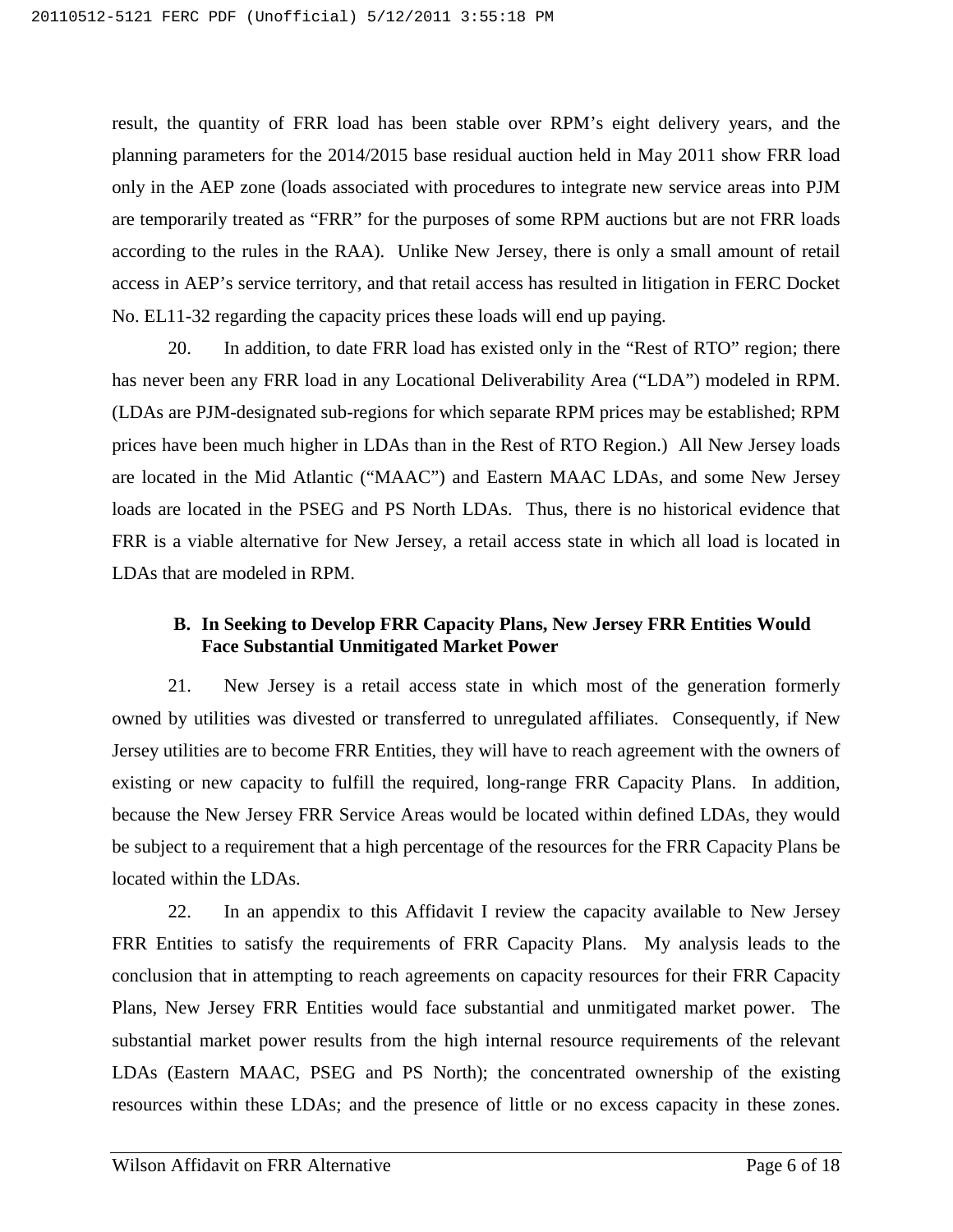Under these circumstances, attempts to fulfill FRR Capacity Plans would very likely result in prices and costs that reflect substantial market power. While New Jersey FRR Entities could respond to this market power by sponsoring additional new generating resources (in addition to those contemplated in the LCAPP), this would result in duplicative and wasteful investment and the imposition on consumers of excessive costs.

23. I conclude that because New Jersey FRR Entities would face substantial unmitigated market power (as further developed in the appendix to this Affidavit), FRR is not a viable alternative for New Jersey.

#### **C. Various Inflexible FRR Provisions Would Result in Additional Costs and Risks**

<span id="page-53-0"></span>24. Assuming New Jersey were nonetheless inclined to pursue the FRR alternative, the state and the participating load-serving entities would face additional costs and risks, primarily due to the inflexibility of the FRR provisions, the complexity of the FRR and RPM rules, and the uncertain market and regulatory environment in which FRR Entities would be obligated to build and manage FRR Capacity Plans. This section identifies several such challenges; a more detailed review would likely identify quite a few more.

25. **Five Year FRR Capacity Plans Submitted Three Years in Advance**. The FRR alternative is elected for a minimum five year period, and the FRR Capacity Plan submitted each year must identify resources for a five year period beginning three years into the future (meaning that an FRR Capacity Plan submitted in April 2012 would have to identify sufficient resources to satisfy capacity obligations for the 2015/2016 through 2019/2020 Delivery Years). While an FRR Entity is permitted to update its FRR Capacity Plan each year and to identify replacement resources, there are likely to be costs incurred to obtain the rights to include resources in the FRR Capacity Plan and to adjust the plan from year to year.

26. **Five Year Minimum Commitment**. An entity electing the FRR alternative commits to a minimum five year term (so an entity electing FRR in 2012 would be committed to it for 2015 through 2019). The only exception from this minimum commitment is in the event of a "State Regulatory Structural Change" that substantially changes the state's retail access or default service rules.

27. **No Recognition of Short Lead Time Resources**. The RPM rules recognize that additional short-lead time resources for a delivery year become available after the three-year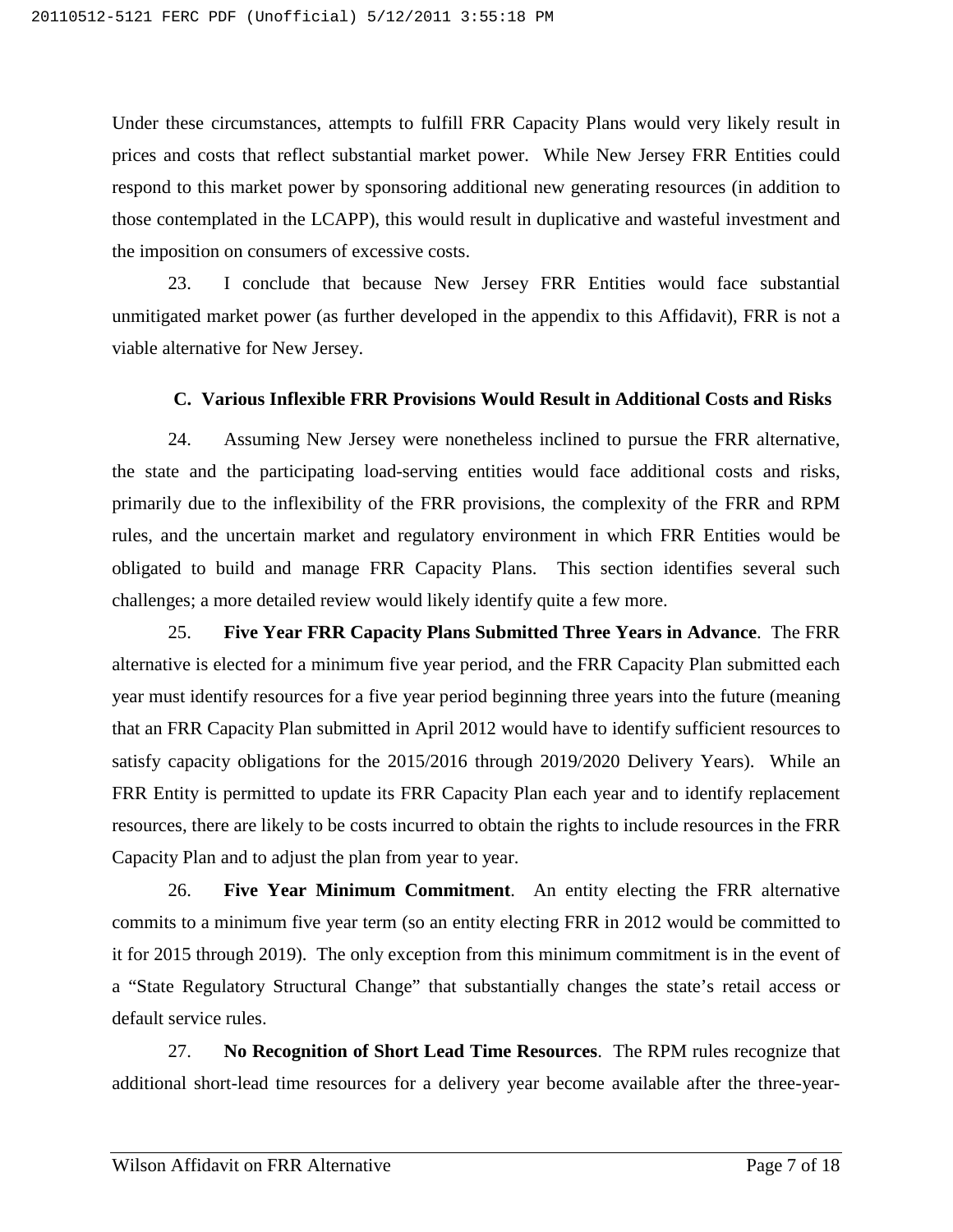forward base residual auction by including a 2.5% Short Term Resource Procurement Target that reduces the resources that must be acquired through the base residual auction. The FRR alternative includes no such deduction or flexibility for Year 1 or even for Year 5 of the FRR Capacity Plan. The RAA specifies that any demand response or energy efficiency on which an FRR Entity intends to rely for a delivery year must be included in the FRR Capacity Plan submitted three years in advance of the delivery year.

28. **Changing Load Forecasts**. The FRR Capacity Plan must identify resources to meet forecast obligations eight years into the future (for a five year plan, three years forward). Load forecasting that far in advance is of course highly uncertain, and this requirement can lead to contracting a substantial quantity of resources that ultimately will not be needed. For example, PJM's forecasts of Eastern MAAC peak loads have been sharply reduced since 2008, and an FRR Capacity Plan in 2008 would have required 7.9% more capacity for 2015 than is now considered needed. PJM Load Forecast Reports, 2008 and 2011, Table B-10.

29. **Changing Internal Resource Requirements**. New Jersey FRR Service Areas would be located within defined LDAs and, therefore, subject to a requirement that a high percentage of the resources for the FRR Capacity Plan must be located within the LDA. The internal resource requirement is a function of the peak load forecast and also the estimated transmission capacity available to the LDA (Capacity Emergency Transfer Limit, or "CETL"). Both the load forecast and the CETL values have been volatile in recent years, causing large swings in the minimum internal resource values. Over the past three RPM base residual auctions, the minimum internal resource requirement for Eastern MAAC has ranged from 84.2 percent to 89.9 percent. As the internal resource requirement changes from year to year the FRR Capacity Plan must be adjusted accordingly, and such adjustments will likely result in additional costs.

30. **Changing LDAs and New LDA Internal Resource Requirements**. PJM has authority to define additional LDAs that could include portions or all of the New Jersey zones, based on tests reflecting transmission constraints or "if warranted by other reliability concerns consistent with the Reliability Principles and Standards." RAA Schedule 10.1. PJM has authority to include LDAs in RPM auctions if "such LDA is determined in a preliminary analysis by the Office of the Interconnection to be likely to have a Locational Price Adder, based on historic offer price levels", or if PJM finds that including the LDA "is required to achieve an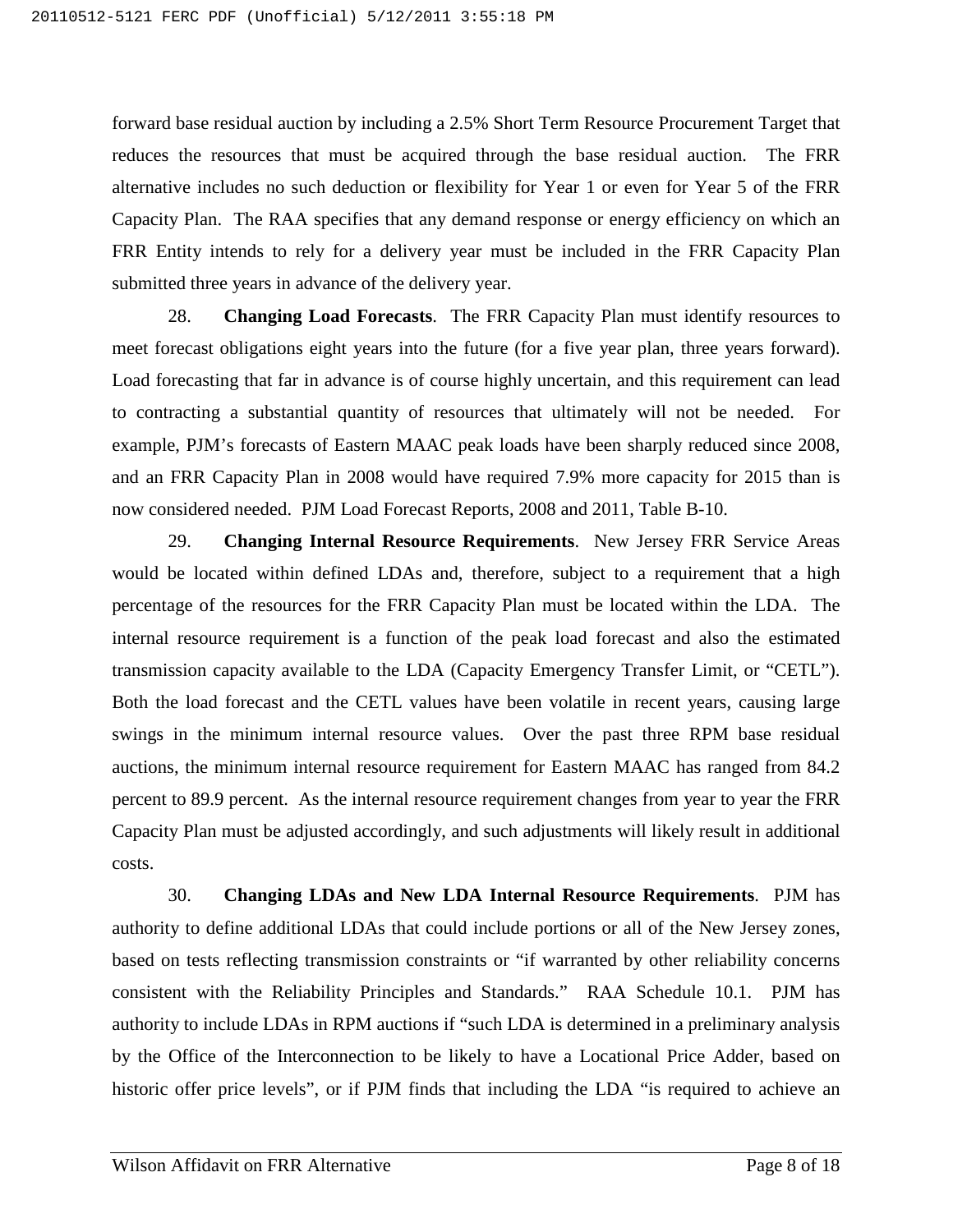acceptable level of reliability consistent with the Reliability Principles and Standards." PJM Tariff Attachment DD section 5.10.ii.C. The fact that a zone was entirely served by an FRR Entity would presumably not change this authority. If PJM chooses to model an additional LDA in RPM, it must notify the market of the new LDA and of the corresponding FRR minimum internal resource requirement by March 31 before the base residual auction. This would give an FRR Entity only a few weeks to adjust its FRR Capacity Plan, due one month before the base residual auction, to conform to the new minimum internal resource requirements.

31. **Restrictions on Sale of Excess Capacity**. An FRR Entity must either carry a "threshold amount" of excess capacity above the obligation based on forecast peak load, or commit to not selling any excess capacity into RPM auctions. This may not be a problem under the circumstances contemplated here, because the FRR Entity would likely simply release any excess resources from contractual obligations, although arranging and exercising this flexibility would likely entail additional cost.

32. **FRR and Retail Access**. New Jersey's retail competition program sets prices for the coming three years, so it dovetails with RPM that set prices more than three years forward. As FRR operates on the same three-year-forward schedule as RPM, the timing would not seem to introduce any additional issues. Under the FRR rules, a state can define its own rules for allocation of capacity costs as customers switch between load-serving entities (alternatively, the FRR rules describe a default plan if the state does not have one). However, as noted above, the one major FRR entity at this time has filed a complaint concerning the treatment of capacity costs for its small amount of retail access load. Use of the FRR option in a state with substantial retail access load, such as New Jersey, would likely surface additional unanticipated issues.

33. **Possible Rejection of FRR Plan**. The RAA states that PJM can reject an FRR Plan if it is found to not satisfy the FRR Entity's capacity obligations, and the FRR Entity would be given five business days to cure the insufficiency. If the FRR Entity is unable to cure the insufficiency, it would be subject to an FRR Commitment Insufficiency Charge equal to two times the Cost of New Entry for the relevant location (currently \$379.85/MW-day), times the shortfall in MW, "for the remaining term of such plan." RAA Schedule 8.1, section D.7.

34. **Various Penalties for Non-Compliance or Resource Non-Performance**. The RAA specifies various penalties for non-compliance with the FRR requirements or nonperformance of the resources used to meet the FRR obligations, rendering any failure to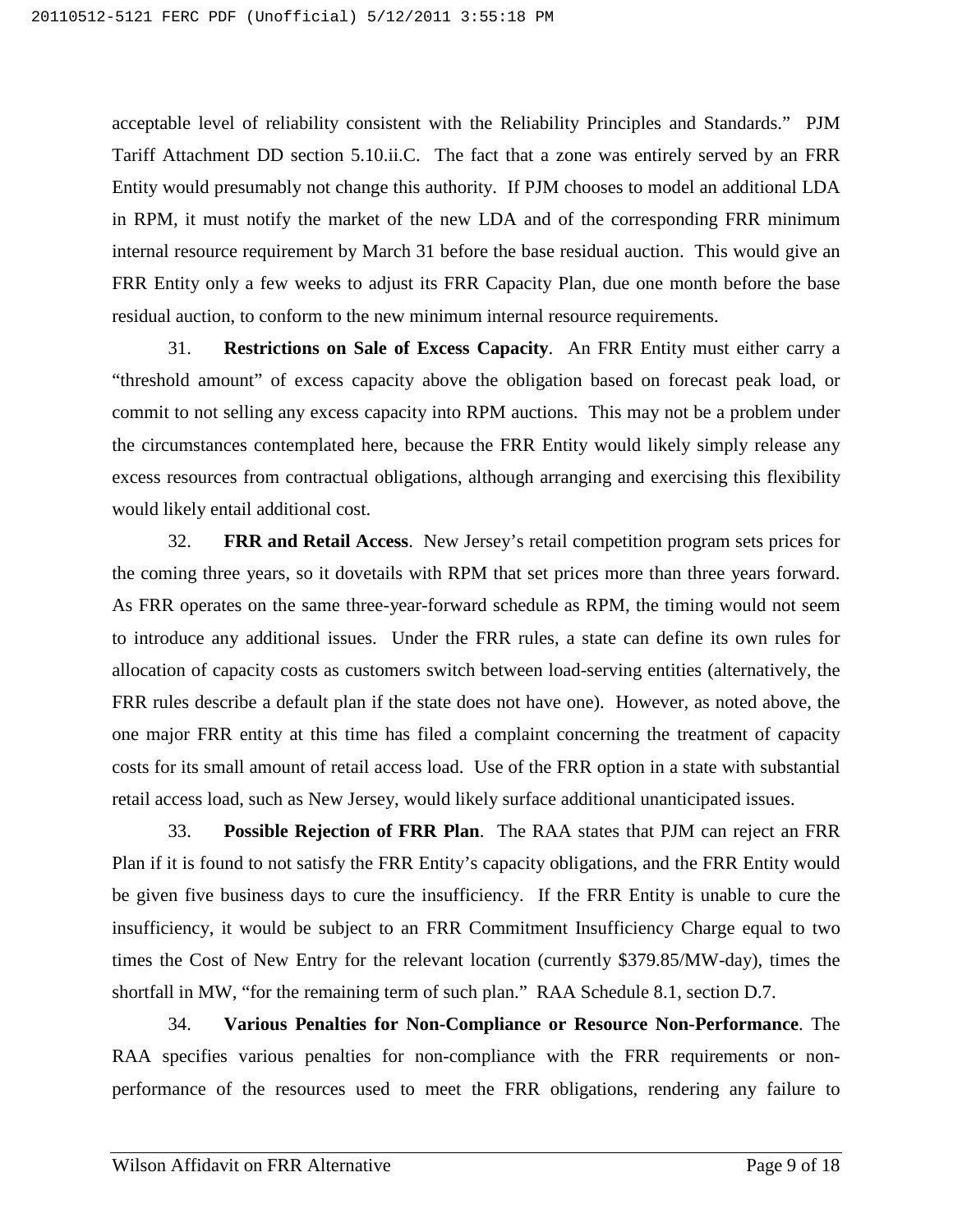accurately manage the portfolio of resources used to fulfill the FRR capacity obligations costly. FRR Entities might choose to carry excess capacity (at additional cost) to mitigate the risk of the various penalties.

35. These and other provisions of the FRR rules impose highly inflexible capacity procurement requirements and substantial penalties for any non-compliance that are not founded on or required by the resource adequacy needs of the system. Many of these provisions reflect the consensus achieved among the parties to the RPM settlement to make the FRR alternative unattractive, and are not necessary to ensure that an FRR Entity bears its share of the capacity needs of the system. No capacity-short load-serving entity would acquire commitments to meet 100% of forecast needs eight years in advance, as required by the FRR rules, nor would any state require its load-serving entities to do so. This requirement is especially inefficient under current circumstances, characterized by slower and increasingly uncertain peak load growth and an abundance of short lead-time new resources, most notably demand response.

## <span id="page-56-0"></span>**D. If New Jersey Tried To Use FRR, There Is Substantial Regulatory Risk That the Rules Would Be Changed**

36. In its March 4, 2011 filing in this proceeding, the PJM market monitor stated that "Under FRR, New Jersey's procurement choices would have much less impact on other participants in RPM markets." I disagree. The impact of the LCAPP resources (or any other new resources) on RPM prices would be the same if introduced through an FRR Capacity Plan as they would be if offered directly into RPM at prices low enough to clear.

37. When a load-serving entity elects the FRR alternative, both its capacity obligation (based on its peak load), and the capacity identified in its FRR Capacity Plan to meet that capacity obligation, are removed from RPM's base residual auctions. Assuming the capacity chosen for the FRR Capacity Plan would have cleared if offered into RPM, the RPM price for the region in which this load is located will be unchanged by the FRR election. Removing an amount of load and a corresponding quantity of cleared capacity from an RPM auction shifts the supply and demand curves the same amount, with the clearing price unaffected.

38. Similarly, when a new resource is offered and clears in RPM, the clearing price will generally be lower than it would have been had the new resource not been offered, because the supply curve shifts while the demand curve is unchanged. And if a new resource is included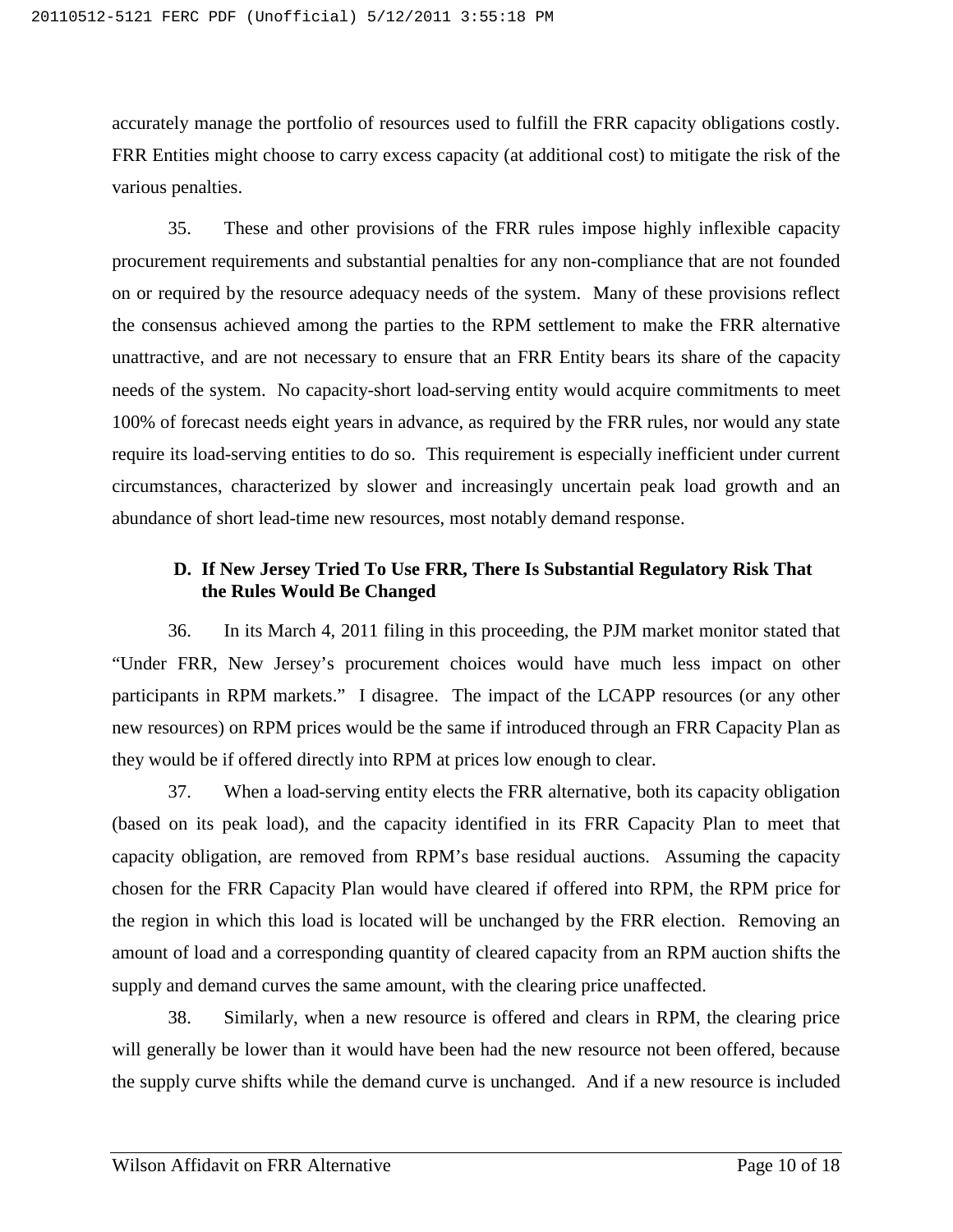in an FRR Capacity Plan, it has exactly the same impact on RPM prices as would occur if the resource was offered directly into RPM at a price that clears, because the other supply displaced from the FRR Capacity Plan by the new resource will likely be offered into RPM.

39. Consequently, while the April Order states that the FRR alternative allows bringing new resources into the market "without risk of being mitigated under the MOPR" (P 192), if New Jersey were to pursue the FRR alternative and plan to satisfy some New Jersey capacity obligations with new resources chosen based on public policy objectives such as those behind the LCAPP, there is risk that some parties would again respond by seeking changes to the rules. And, as this proceeding has demonstrated, the RPM rules can be changed very quickly.

40. The regulatory risk surrounding an RTO's resource adequacy rules, and the impact of the April Order on this perceived risk, was recognized recently in comments of the staff of the Organization of Midwest States ("OMS") in a Midwest ISO ("MISO") context:

"At the [MISO Supply Adequacy Working Group] meeting on April 7th and 8th, 2011, the Midwest ISO acknowledged a need for those LSEs that own their resources to be able to self-supply in a manner that holds their load harmless. Our continued concern stems from: (1) a sense that the Midwest ISO lacks the authority to realize such assurances; (2) the recent FERC Order on the minimum offer pricing rules in PJM; and (3) draft tariff language provided by the Midwest ISO's Independent Market Monitor (IMM). These instances highlight the fact that a regional transmission organization's planned market design might end up being substantially modified by the Federal Energy Regulatory Commission, either on its own volition or in response to the comments of the Midwest ISO's IMM or other Midwest ISO stakeholders. In other words, whatever the intentions of the Midwest ISO's planned approach, a different approach might end up being imposed, in order to better serve different policy ends than those contemplated here." (Comments of OMS Staff on Midwest ISO's Presentation Materials from the April 7 & 8, 2011 MISO Supply Adequacy Working Group meeting, p. 1-2)

41. The complexity of the FRR and RPM rules, the fact that FRR has never been elected for loads in an LDA modeled in RPM or by a large, capacity-short entity, and that the only intersection of FRR and retail access has led to litigation, provide additional reasons for concern that FRR election by New Jersey entities would reveal additional shortcomings in the rules or consequences considered unintended or undesirable by some interested parties. To note just one issue that would likely lead to a change in the FRR rules, the RAA calls for the percentage internal resources required for each LDA to be calculated in a manner that does not necessarily result in a value less than 100% (this is because LDA Reliability Requirements are considerably larger than the sum of capacity obligations). In fact, for the 2013/2014 delivery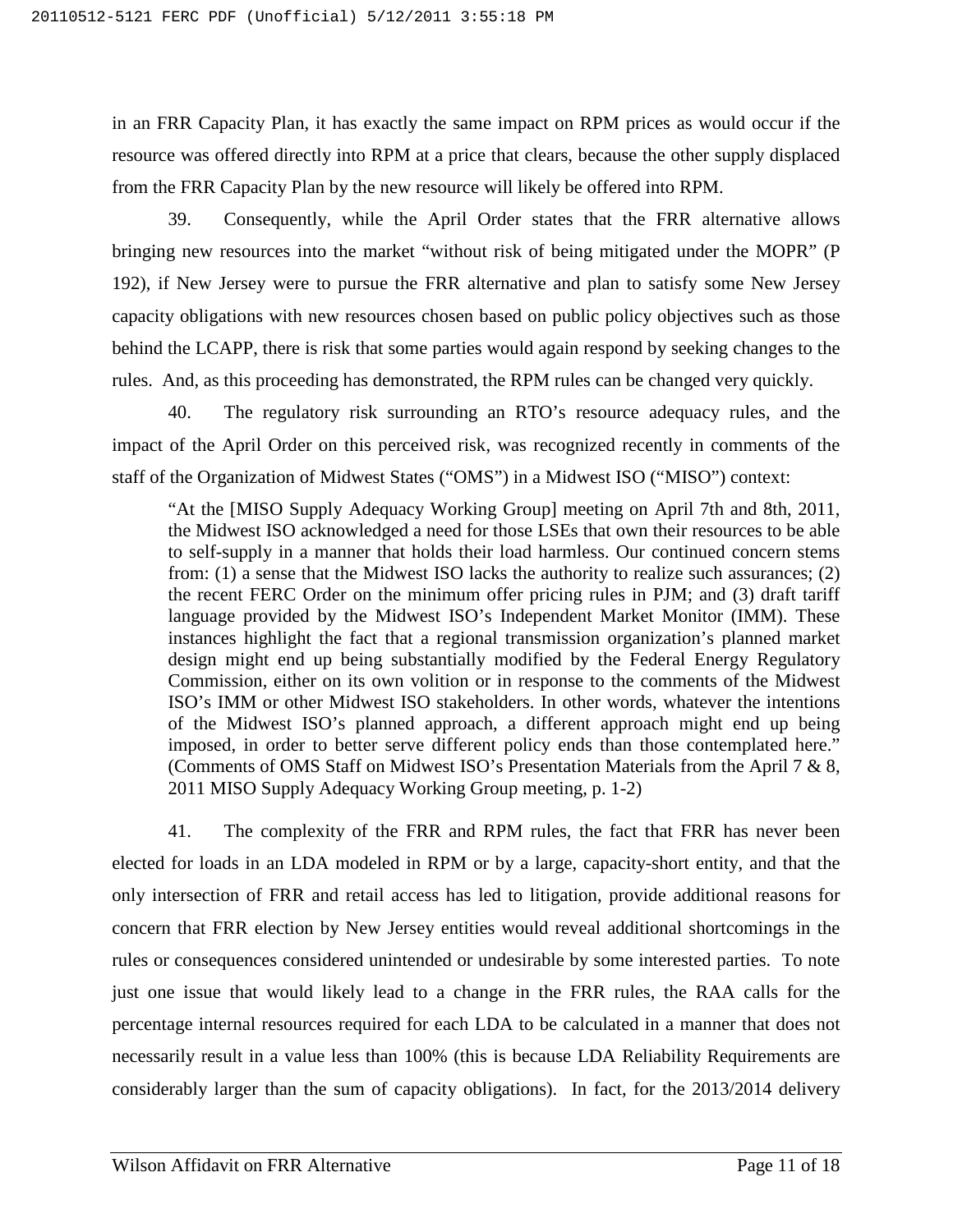year, the value for the Mid Atlantic zone, calculated using the formula in the RAA, was 101.5%, although PJM chose to override the formula and set the value to 100% in the planning parameters for this auction. However, if this arose in an LDA with FRR load, PJM would undoubtedly propose some change to the rules, as allowing the FRR Entities to only provide 100%, when a greater quantity is necessary to meet the Reliability Requirement, would jeopardize reliability.

42. While pursuing the FRR alternative would likely entail substantial administrative cost due to its many requirements and inflexibility, and substantial market costs due primarily to market power, there is also considerable risk that the rules will be changed to impose additional onerous requirements or costs after an FRR Entity has elected FRR and become committed to its minimum five year term.

#### <span id="page-58-0"></span>**Appendix: Availability of Resources for Inclusion in New Jersey FRR Capacity Plans**

43. An FRR Entity is required to file an FRR Capacity Plan one month before each RPM base residual auction, showing qualified resources sufficient to meet the capacity obligations of the FRR Service Area for a five year period beginning with the RPM delivery year three years forward. This appendix discusses the resources that would be needed and that would be available for FRR Capacity Plans to serve New Jersey loads.

44. The greatest challenge that would be faced by a New Jersey FRR Entity would be obtaining agreements with the owners of existing resources and sponsors of new resources sufficient to meet the RAA requirements for the FRR Capacity Plan. The RAA requires that the FRR Capacity Plan identify unforced resources equal to the forecast peak load of the FRR Service Area times the Forecast Pool Requirement ("FPR"; 1.0809 for the 2014/2015 delivery year). If any part of the FRR Service Area is located within an LDA modeled in RPM's auctions, there is an additional requirement that a minimum percentage of the resources must be located within the LDA.

#### **A. Capacity Demand and Supply in Eastern MAAC and New Jersey LDAs**

<span id="page-58-1"></span>45. Table 1 shows the peak loads of the New Jersey and other Eastern MAAC zones based on the forecast for 2014/2015. The New Jersey zones represent 61.3% of the load in Eastern MAAC. If all New Jersey zones become part of FRR Service Areas (including both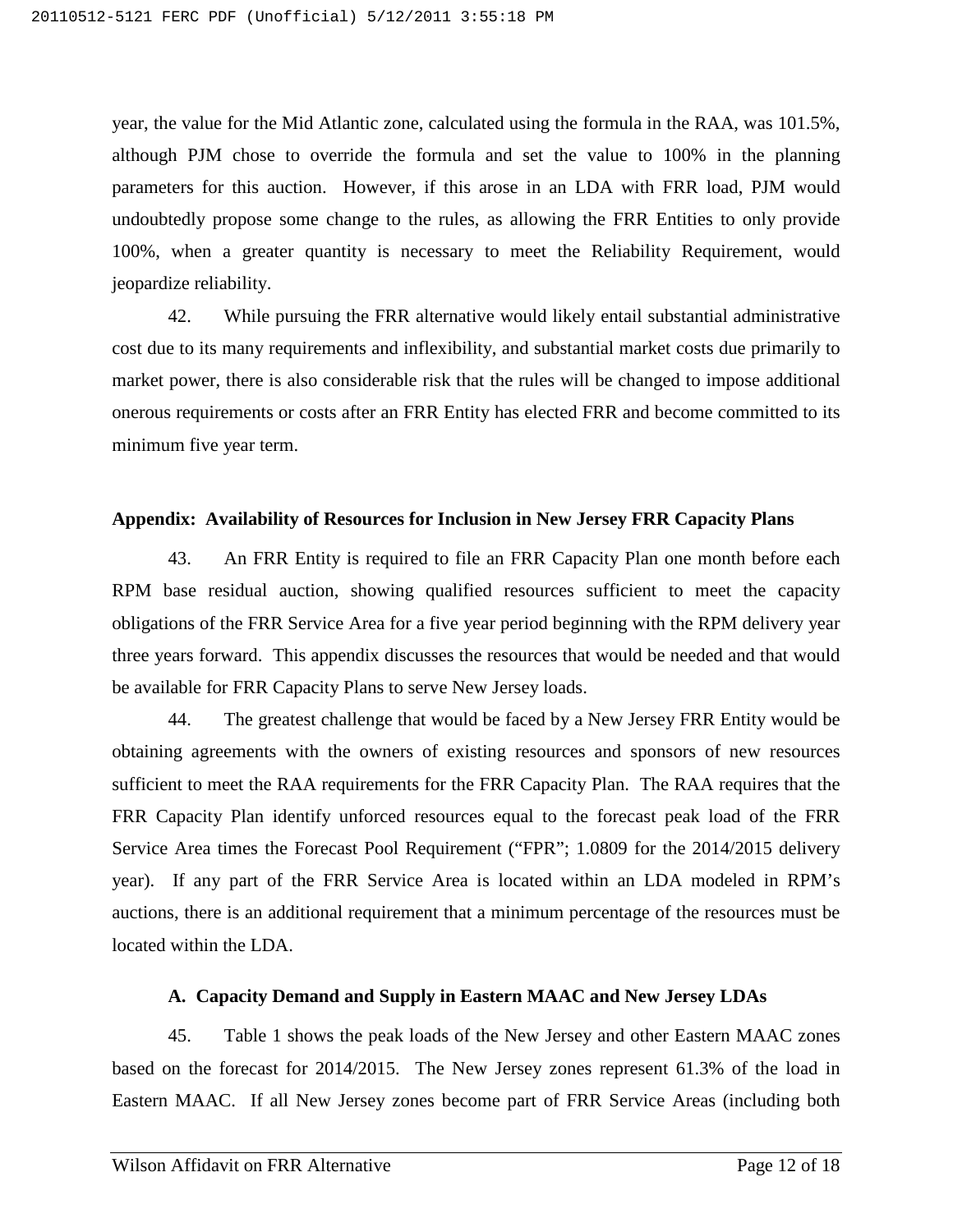investor-owned utilities and public power entities), this percentage of the Eastern MAAC load would be served under FRR and a corresponding quantity of capacity resources would be required to develop acceptable FRR Capacity Plans.

46. An FRR Capacity Plan can include existing generation, demand response, and planned resources (generally the same resources that are eligible to offer into RPM base residual auctions). However, to meet the capacity requirements of the Eastern MAAC zone, whether they are satisfied through RPM, FRR, or some combination of both, recent RPM results show that virtually all available capacity would be required.

| Table 1: Peak Loads and FRR Obligations, 2014/2015<br>(New Jersey and Eastern MAAC Zones)                 |                           |                                          |                                      |                                    |  |
|-----------------------------------------------------------------------------------------------------------|---------------------------|------------------------------------------|--------------------------------------|------------------------------------|--|
| Zone (subzonal LDA)                                                                                       | Peak Load<br>2014<br>(MW) | <b>FRR</b><br>Obligation<br>(peak x FPR) | Percent of<br>Eastern<br><b>MAAC</b> | Percent of<br><b>New</b><br>Jersey |  |
| Public Service Electric and Gas Co. (PSEG)                                                                | 10,901                    | 11,783                                   | 32.4%                                | 52.8%                              |  |
| of which, PS North LDA                                                                                    | 4,960                     | 5,361                                    | 14.7%                                | 24.0%                              |  |
| Jersey Central Power and Light Co. (JCPL)                                                                 | 6,539                     | 7,068                                    | 19.4%                                | 31.7%                              |  |
| Atlantic Electric Co. (AEC)                                                                               | 2,773                     | 2,997                                    | 8.2%                                 | 13.4%                              |  |
| Rockland Electric Co. (RE)                                                                                | 433                       | 468                                      | 1.3%                                 | 2.1%                               |  |
| PECO Energy Co. (PECO)                                                                                    | 8,911                     | 9,632                                    | 26.5%                                |                                    |  |
| Delmarva Power and Light Co. (DPL)                                                                        | 4,121                     | 4,454                                    | 12.2%                                |                                    |  |
| of which, DPL South LDA                                                                                   | 2,369                     | 2,561                                    | $7.0\%$                              |                                    |  |
| Total, Eastern MAAC                                                                                       | 33,678                    | 36,403                                   | 100%                                 |                                    |  |
| Total, New Jersey                                                                                         | 20,646                    | 22,316                                   | 61.3%                                | 100%                               |  |
| Total, New Jersey excluding PSEG Zone                                                                     | 9,745                     | 10,533                                   | 28.9%                                | 47.2%                              |  |
| FPR = Forecast Pool Requirement, for 2014/2015, 1.0809. PS North = PSEG zone north of Linden Station. DPL |                           |                                          |                                      |                                    |  |

South = DPL zone south of Chesapeake and Delaware Canal.

Sources: RAA, Planning Parameters for the 2014/2015 Base Residual Auction.

47. The Eastern MAAC supply curve for the RPM base residual auction for the 2012/2013 delivery year (the last delivery year for which a meaningful supply curve has been provided) showed that only 600 MW was offered at prices between \$230/MW-day and \$420/MW-day. This suggests that in the 2013/2014 base residual auction, in which the clearing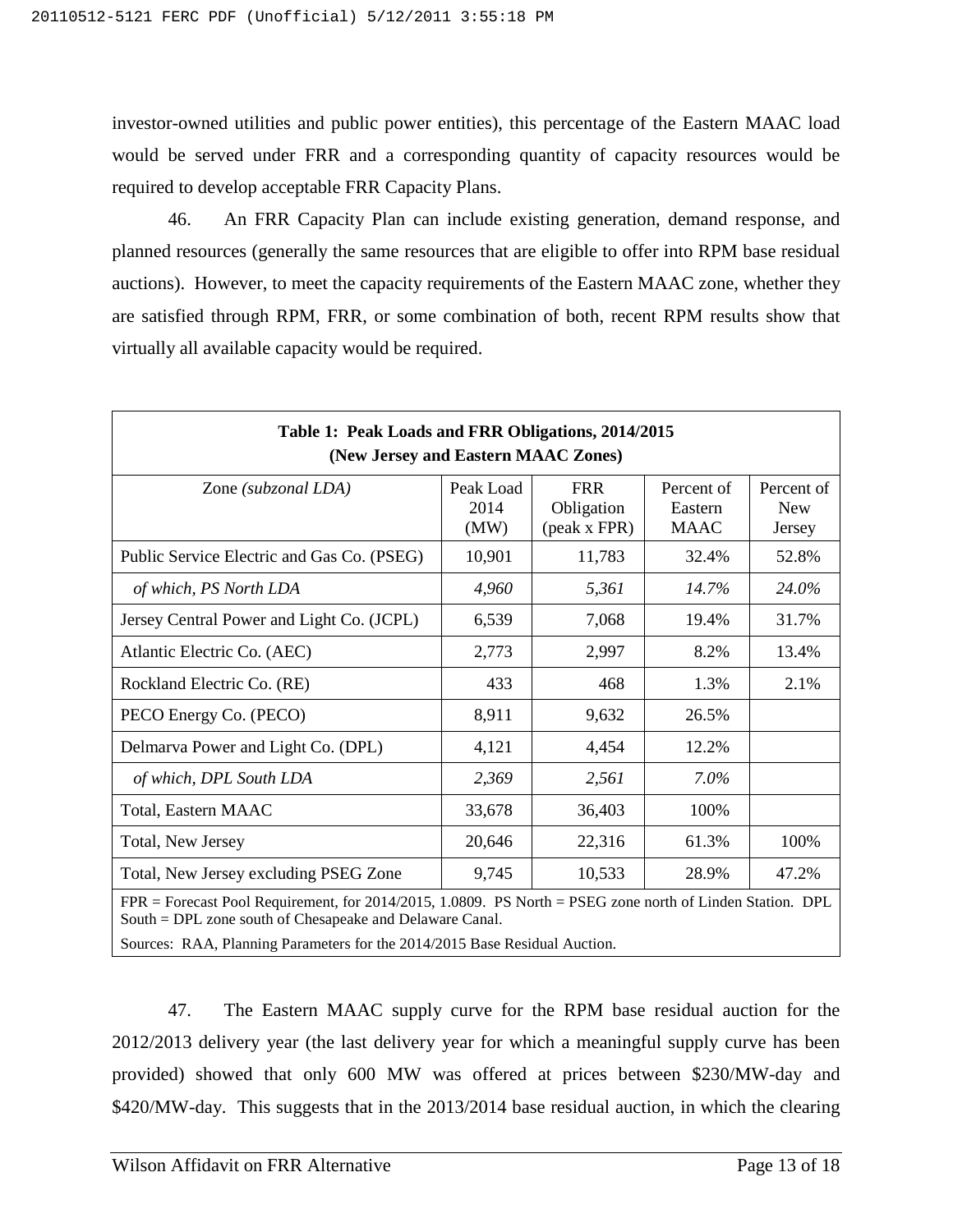price in Eastern MAAC was \$245/MW-day, virtually all available capacity cleared. The market monitor's report on this auction identified 0 MW of unoffered capacity and 196 MW of uncleared installed capacity in Eastern MAAC. Monitoring Analytics, *Analysis of the 2013/2014 RPM Base Residual Auction, Revised and Updated*, September 20, 2010, p. 42.

48. An owner of Eastern MAAC generation that lacks market power (that is, that controls only a very small amount of Eastern MAAC generation) might be expected to offer its capacity to an FRR Entity at prices similar to those the owner anticipates from the corresponding future RPM base residual auctions. Therefore, but for market power, an FRR Entity could expect to pay prices for capacity agreements similar to anticipated RPM clearing prices. Unfortunately, however, as PJM's market monitor has consistently concluded, market power is "endemic" in the PJM capacity market. The 2010 State of the Market Report for PJM (p. 361) states:

"Given the basic features of market structure in the PJM Capacity Market, including significant market structure issues, inelastic demand, tight supply-demand conditions, the relatively small number of nonaffiliated LSEs and supplier knowledge of aggregate market demand, the MMU concludes that the potential for the exercise of market power continues to be high. Market power is and will remain endemic to the existing structure of the PJM Capacity Market."

49. In applying market structure screens for each RPM base residual auction, PJM's market monitor has consistently found that even in the very large RTO and MAAC regions, there is a single supplier who is "pivotal", that is, who owns enough capacity that the total demand for capacity cannot be met without some portion of this supplier's resources. Monitoring Analytics, *Preliminary Market Structure Screen for the 2014/2015 Delivery Year*, p. 2.

50. Table 2 provides statistics on the ownership of generation in New Jersey and Eastern MAAC. Ownership of generation in Eastern MAAC is quite concentrated, with the largest entity (combined with affiliated entities) controlling one third of the generation. The PSEG and PS North LDAs exhibit especially concentrated ownership of generation, with the largest entity controlling 89.4% of the generation in the PSEG LDA and 88.2% of the generation in the PS North LDA.

51. Table 2 also shows that an FRR Entity would be required to supply over 60% of its capacity obligations in the PSEG and PS North LDAs with resources located within these LDAs. Consequently, a substantial quantity of the resources from the entity that owns 88 or 89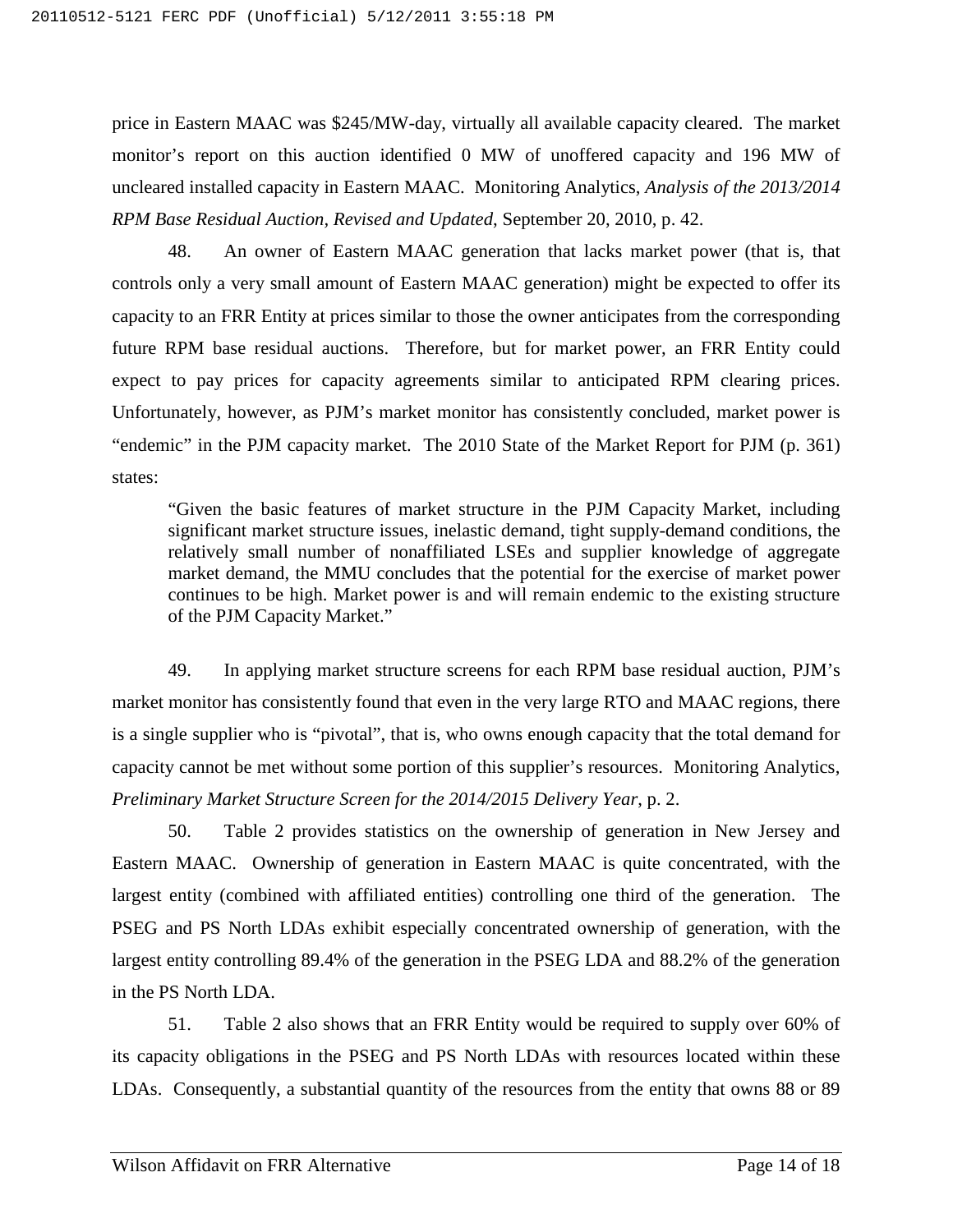percent of the generation resources in these LDAs would be required for any FRR Capacity Plan for these LDAs. The alternative would be for the FRR Entity to incur the additional (and wasteful) cost of sufficient new resources to displace the existing resources.

| Table 2: Generation Market Shares in the New Jersey and Eastern MAAC Zones                                  |                                |            |                                             |         |  |
|-------------------------------------------------------------------------------------------------------------|--------------------------------|------------|---------------------------------------------|---------|--|
| Zone (subzonal LDA)                                                                                         | Highest<br><b>Market Share</b> | <b>HHI</b> | <b>FRR</b> Internal Resource<br>Requirement |         |  |
|                                                                                                             |                                |            | Percent                                     | MW UCAP |  |
| Public Service Electric and Gas Co. (PSEG)                                                                  | 89.4%                          | 8027       | 62.6%                                       | 7,376   |  |
| of which, PS North LDA                                                                                      | 88.2%                          | 7825       | 71.6%                                       | 3,839   |  |
| Eastern MAAC                                                                                                | 33.1%                          | 1966       | 87.4%                                       | 31,816  |  |
| <b>MAAC</b>                                                                                                 | 17.6%                          | 1038       | 99.7%                                       | 66,491  |  |
| Monitoring Analytics, Preliminary Market Structure Screen for the 2014/2015 delivery year, p. 2;<br>Source: |                                |            |                                             |         |  |

<span id="page-61-0"></span>Planning Parameters for the 2014/2015 Base Residual Auction.

#### **B. Capacity Demand and Supply in New Jersey Excluding the PSEG Zone**

52. The remainder of this Appendix evaluates capacity supply and demand for New Jersey excluding the PSEG zone (including only the JCP&L, Atlantic Electric, and Rockland Electric zones). Because the Rockland Electric zone is small (the FRR obligation for 2014/2015 would be 468 MW) this analysis is roughly the same with or without the Rockland Electric zone. Similarly, New Jersey's public power entities serve relatively small loads and the analysis does not depend on whether they are assumed to elect the FRR alternative.

53. These three zones are located in the Eastern MAAC LDA, and smaller LDAs including part or all of these zones have to date not been modeled in RPM's auctions. Assuming no additional LDAs will be modeled, the evaluation can focus on Eastern MAAC. The three New Jersey zones would have an obligation of 10,533 MW based on the 2014/2015 forecast peak, and would represent just under half of the New Jersey load and just under 30% of the Eastern MAAC load (as shown in Table 1). Of the 10,533 MW, 87.4%, or 9,206 MW, would have to be met with Eastern MAAC resources. An FRR Capacity Plan for these loads could at least theoretically be satisfied without the resources of the PSEG companies, or those of the other very large Eastern MAAC capacity seller, Exelon. Exelon has roughly a 25% share of Eastern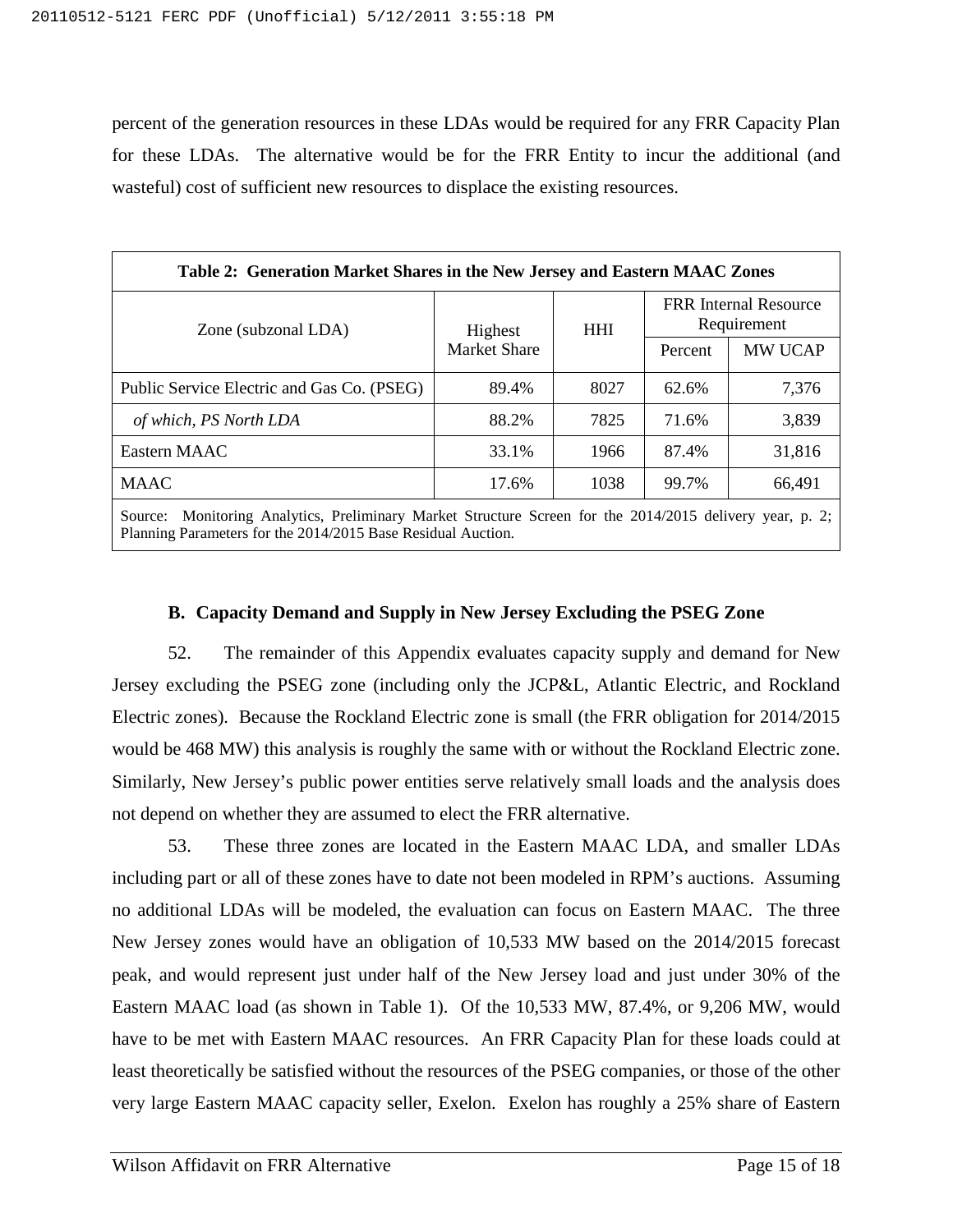MAAC generating capacity. As a very large seller whose resources are mainly located outside New Jersey, but with a large market share in Eastern MAAC, Exelon possesses substantial market power and can be considered unlikely to offer capacity to a New Jersey FRR entity at competitive prices.

54. PSEG and Exelon control 58% of the generating capacity in Eastern MAAC, leaving roughly 14,000 MW of installed generating capacity owned by other entities, based on PJM's most recent public generation data reported to the Energy Information Administration (form EIA-411). An Eastern MAAC FRR obligation of 9,206 MW could be met with the demand response and energy efficiency resources located in these zones and new Planned Resources, in addition to these existing resources. Table 3 outlines how an FRR Capacity Plan could at least theoretically be fulfilled for these three zones. This outline would of course be affected by capacity changes over time, including new generation or demand response, retirements, or exports out of New Jersey to New York or Long Island.

| Table 3: FRR Capacity Plan Parameters for New Jersey Excluding PSEG Zone                                                                                                                                                                                                                                                        |                                |  |  |  |
|---------------------------------------------------------------------------------------------------------------------------------------------------------------------------------------------------------------------------------------------------------------------------------------------------------------------------------|--------------------------------|--|--|--|
| <b>FRR Capacity Plan Element</b>                                                                                                                                                                                                                                                                                                | $\boldsymbol{M}\boldsymbol{W}$ |  |  |  |
| Peak load of JCP&L, AE, RE zones (2014/2015)                                                                                                                                                                                                                                                                                    | 9,745                          |  |  |  |
| FRR Unforced Capacity Obligation (peak x FPR)                                                                                                                                                                                                                                                                                   | 10,533                         |  |  |  |
| Minimum internal (Eastern MAAC) resource requirement, percent                                                                                                                                                                                                                                                                   | 87.4%                          |  |  |  |
| Resources that can be sourced from outside Eastern MAAC                                                                                                                                                                                                                                                                         | 1,327                          |  |  |  |
| Minimum internal (Eastern MAAC) resource requirement                                                                                                                                                                                                                                                                            | 9,206                          |  |  |  |
| Demand response and energy efficiency resources (2013/2014 values)                                                                                                                                                                                                                                                              | 446                            |  |  |  |
| New Planned Resources (based on LCAPP and 5% EFORd)                                                                                                                                                                                                                                                                             | 1,900                          |  |  |  |
| Remaining Eastern MAAC unforced capacity need                                                                                                                                                                                                                                                                                   | 6,860                          |  |  |  |
| Approx. existing Eastern MAAC capacity, excl. PSEG, Exelon                                                                                                                                                                                                                                                                      | 13,100                         |  |  |  |
| Sources: Planning Parameters for 2013/2014 RPM base residual auction; Results report for<br>2013/2014 base residual auction; PJM's most recent EIA-411 filing. The assumed 1,900 MW of<br>new planned resources is based on the 2,000 MW value under the LCAPP program, reduced 5%<br>for an estimated unforced capacity value. |                                |  |  |  |

55. Under this scenario, the FRR entities would still have to reach agreement and include in their FRR Capacity Plans about half of the non-PSEG, non-Exelon generating capacity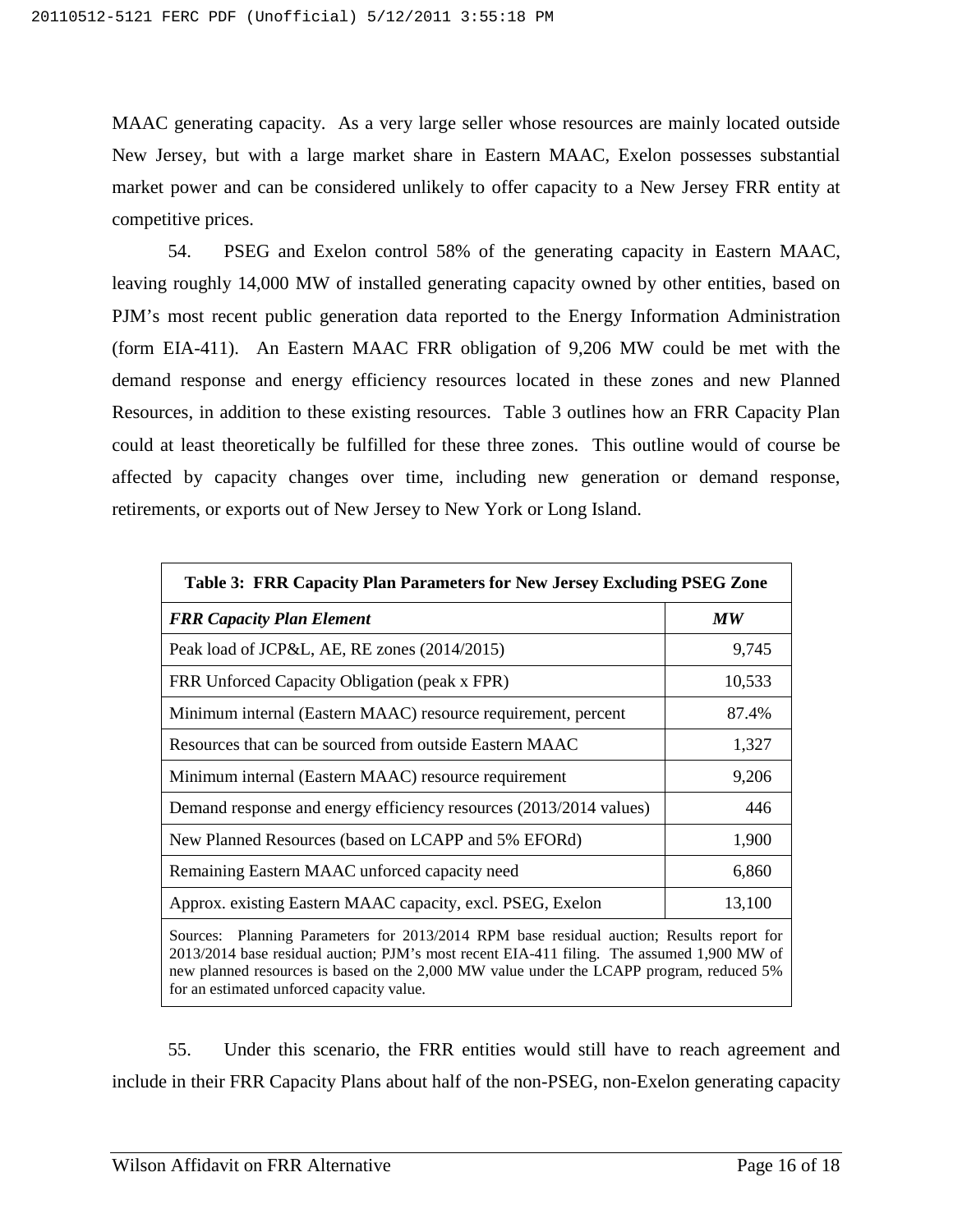in Eastern MAAC. The majority of this other capacity is also held by entities with sizable portfolios of 1,000 MW or more in Eastern MAAC, so the FRR entities could expect their negotiations with capacity sellers to reflect the incentives that result from market power.

## **C. Capacity Demand and Supply: Conclusions**

<span id="page-63-0"></span>56. This analysis leads to the following observations regarding efforts to acquire resources for FRR Capacity Plans to satisfy New Jersey capacity obligations.

57. The high internal resource requirements of the Eastern MAAC, PSEG, and PS North LDAs, the concentrated ownership of the existing resources in these zones, and the absence of excess capacity in these zones result in substantial market power. Attempting to fulfill an FRR Capacity Plan for these areas would, therefore, likely result in prices and costs that reflect this market power.

58. While market power mitigation applies to the offers from existing generation into RPM auctions, FRR Capacity Plans are developed on a bilateral basis through negotiations between an FRR Entity and potential suppliers, and no market power mitigation applies.

59. Entities with market power will have strong incentives to demand prices for capacity well above resources' net avoidable costs (the competitive level); indeed, entities with market power will have strong incentives to demand prices above anticipated RPM clearing prices. There is no reason to expect capacity owners to offer their capacity to an FRR Entity for prices less than they would expect to receive through RPM, and for entities with market power, it must be expected that prices in excess of anticipated RPM prices will be required.

60. With regard to the PSEG and PS North LDAs, the entity that owns nearly 90% of the resources in these LDAs, PSEG Power (with affiliates), would have enormous market power in negotiations with an FRR Entity seeking to enter into agreements to meet the capacity requirements of FRR loads.

61. While the market power problem is not as severe under the assumption that only the JCP&L and Atlantic Electric zones (with or without Rockland Electric and the New Jersey public power entities) pursue the FRR alternative, the FRR Entities would still face substantial market power and would likely have to pay prices that reflect such market power to complete their FRR Capacity Plans.